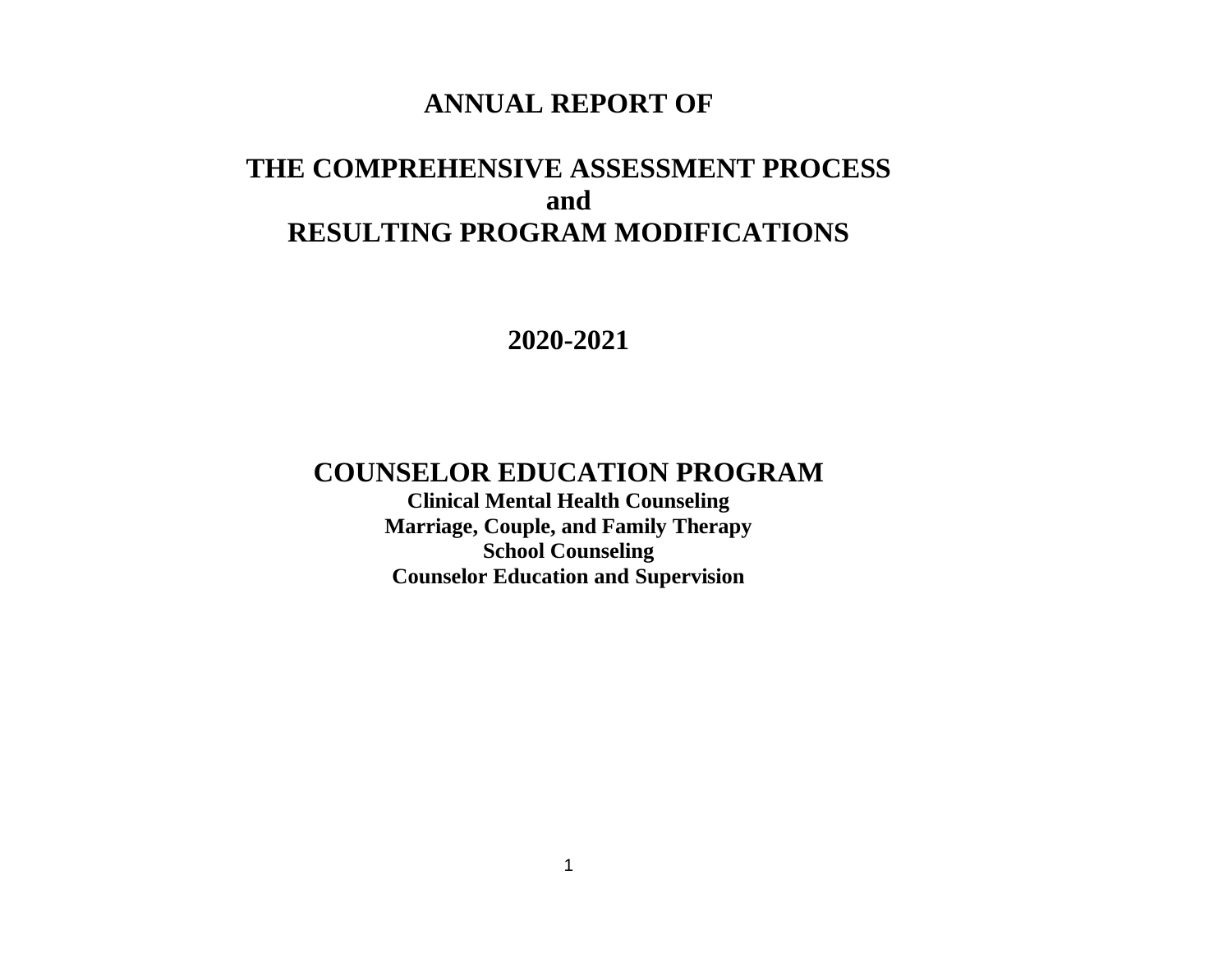# **Table of Contents**

| Program Modifications and Other Substantial Program Changes |  |
|-------------------------------------------------------------|--|
|                                                             |  |
|                                                             |  |
|                                                             |  |
|                                                             |  |
|                                                             |  |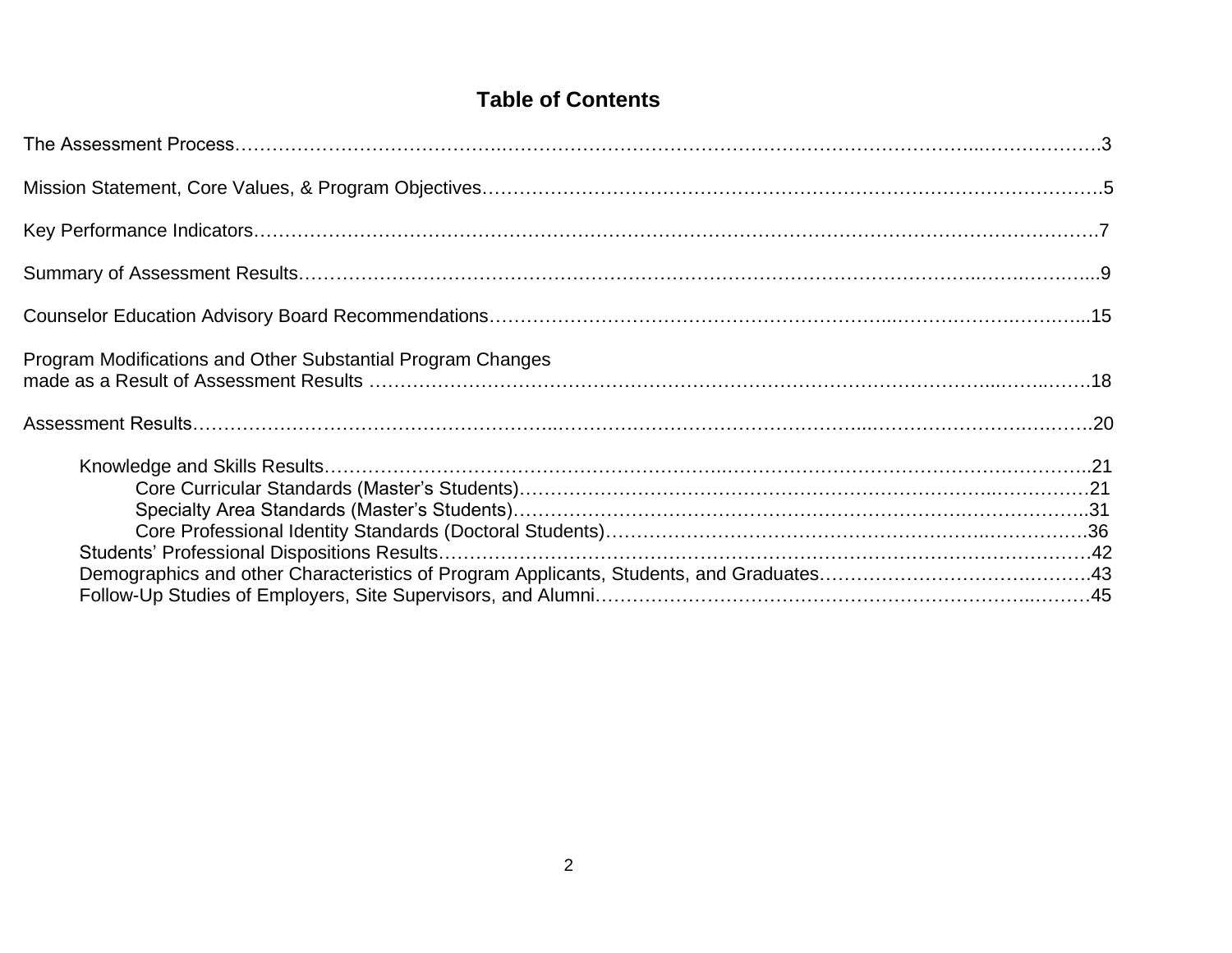# **The Assessment Process**

The primary purpose of assessment is to improve students' learning and teachers' teaching as both respond to the information that the assessment process provides. Assessment (a) informs curriculum development, (b) impacts curriculum delivery, (c) informs students of their progress, and (c) provides data on which to base modifications.

Assessment begins with a vision, which is captured by the **Mission Statement** (see page 5), viewed through the lens of **Core Values** (see page 5), and measured through **Program Objectives** (see page 6). Then, through the use of CACREP Accreditation Standards, the Program faculty have identified specific **Key Performance Indicators of Student Learning** (see page 7), which serve as markers for the attainment of the knowledge, skills, and dispositions necessary to be a professional counselor/counselor educator.

The UCF Counselor Education assessment process is comprehensive and systematic: it uses multiple methods of assessment over multiple points in time to capture data related to the Program Objectives. The assessments are designed to evaluate (a) current students' knowledge, skills, and professional dispositions, (b) demographics and other characteristics of Program applicants, students, and graduates, and (c) followup studies of graduates, site supervisors, and employers. The results from the assessment process are presented annually to the Counselor Education Advisory Board, who then makes recommendations to the Program Faculty for the purposes of continual improvement. The Program Faculty evaluate the outcome data and the Advisory Board feedback and implement data-driven program modifications. The Assessment Cycle is represented in Figure 1 on the next page.

**Data Collection:** The Counselor Education Assessment Plan describes the data that will be collected, to include how and when that data will be collected. The Assessment Plan begins with Knowledge and Skill outcomes (for both the Master's and Doctoral Program), followed by the Dispositional assessment process, the Demographic collection process, and the Survey process for follow-up studies. All data is entered into, and analyzed through, Via. Via is a web-based assessment platform that allows faculty and programs to align educational standards and student learning outcomes to learning activities and assessment measures. By capturing these data, Via assists programs to track student learning and inform programmatic improvement efforts

**Data Analyzation:** All data is collected and entered into the Via portfolio system by Program Faculty, Field Experience Supervisors, and the Program Coordinator. As found in the **Assessment Results** (beginning on p.), the Program has identified targets for every data point. Upon running each year's Via report, and prior to it being presented to the Advisory Board, the Program Director will identify any data points that fall below their identified targets. The entire report is then presented to the Advisory Board, who makes recommendations for curriculum and program improvement. These recommendations are then reviewed, and in light of the data in the Annual Report, the Program Faculty implement datadriven program modifications. Examples for how data will be used for program modifications include: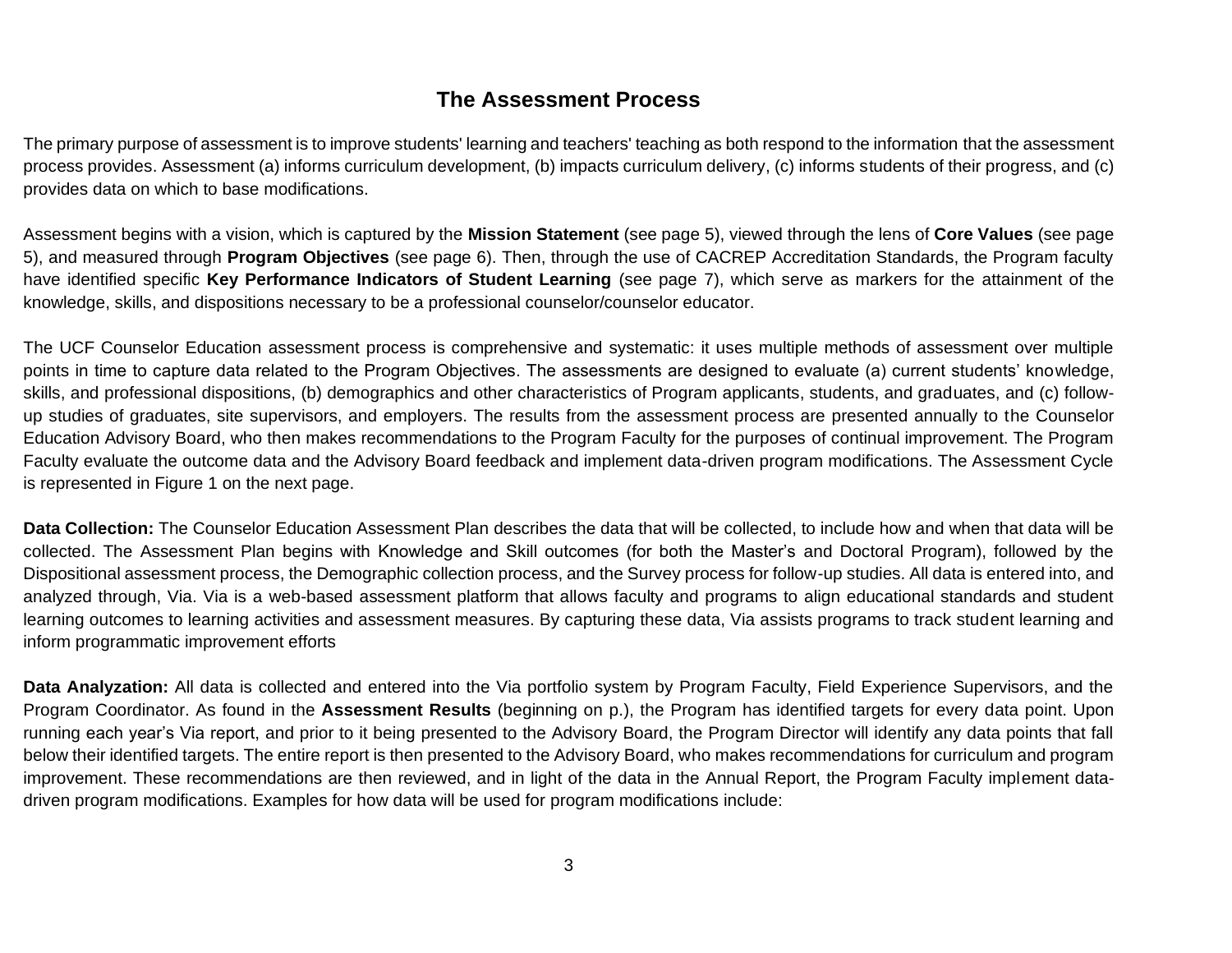- In those cases when aggregate student assessment data falls below the identified targets, Program Faculty will evaluate and implement course modifications (e.g., textbooks, teaching methods, and/or assessment strategies)
- In those cases when there are disparities among the demographics of applicants, students, and graduates (as those three groups should be similar demographically and represent the demographics of the Central Florida region), Program Faculty will evaluate the efforts made at attracting, enrolling, and retaining a diverse body of students.
- In those cases when the data resulting from follow-up studies (a) fall below the identified targets and/or (b) indicate a disparity between the three groups of surveyed constituents (graduates, site supervisors, and employers), Program Faculty will evaluate and implement such things as course modifications, course sequencing, and the inclusion of supplemental trainings.



# **Figure 1: UCF Assessment Cycle**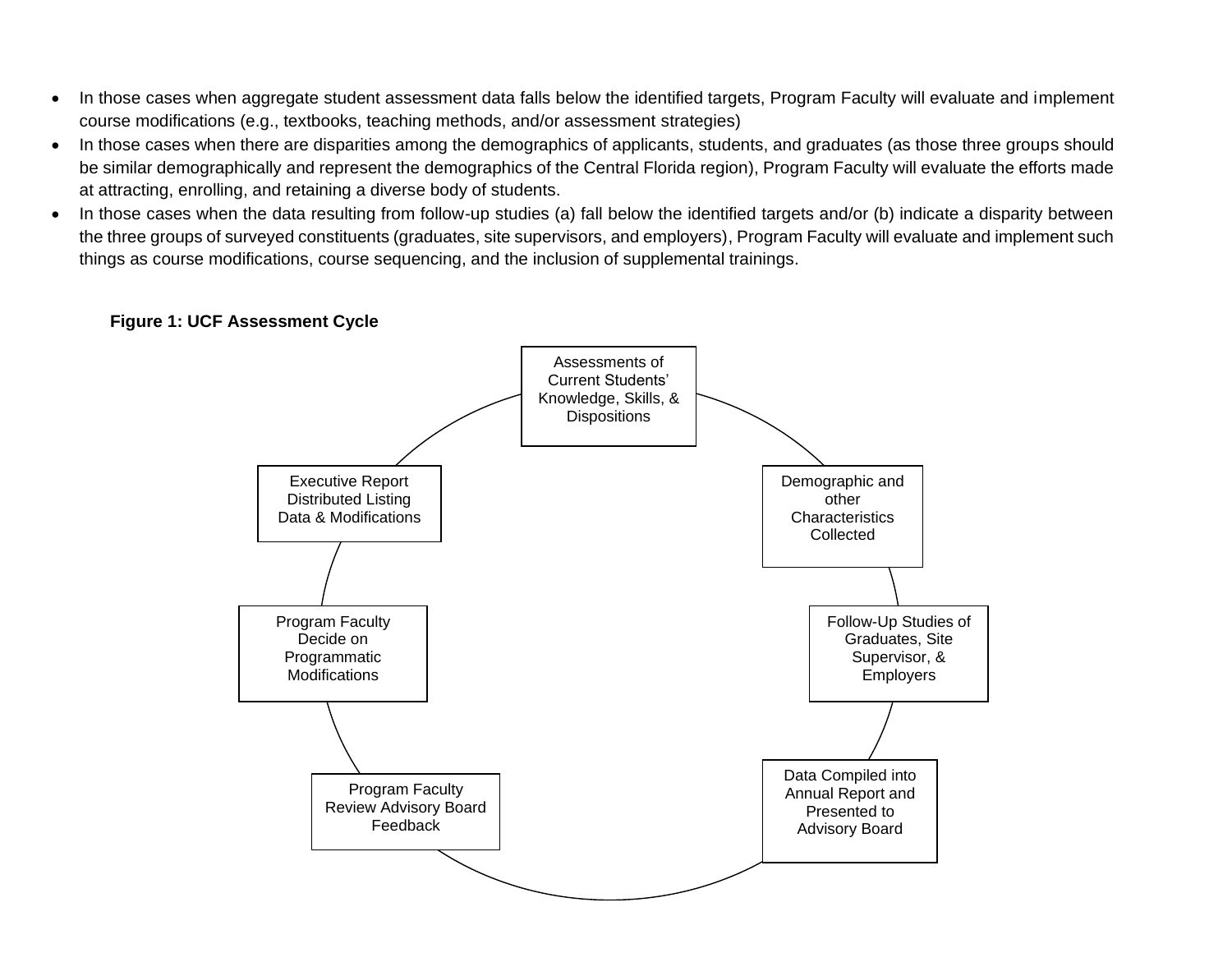# *Mission Statement*

Purpose of the Mission Statement: To define who we are (a nationally ranked and accredited Counselor Education Program), where we are (at a research extensive urban university) and why we exist (to serve clients and students by preparing competent clinicians and educators).

The **Mission** of the Counselor Education Program at the University of Central Florida is to educate and prepare competent professional counselors and counselor educators from diverse backgrounds to advance the profession through practice, scholarship, research, leadership, advocacy, and service.

The Program uses a reflective-practitioner model that integrates the use of intensive clinical experiences, research, intellectual and creative resources, community engagement, and current technology to work within a diverse global society.

# *Core Values*

Purpose of the Core Values: To inform the design and delivery of the curriculum, to evaluate student development, and to inform Programmatic decisions.

- 1. **Diversity –** A commitment to diversity that ensures that each individual, couple, and family is treated with compassion and respect.
- 2. **Advocacy & Leadership –** Advocacy for individuals, couples, families, and the counseling profession; leading and serving the counseling profession.
- 3. **Ethical & Competent Practice** Professional and competent practice guided by ethical standards and best practices.
- 4. **Professional Scholarship** Effective helping/teaching strategies informed by the critical evaluation of, and contributions to, the professional counseling literature.
- 5. **Clinician Self-Care –** Holistic and optimal clinician health guided by intentional and meaningful self-care strategies.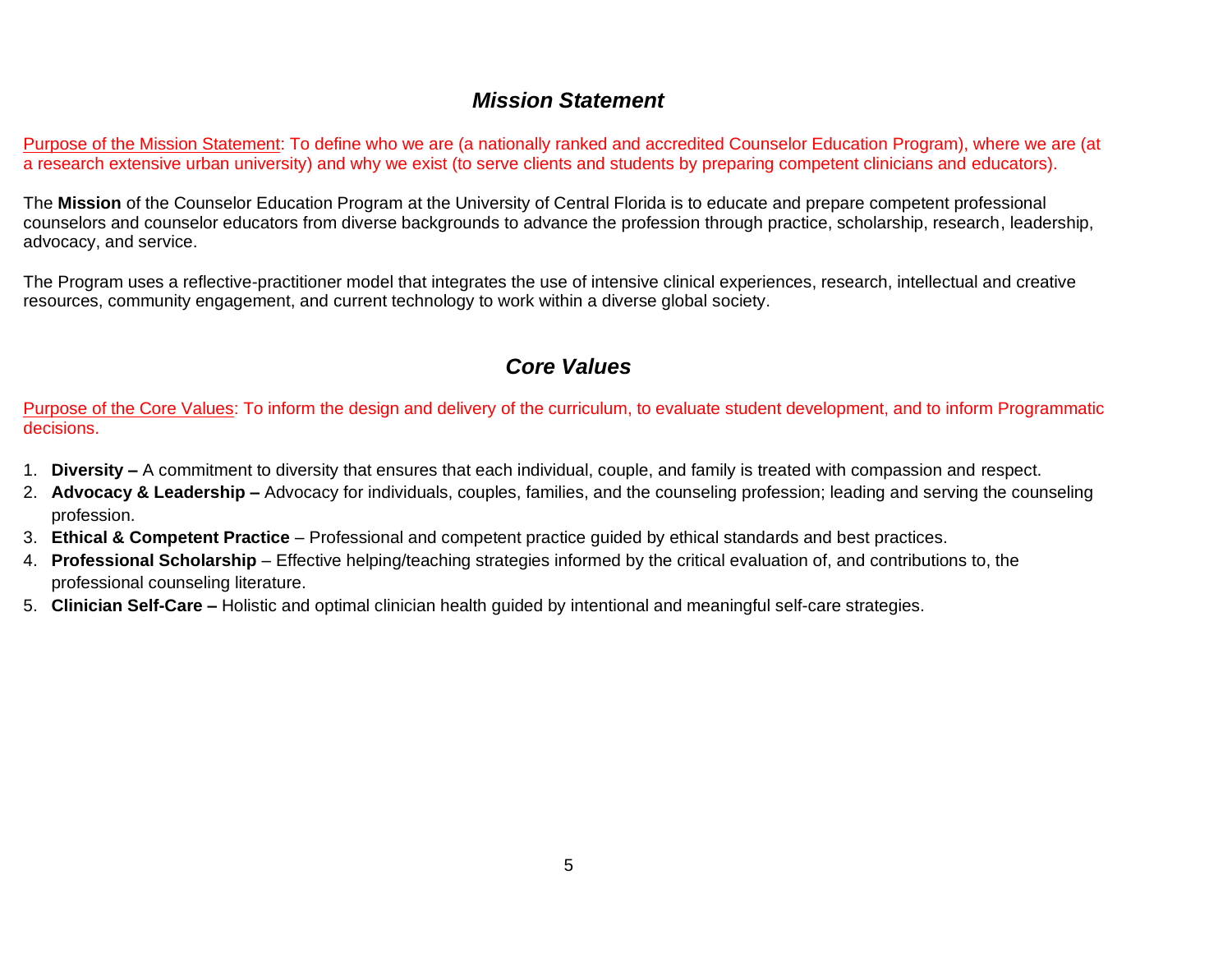# *Program Objectives*

Purpose of the Program Objectives: To inform the design, delivery, and assessment of (a) the curriculum and (b) student development.

The **Objectives** of the Counselor Education Program at the University of Central Florida are:

- 1. To attract, enroll, and retain a diverse group of students and to create and support an inclusive learning community;
- 2. To provide opportunities that encourage students to grow personally and engage in self-reflection and self-awareness;
- 3. To contribute to the local, regional, national, and international communities by:
	- a. providing professional development opportunities for practicing counselors;
	- b. training, consulting, and working with local schools and community agencies; and
	- c. providing counseling services to the community free of charge.
- 4. To provide students with experiential and didactic learning opportunities to acquire the necessary knowledge, skills, and dispositions to:
	- a. practice according to the codes of ethics, legal precedence, and other appropriate standards relevant to the counseling profession;
	- b. work with an increasingly diverse and multicultural society;
	- c. work with the spectrum of behaviors found in individuals, couples, families, and groups across the lifespan;
	- d. use technology in treatment planning, learning and career exploration, personal growth, research, and other appropriate applications;
	- e. demonstrate excellent helping, communication, problem solving, conflict resolution, consultation, and other intrapersonal and interpersonal skills;
	- f. design and facilitate group interventions to serve clients in various settings;
	- g. select, administer, and interpret assessment tools;
	- h. utilize a variety of research methods, statistical procedures, needs assessments, and program evaluations designed to improve counselor effectiveness; and
	- i. develop a professional identity appropriate to their chosen career path.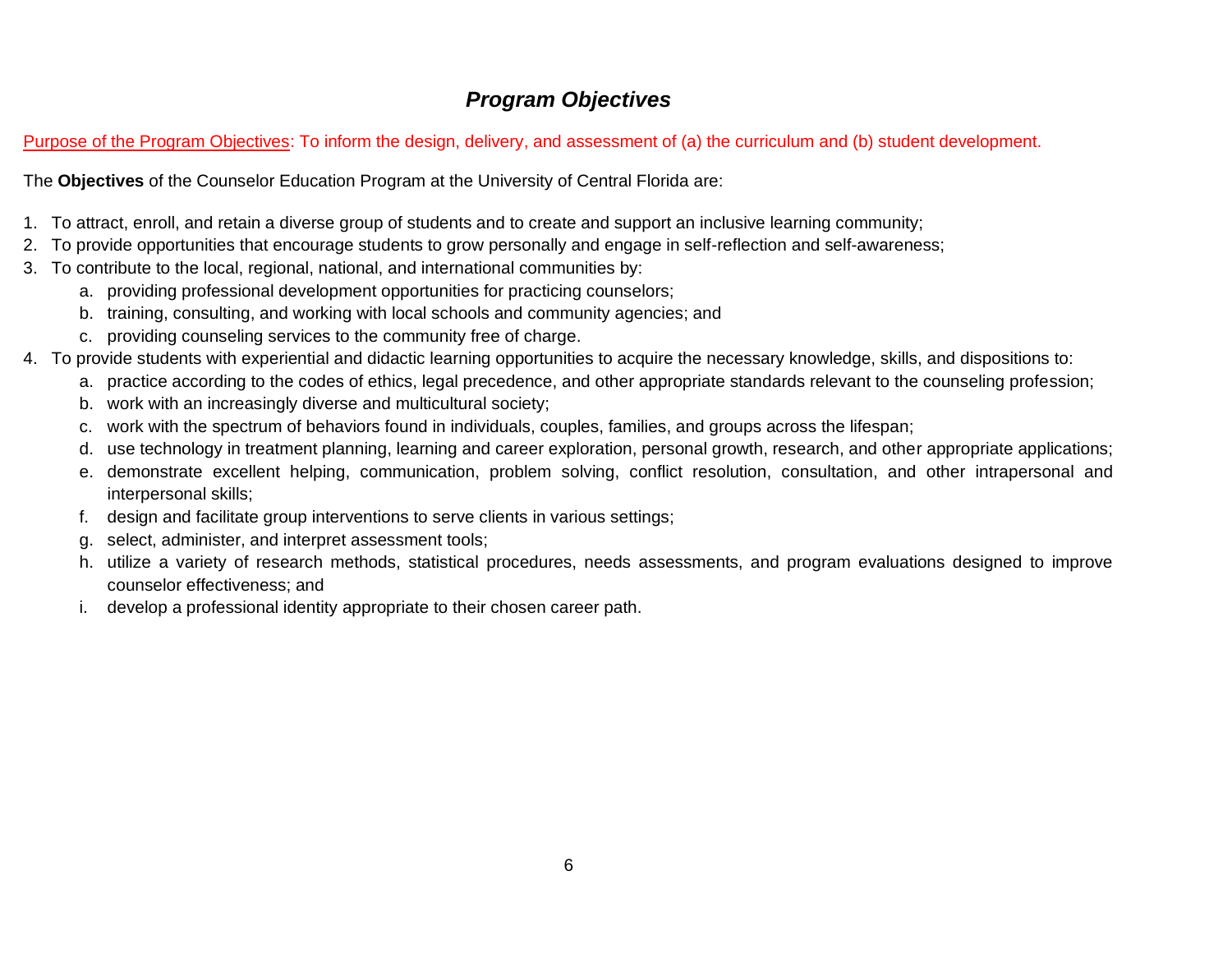# *Key Performance Indicators of Student Learning based on CACREP Standards*

**Students in the UCF Counselor Education program will be able to demonstrate the knowledge and/or skills necessary to:**

# CORE CURRICULAR STANDARDS

- PROFESSIONAL COUNSELING ORIENTATION AND ETHICAL PRACTICE
	- Apply self-care strategies appropriate to the counselor role. (CACREP Standard 2.F.1.l)
- SOCIAL AND CULTURAL DIVERSITY
	- Understand and apply multicultural counseling competencies. (CACREP Standard 2.F.2.c)
- HUMAN GROWTH AND DEVELOPMENT
	- Understand and apply theories of normal and abnormal personality development. (CACREP Standard 2.F.3.c)
- CAREER DEVELOPMENT
	- Understand and implement approaches for conceptualizing the interrelationships among and between work, mental well-being, relationships, and other life roles and factors. (CACREP Standard 2.F.4.b)
- COUNSELING AND HELPING RELATIONSHIPS
	- Understand and conduct the essential interviewing, counseling, and case conceptualization skills. (CACREP Standard 2.F.5.g)
- GROUP COUNSELING AND GROUP WORK
	- Understand and apply the dynamics associated with group process and development. (CACREP Standard 2.F.6.b)
- ASSESSMENT AND TESTING
	- Understand and demonstrate procedures for assessing risk of aggression or danger to others, self-inflicted harm, or suicide. (CACREP Standard 2.F.7.c)
- RESEARCH AND PROGRAM EVALUATION
	- Understand the importance of research in advancing the counseling profession, including how to critique research to inform counseling practice. (CACREP Standard 2.F.8.a)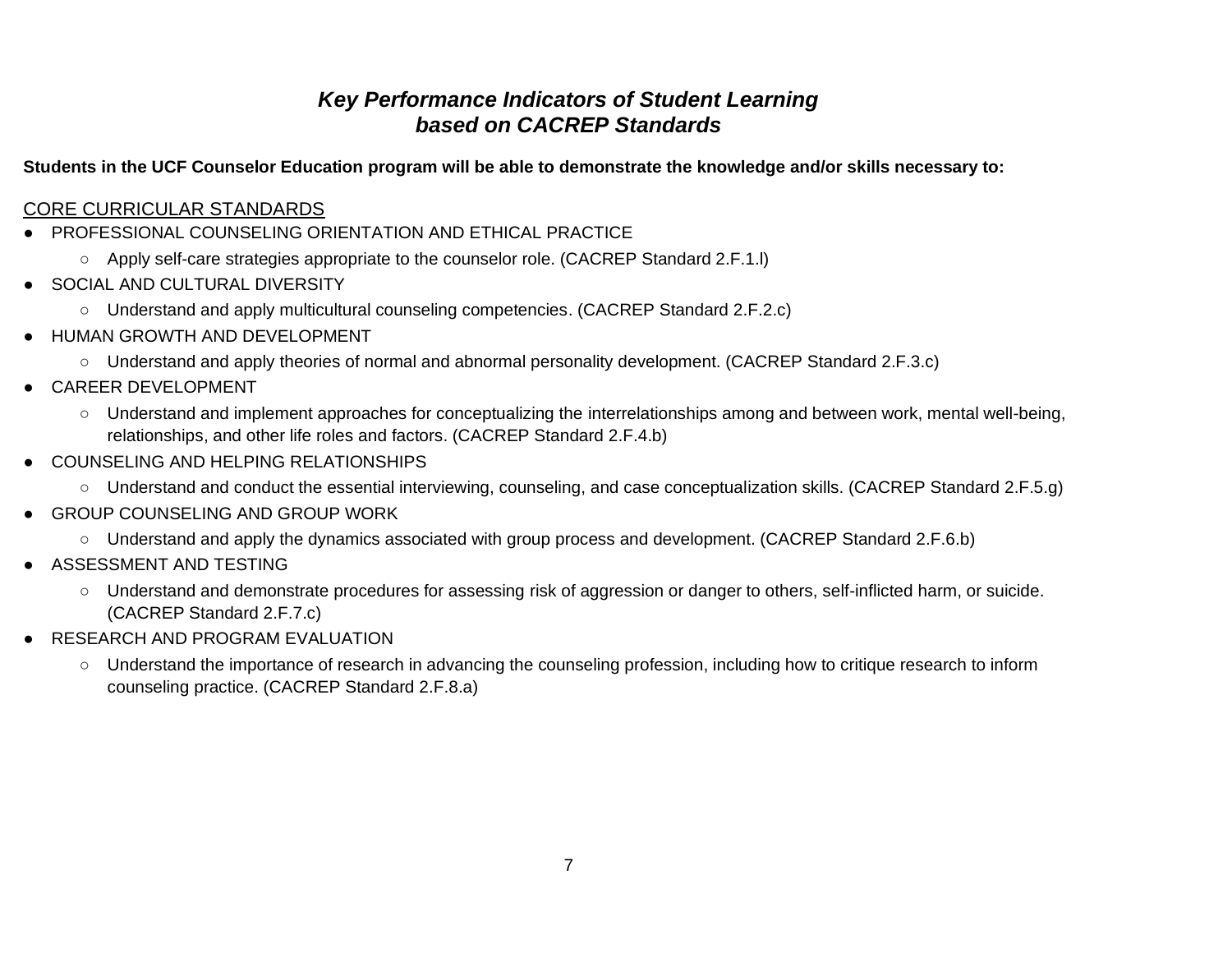# SPECIALTY AREA STANDARDS

- **CLINICAL MENTAL HEALTH COUNSELING** 
	- Demonstrate techniques and interventions for the prevention and treatment of a broad range of mental health issues. (CACREP CMHC Standard 5.C.3.b)
- MARRIAGE, COUPLE, AND FAMILY COUNSELING
	- Demonstrate techniques and interventions of marriage, couple, and family counseling (CACREP MCFC Standard 5.F.3.c)
- SCHOOL COUNSELING
	- Demonstrate techniques of personal/social counseling in school settings. (CACREP SC Standard 5.G.3.f)
- DOCTORAL PROFESSIONAL IDENTITY
	- COUNSELING
		- Conceptualize clients from multiple theoretical perspectives. (CACREP DOC Standard 6.B.1.c)
	- SUPERVISION
		- Understand and demonstrate an assessment of supervisees' developmental level and other relevant characteristics. (CACREP DOC Standard 6.B.2.f)
	- TEACHING
		- Understand the roles and responsibilities related to educating counselors. (CACREP DOC Standard 6.B.3.a)
	- RESEARCH AND SCHOLARSHIP
		- Understand and demonstrate the ability to develop research questions appropriate for professional research and publication. (CACREP DOC Standard 6.B.4.g)
	- LEADERSHIP AND ADVOCACY
		- Understand and demonstrate leadership in counselor education programs. (CACREP DOC Standard 6.B.5.c)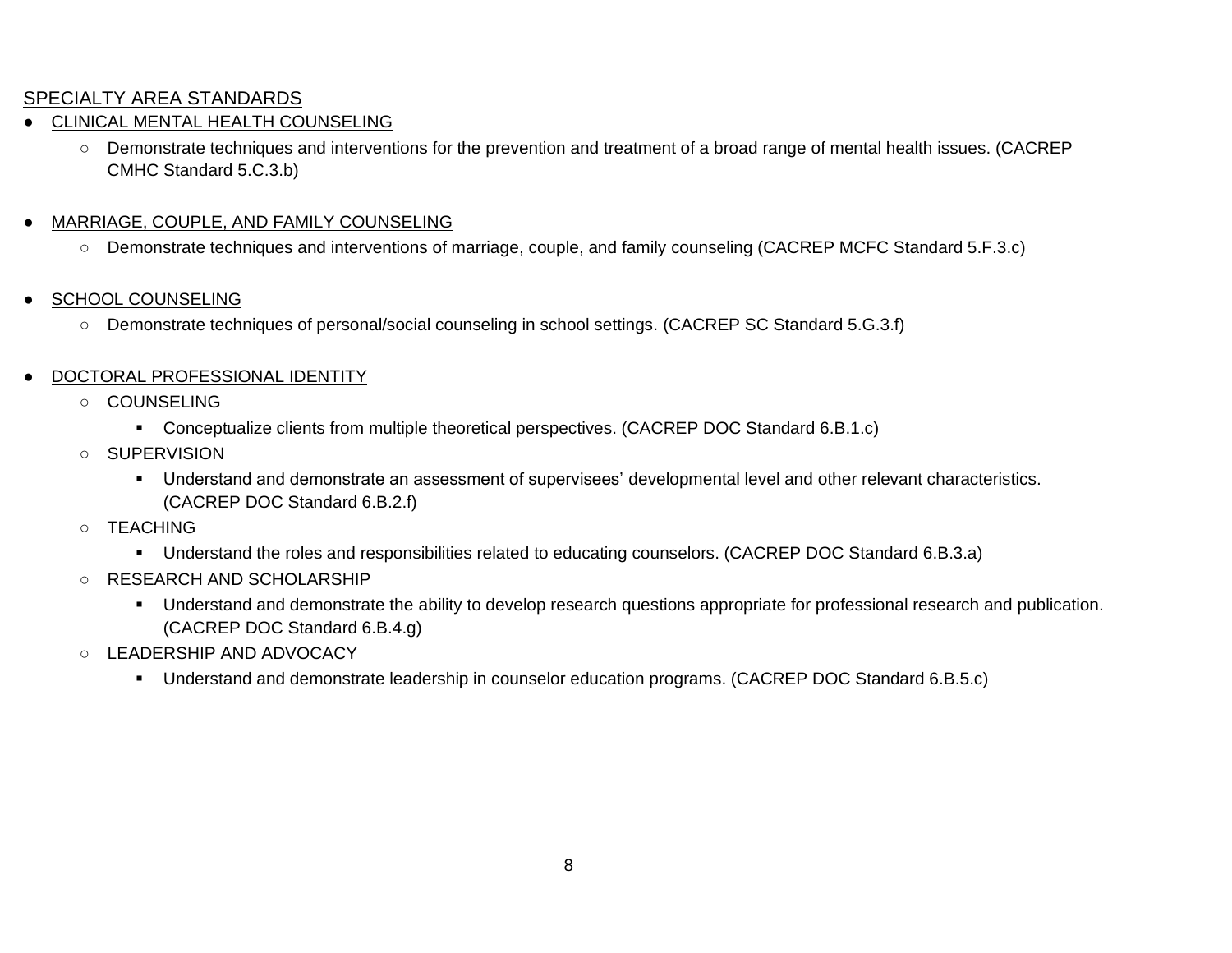# *Summary of Assessment Results*

To contextualize the assessment results, it is important to remember the following:

- The Assessment Plan has particular targets for each assessment point (e.g., "100% of students will score 1 or above on the assignment domain").
	- $\circ$  Not meeting a target does not imply that students are neither learning nor meeting overall Program goals. The lack of attaining a target provides feedback to the Faculty and initiates a Programmatic review.
- As it relates to **Knowledge and Skills**, each of the Program-identified CACREP Standard (i.e. the Standard that the Faculty have decided to collect data about), have several Key Performance Indicators (e.g., assignments) that are used to assess for the attainment of that knowledge/skill-based Standard.
	- o There are 79 assessment points
	- o The CPCE is not a Key Performance Indicator (as it does not accurately assess for the attainment of the particular Standard that has been identified). Instead, it serves as a general marker for Student Knowledge.
- As it relates to **Dispositions**, the Program has set developmental targets for both Master's and Doctoral students, with the overall goal that students meet all dispositional targets before graduation. Any unmet targets initiate a Programmatic review.
	- o There are two instruments used to measure Student Dispositions:
		- Master's Student Dispositional Assessment
		- Counselor Educator in Training Assessment Scale
- As it relates to **Demographics and other Characteristics of Program Applicants, Students, and Graduates**, the Program has set three targets that are designed to ensure that Program Objective 1 is achieved ("To attract, enroll, and retain a diverse group of students and to create and support an inclusive learning community"):
	- o Program Applicant, Student, and Graduate demographics will mirror that of the University
	- o Program Applicant, Student, and Graduate demographics will be consistent across all three groups
	- o Program Graduates will indicate satisfaction with the Program's creation and support of an inclusive learning community
- As it relates to **Feedback from Employers, Site Supervisors, and Alumni**, the Program has set four targets that are designed to ensure that all Program Objectives, Core Values, and curricular offerings are evaluated
	- o Employers, Site Supervisors, and Alumni will indicate their satisfaction ratings on attainment of Program Objectives
	- o Employers, Site Supervisors, and Alumni will indicate their satisfaction ratings on attainment of Core Values
	- $\circ$  Employers, Site Supervisors, and Alumni will indicate their overall satisfaction ratings
	- $\circ$  Employers, Site Supervisors, and Alumni will provide input on curricular offerings and overall preparation of students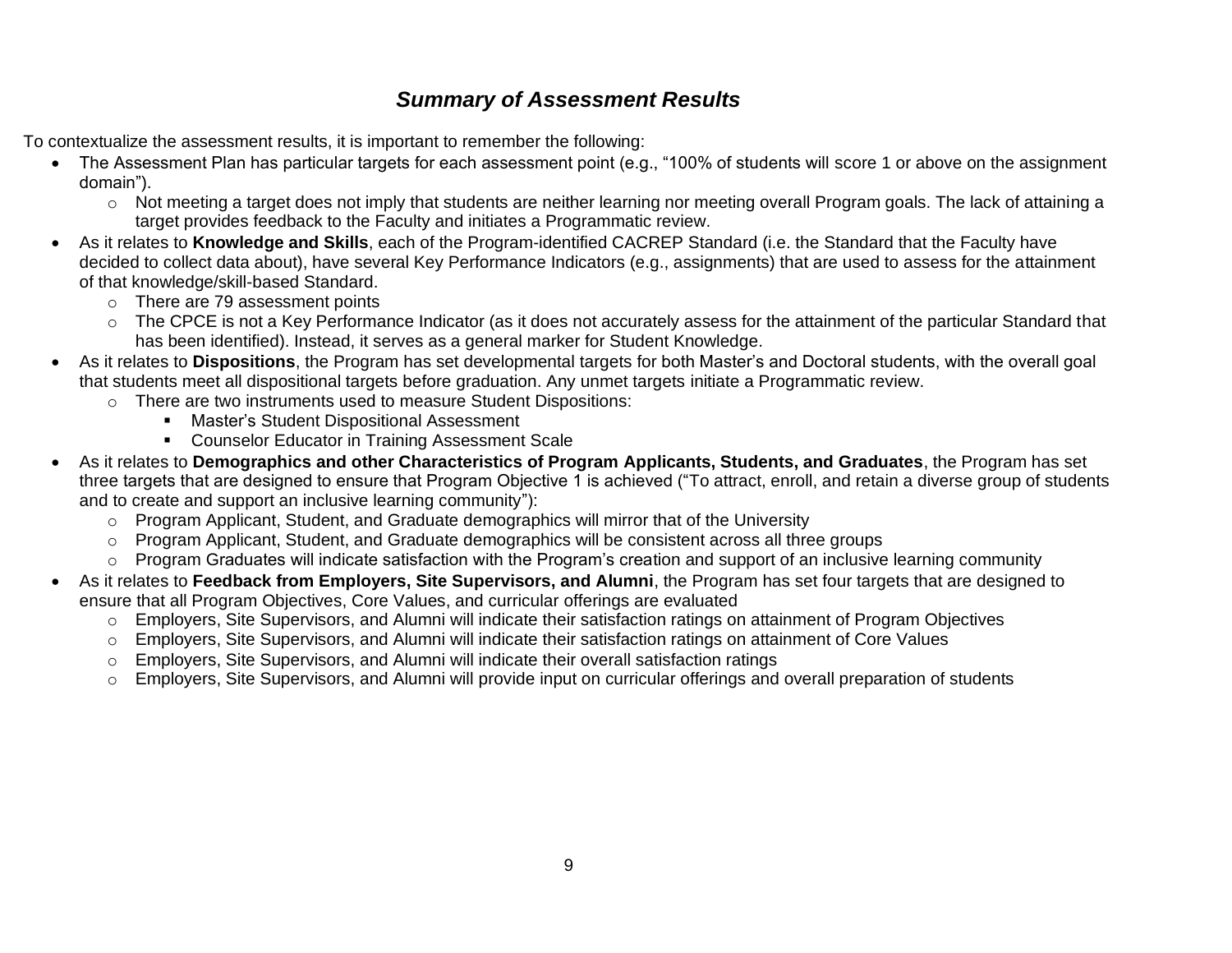# *Summary of Assessment Results*

Below are those targets that were not reached and a discussion of outcomes (if one has been implemented)

- Knowledge and Skills (Core): Among the 79 assessment points, the target was reached 64 times
	- o Counseling Orientation and Ethical Practice Domain (Wellness Plan Target: 100% of students 80%+)
		- Data: 71.4% for SC
		- Outcomes: For SC, there were two students on remediation plans who needed additional guidance on the assignment (which they eventually passed).
	- o Counseling and Helping Relationships Domain
		- CCS-R Target: 100% will score 4+ on Part I
			- Data: 84.3% in MHS 6401, 97.6% in MHS 6803
			- Outcomes for MHS 6401: Three errors were discovered. First, there was an error on the database rubric related to the CCS-R assessment. Next, the CCS-R was not being used as a graded assignment in the MHS 6401 classes. And third, adjunct instructors were not holding students to the requirement of "meeting expectations" on every counseling skill. This has been rectified.
			- Outcomes for MHS 6803: 1 student was remediated (retook Practicum and demonstrated competency the following semester)
		- **EXECTE Target: 100% will score 1+ on Interventions & Tx Planning** 
			- Data: 97.4% for MCFT
			- Outcomes: 1 student was remediated (retook internship and demonstrated competency the following semester)
	- o Group Counseling and Group Work Domain
		- Group Journal Target: 100% score 24+ grp dynamic
			- Data: 74.1%
			- Outcomes: The Experiential/Personal Growth Group Journal assignment was new in the Summer 2021 and thus was not scored accurately by all instructors. This has been rectified.
	- $\circ$  CPCE Scores (Target: 90% at or above national mean for each subscale)
		- Social and Cultural Diversity
			- Data: 70.8% (Fall 20), 81.3% (Spring 21), 75.0% (Su 21)
		- Human Growth and Development
			- Data: 70.8% (Fall 20), 8.33% (Spring 21), 0.00% (Su 21)
		- Career Development
			- Data: 66.7% (Fall 20), 87.5% (Spring 21), 100% (Sum 21)
		- Counseling and Helping Relationships
			- Data: 75.0% (Fall 20), 95.8% (Spring 21), 87.5% (Su 21)
		- Group Counseling and Group Work
			- Data: 70.8% (Fall 20), 83.3% (Spring 21), 87.5% (Su 21)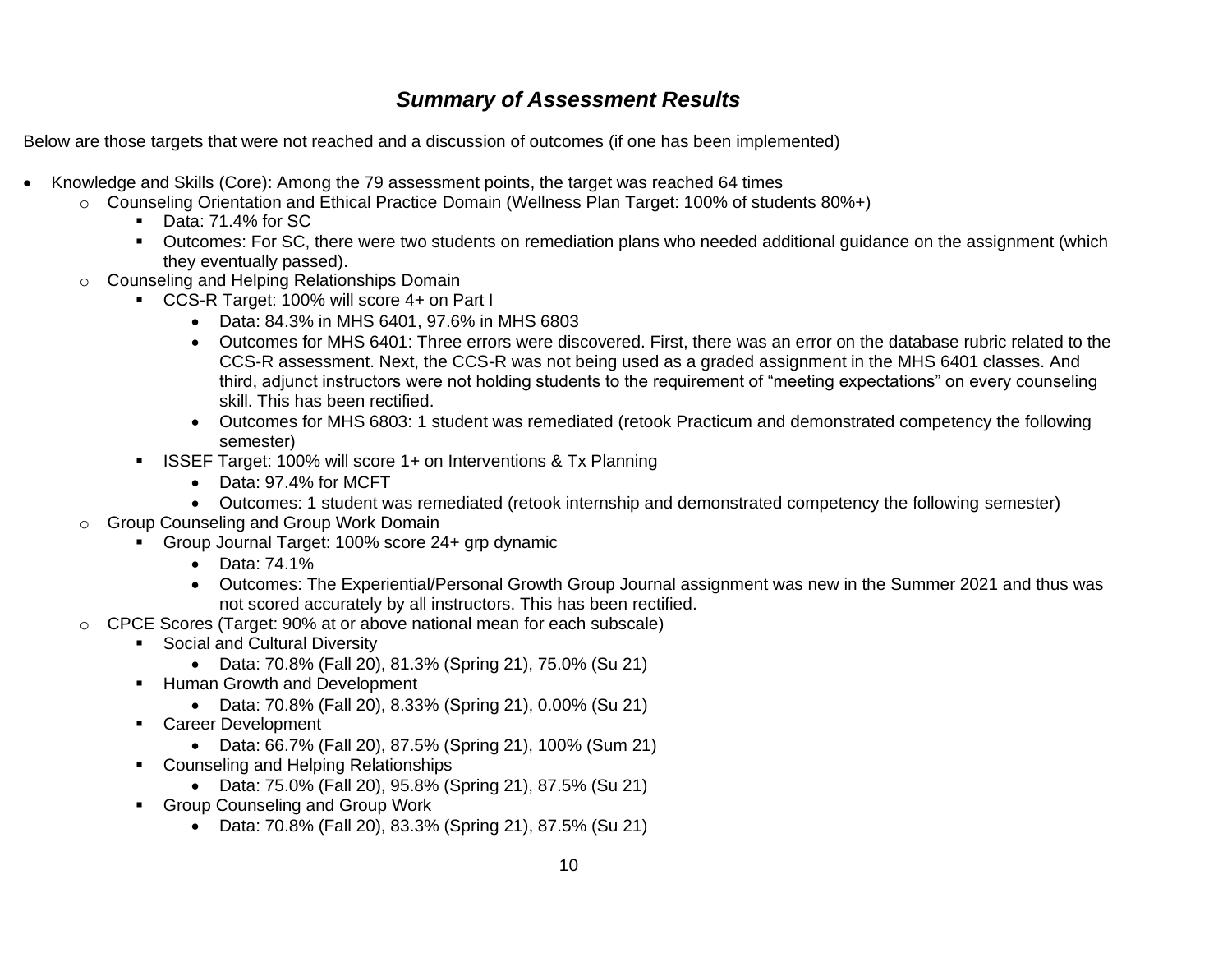- Assessment and Testing
	- Data: 83.3% (Fall 20), 31.3% (Spring 21), 12.5% (Su 21)
- Research and Program Evaluation
	- Data: 83.3% (Fall 20), 90% (Spring 21), 87.5% (Su 21)
- Outcomes: The Program is considering ways to better prepare students for the CPCE
- Outcomes: The Program is communicating with the Lifespan and Research course instructors to encourage a more intentional counseling focus
- Knowledge and Skills (Specialty Area)
	- o Clinical Mental Health Counseling
		- CCS-R Target: 100% will score 4+ on every item
			- Data: 86.2% in MHS 6401, 95.9% in MHS 6803
			- Outcomes for MHS 6401: Three errors were discovered. First, there was an error on the database rubric related to the CCS-R assessment. Next, the CCS-R was not being used as a graded assignment in the MHS 6401 classes. And third, adjunct instructors were not holding students to the requirement of "meeting expectations" on every counseling skill. This has been rectified.
			- Outcomes for MHS 6803: 1 student was remediated (retook Practicum and demonstrated competency the following semester)
		- **EXECTE Target: 100% will score 1+ on every item** 
			- Data: 98.4% in MHS 6830
			- Outcomes: 1 student was remediated (retook Internship and demonstrated competency the following semester)
	- o Marriage, Couple, and Family Counseling
		- CCS-R Target: 100% will score 4+ on every item
			- Data: 73.3% in MHS 6401, 94.1% in MHS 6803
			- Outcomes for MHS 6401: Three errors were discovered. First, there was an error on the database rubric related to the CCS-R assessment. Next, the CCS-R was not being used as a graded assignment in the MHS 6401 classes. And third, adjunct instructors were not holding students to the requirement of "meeting expectations" on every counseling skill. This has been rectified.
			- Outcomes for MHS 6803: 1 student was remediated (retook Practicum and demonstrated competency the following semester)
		- **EXECTE Target: 100% will score 1+ on every item** 
			- Data: 90.0% in MHS 6830
			- Outcomes: 1 student was remediated (retook Internship and demonstrated competency the following semester)
	- o School Counseling
		- CCS-R Target: 100% will score 4+ on every item
			- Data: 86.7% in MHS 6401
			- Outcomes: Outcomes for MHS 6401: Three errors were discovered. First, there was an error on the database rubric related to the CCS-R assessment. Next, the CCS-R was not being used as a graded assignment in the MHS 6401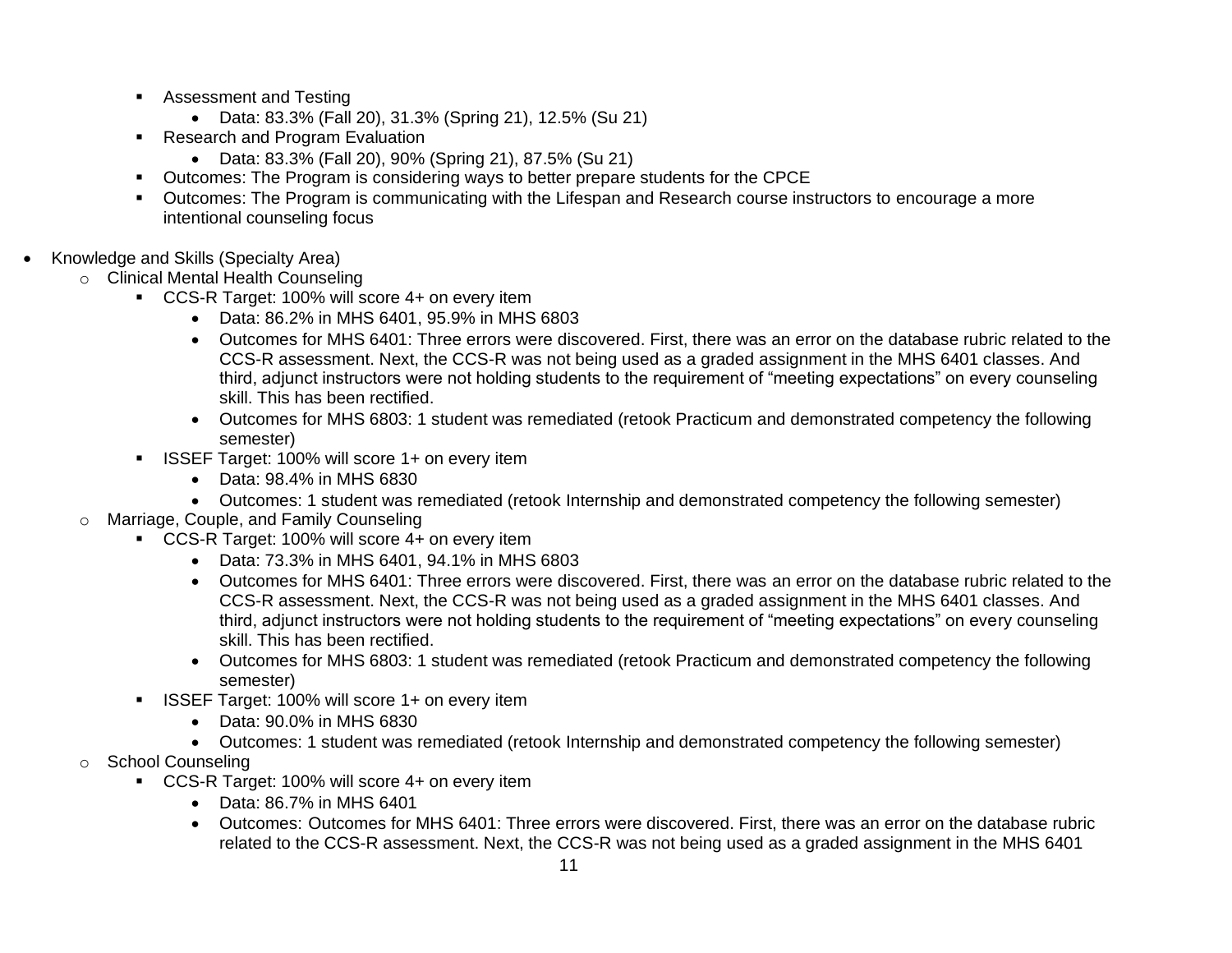classes. And third, adjunct instructors were not holding students to the requirement of "meeting expectations" on every counseling skill. This has been rectified.

- Knowledge and Skills (Doctoral)
	- o Counseling Domain
		- Counseling Theory Presentation Target (MHS 7406): 100% score 7+ concept CL from multiple perspectives
			- Data: 83.3%
			- Outcomes: One student neglected to include this element in their presentation. Even though the element is clearly indicated in the syllabus and grading rubric, the instructor has indicated that future assignment discussions will include additional explanations related to this element.
- Professional Dispositions
	- o Master's Student Dispositional Assessment (Target: 100% will score 2 or above on every domain of the Dispositional Assessment by the end of the Program)
		- Data: Spring 2021: 1 student scored 1 (below expectations) on the following domains: Academic Progress and Knowledge & Adherence to Course Policies.
		- Outcomes: The student received remediation and met all associated requirements.
	- o Counselor Educator in Training Assessment Scale (Target: 100% will score 3 or above on every domain of the CETAS by the end of the Program)
		- Data: Fall 2020:
			- 1 student scored 2 (near expectations) on Attendance and Presence by one evaluator
				- o Outcomes: remediation was not indicated
			- 1 student scored 2 (near expectations) on Communication by one evaluator
				- o Outcomes: remediation was not indicated
- Demographics of Applicants, Students, & Graduates
	- $\circ$  Target: Program Applicant, Student, and Graduate demographics will mirror that of the University
		- **•** Data: We have more female applicants, students, and graduates than the University
		- Outcomes: Improved recruitment efforts are being implemented
	- o Target: Program Applicant, Student, and Graduate demographics will be consistent across all three groups
		- Data: We have more Asian (MA & PhD) applicants than we do students or graduates
		- Outcomes: Improved recruitment efforts are being implemented
- Feedback from Employers, Site Supervisors, and Alumni
	- o Time to Employment (Target: 100% of graduates will find employment between 0 and 3 months after graduation)
		- Data: CMHC (90%), MCFT (71%)
		- Outcomes: A seminar for graduating students will be implemented
	- $\circ$  Licensure Pass Rates (Target: Alumni licensure pass rates will exceed the State pass rates)
		- Data: CMHC meets target but went down since last year (75% vs. 84%)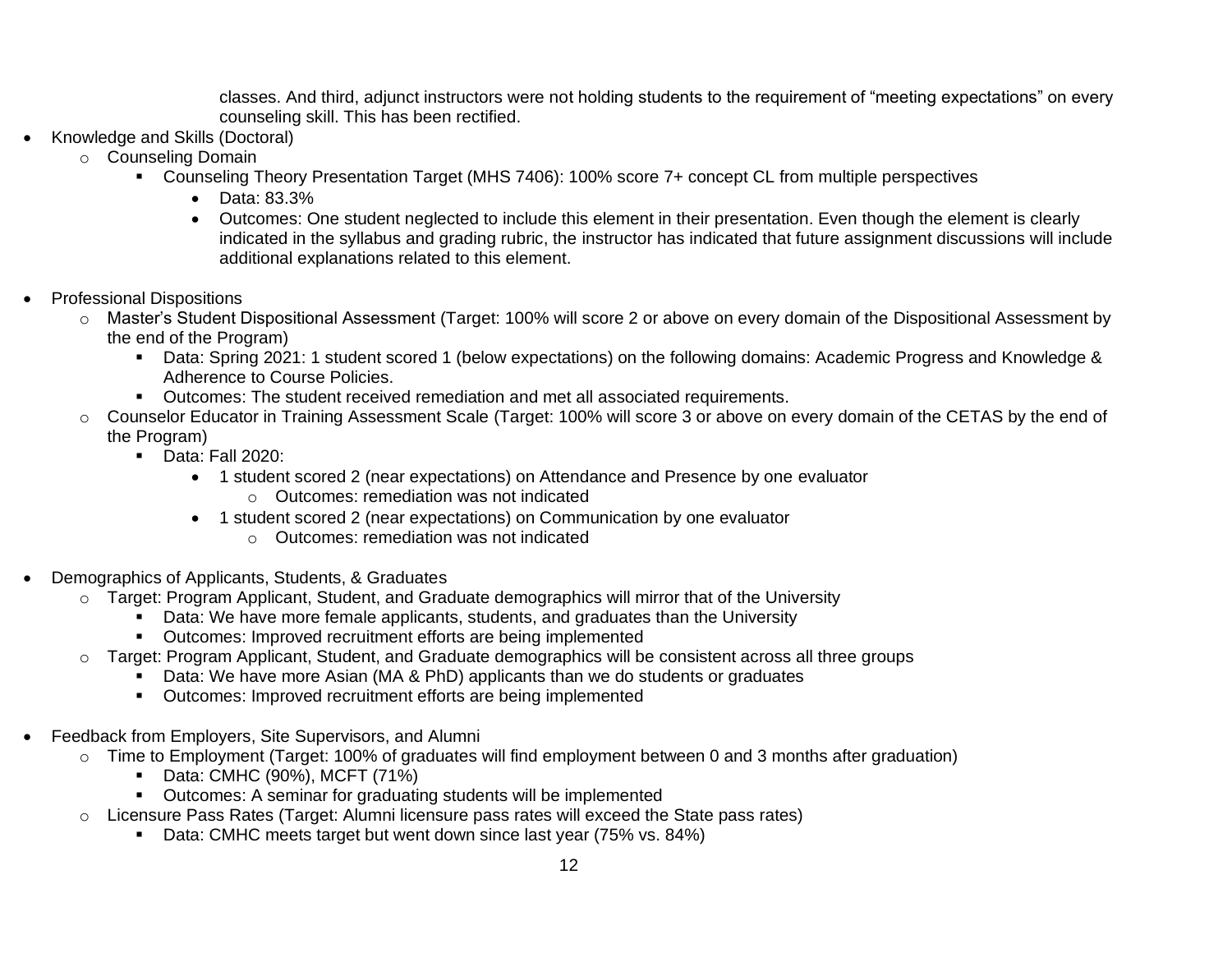- Data: MCFT meets target and went up since last year (86% vs. 73%)
	- Outcomes: To address a traditionally lower pass rate on the Marriage & Family licensure exam, the instructor of the Family Counseling 2 class has been allotting time to go over some LMFT exam questions. The questions are presented it in different formats (e.g., kahoot, short answer, etc.). Each question is explored in depth/deconstructed and each possible response is explored.
- o Satisfaction with preparation for Employers, Site Supervisors, and Alumni
	- Master's Target: scores of 4 or above on a 5-point scale
		- Data: Assessment: 3.79 (site supervisors) & 3.79 (alumni)
			- o Outcomes: The course has been taught by adjuncts until it was recently taken by a core faculty member
		- Data: Research/Program Evaluation: 3.89 (site supervisors) & 3.36 (alumni)
			- $\circ$  Outcomes: The Program is communicating with the Research course instructor to encourage a more intentional counseling focus
	- Doctoral Target: scores of 4 or above on a 5-point scale
		- Data: Counseling: 3.80 (alumni)
			- $\circ$  Outcomes: This number is likely due to the fact that the emphasis of the Doctoral program is not on the development of advanced counseling skills (and hence the preference for candidates with two-years of postmaster's experience).
		- Data: Research & Scholarship: 3.33 (site supervisors)
			- o Outcomes: The Doctoral program plan of study was recently revised to provide more continuity between classes focused on research and scholarship.
		- Data: Leadership & Advocacy: 3.67 (site supervisors)
			- o Outcomes: The Doctoral program plan of study was recently revised to provide more continuity between classes focused on leadership and advocacy.
	- Core Values: scores of 4 or above on a 5-point scale
		- Data: Clinician Self-Care: 3.98 (alumni)
			- o Outcomes: The Program is investigating ways to more intentionally emphasize clinician self-care, both in and outside the curriculum
- o Desires for increased training/opportunities
	- **•** Trauma/crisis counseling
		- Outcomes: The Program has several electives related to this content area: the Program is considering making this a required course.
	- **•** Theory-specific training
		- Outcomes: The Program is considering offering mini-classes/sessions focused on theory-specific trainings (current offerings include TF-CBT, MI, and Play Therapy)
	- How to start a small business
		- Outcomes: A seminar for graduating students will be implemented to include this content
	- Counseling clients with varying abilities
		- Outcomes: The Program has electives related to counseling children with varying abilities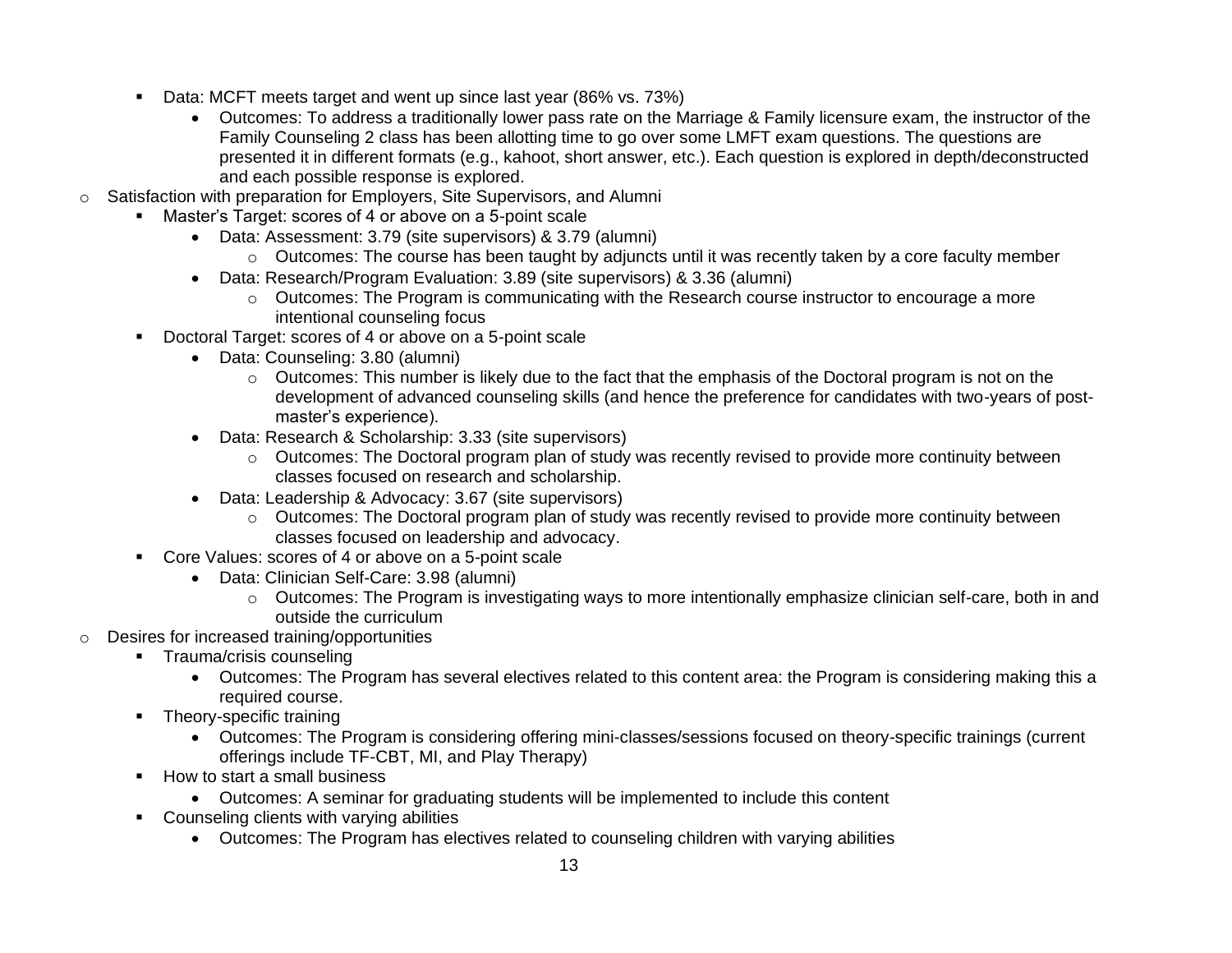- Counseling children
	- Outcomes: The Program has courses related to counseling children
- Counseling families
	- Outcomes: The Program has courses related to counseling children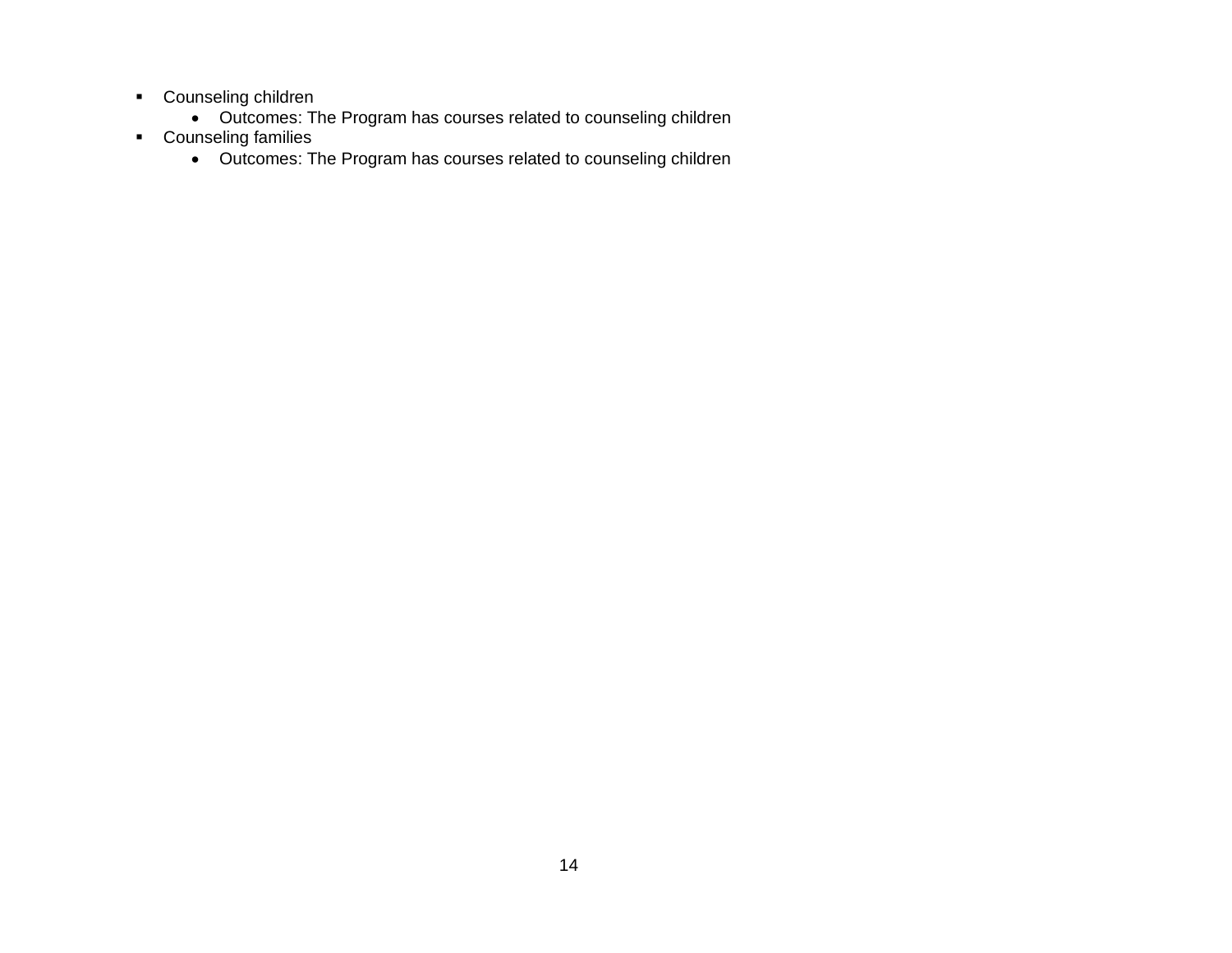# *Counselor Education Advisory Board Recommendations*

The next step of the Program's Assessment Plan involves sharing the Assessment Results with the Counselor Education Advisory Board, who then makes recommendations to the Faculty. The following is a summary of recommendations that were made by the 2021-2022 Advisory Board and discussed among the Faculty.

- CPCE Results and Contributing Courses
	- $\circ$  Is 90% of students scoring "at or above the national average" too lofty a goal?
		- Feedback indicates that this seems appropriate for a school that advertises being a top program.
	- o Given the low scores for the CPCE subscales:
		- Offer students support to do well on the CPCE
			- Weekend workshops
			- Faculty can spend more time reviewing the CACREP standards within their courses and connecting that to the CPCE
			- CSI and CEDSO participation
			- Investigate on-line prep-programs
			- CPCE Test prep book could be purchased for MHS 5005 and then address items in each class
	- o Subject specific feedback
		- **E** Lifespan
			- Feedback tends to be inconsistent (and CPCE scores are among the lowest), which may be a function of the courses being taught by faculty from outside the Counselor Ed Program.
			- Consult with the Educational Psychology Program that teaches the course to see what modifications can be made.
		- Assessment
			- The course has been taught by adjuncts until it was recently taken by a core faculty member
			- As with some of the other areas, seeing more of the course data to identify is the there was any differential pre and during pandemic.
		- Research
			- Taught online and by faculty from outside the Counselor Ed Program
			- Consult with the Research Methodology Program that teaches the course to see what modifications can be made.
- Curriculum feedback
	- o Increasing Inclusivity
		- Systemically address multiculturalism and diversity in counseling, intentionally infusing through the courses beyond the multicultural course
	- o Feedback about the Multicultural Class
		- Emphasis seems to be on highlighting difficulties of different groups (e.g., racial/gender minorities) but less focus on what students can do about it (i.e. practical application)
		- Emphasis has also been on helping students recognize power and privilege and has often led to a sense of defensiveness/uncomfortable atmosphere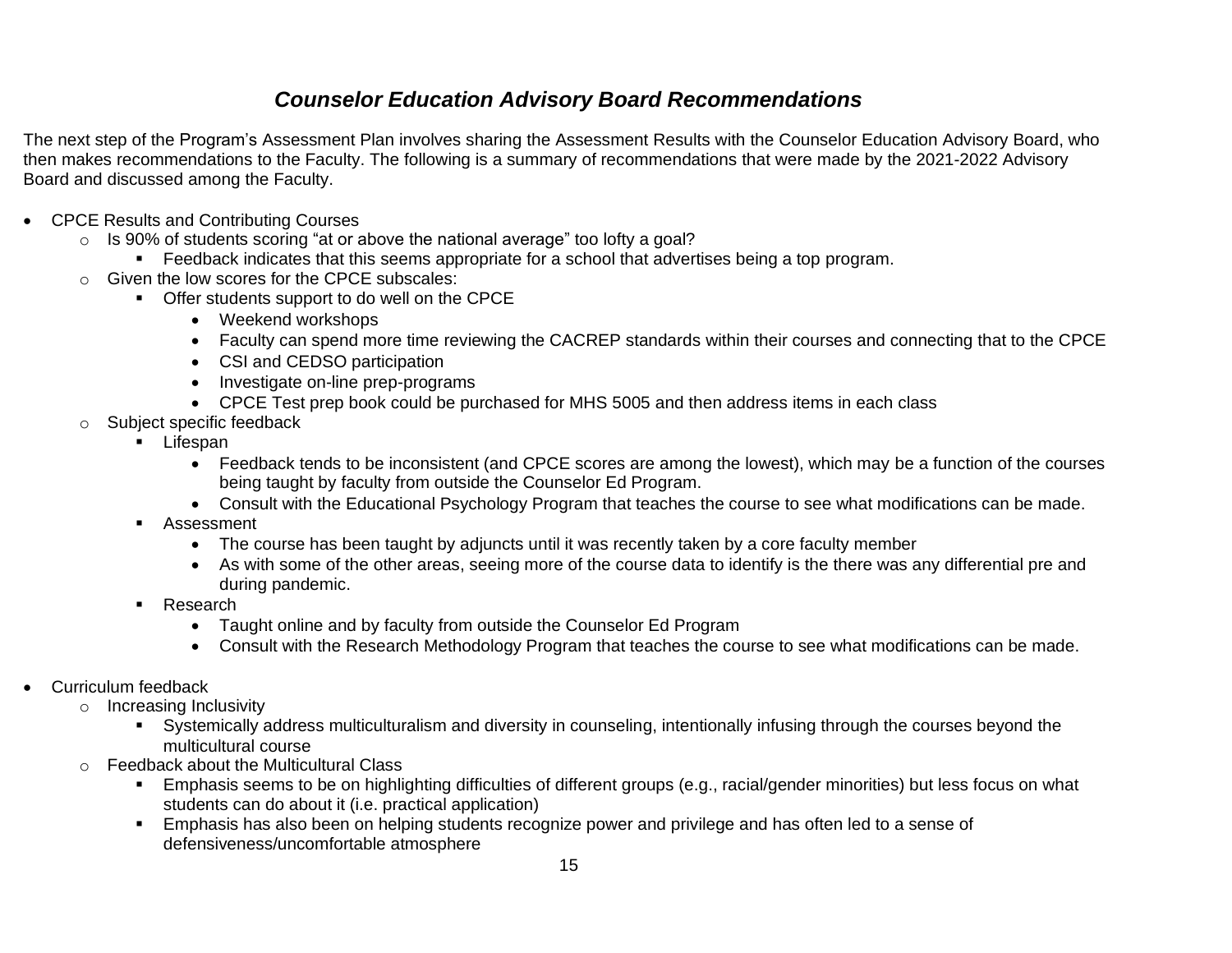- Would value more "how tos" such as: how to practically navigate assessments, treatment considerations, language considerations to be used with certain populations (providing more of a practical lens beyond just informational/conceptual)
- o Considering Course Sequence
	- Evaluate the master's courses to determine how content is presented developmentally/scaffolded throughout the curriculum.
	- Core faculty should be teaching Techniques and Practicum
	- With the limits to core faculty teaching techniques and practicum, maybe a strategic effort to have one core faculty train the students in Techniques, Prac I and/or II could be made.

# o Course Design

- More intentional focus on skills and techniques across courses
- Less emphasis on long lectures and instead switching between different teaching modalities (lecture, discussion, movie, activity, etc.)
- **Recruitment** 
	- $\circ$  Can we do a better job with word of mouth (e.g., former MA students, former PhD students)?
	- o Educating what Counselor Ed is within and outside the CCIE (e.g., Education, Psychology, Social Work, Sociology, Pre-med): may help with recruitment of more males and Asian students
	- o College of Graduate Studies has a Diversifying Weekend that targets minority and oppressed populations where these populations can learn how to approach the application cycle. Also a way of informal recruitment. Additionally, have an application process as this may unintentionally drive-up numbers.
	- $\circ$  The Program does intentionally consider diversity among the doctoral cohorts, many applicants of Asian descent are international students and want to do their doctoral degree right after their master's degree (and thus do not have post-master's experience). There are also immigration policies that impact
	- $\circ$  Target undergraduate student groups at UCF and recruit from those groups
	- Offer minorities and oppressed population groups tailored workshops for graduate entry
	- $\circ$  Establishing and sharing specialty student groups that applicants/students can join or find belonging in
		- Advertising Holmes Scholar Program
	- o Include staff/faculty bios related to backgrounds, diversity, etc.
- Self-care: to improve the wellness/self-care component of the Core Values:
	- $\circ$  Increase communication with site supervisors to ensure that self-care is a priority
	- o Wellness retreat for Cohorts prior to Practicum
	- o Wellness check-ins throughout courses and throughout the program
	- o Consider a mentoring program similar to GURU
- Magic Wand Items
	- o Suggested trainings/"micro-class" or "micro-workshop" events to teach to specific populations or theories/skills (TF-CBT training paid Kognito-like training; Psychological First Aid; FL Baker Act)
		- Learning institutes or education sessions (even just 1-2 hours offerings, such as those offered by CSI)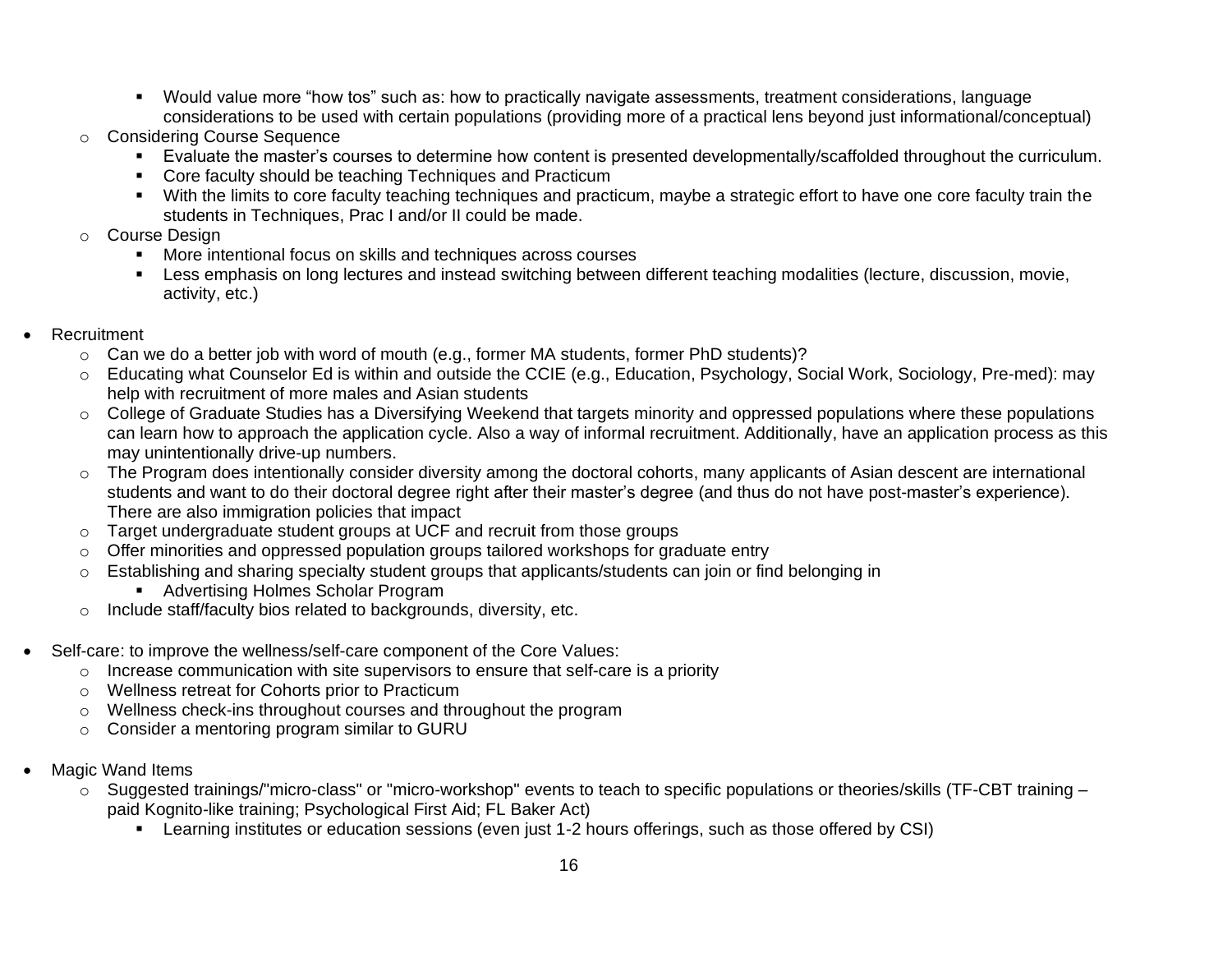- o Pursue the Crisis/Trauma Certification or Specialty Track
- $\circ$  Many of the Doc students don't have much more counseling experience than the Master's students since many go from one degree to the next.
- $\circ$  Have professionals in the field come to campus (or zoom) to go over what employers are looking for out in the field and how to get there.
- o Monthly newsletters/emails suggesting potential trainings and costs for them that UCF faculty endorse
	- Bevelop a system where trainings could fill the space of conference requirements (i.e., three trainings equal one conference)
- o Broadening the course "Counseling Children and Adolescents" to include MH concerns something beyond depression and ADHD, including trauma as well
- o Need more practically-oriented approach for working with students
- o Can you infuse "Demystifying the DSM" into school counseling track?
- o Student perspective: increasing availability of electives and presenting electives more clearly to advisees during the Plan of Study meetings
- o Sports Counseling certificate?
- o Preparation for entering the field
	- Plan a joint class for all internship classes each semester:
		- Invite those who have been through the job seeking process and state licensing exams to share their experiences.
		- Stress the importance of professionalism (both in appearance and behavior)
	- **EXED FEE IMPACTS ON SC Graduates who complete in August and their ability to get hired (e.g., at OCPS, they miss the pre-planning** week and also potentially miss out on pay)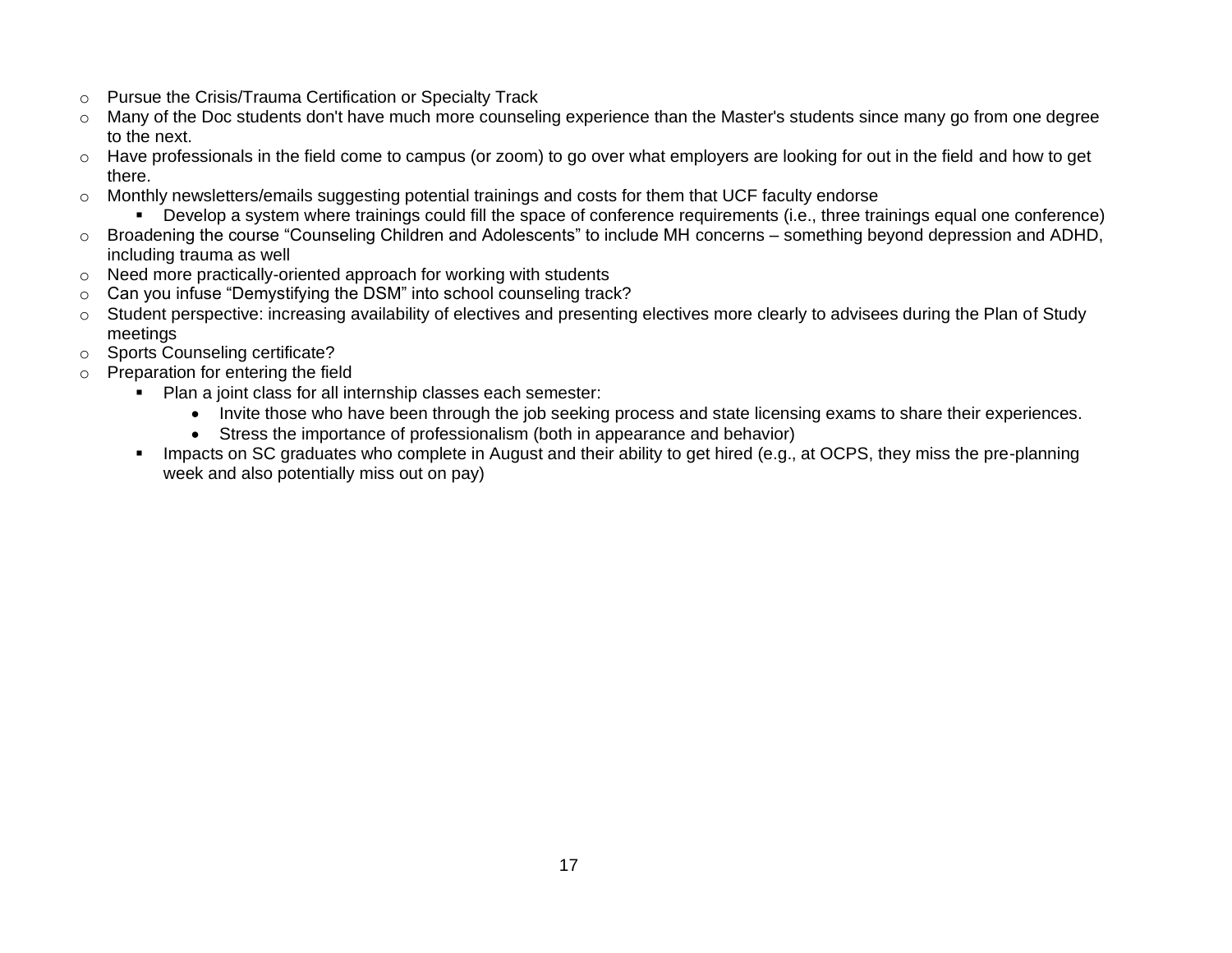# *Program Modifications and Other Substantial Program Changes made as a Result of Assessment Results*

As a result of the 2020-2021 Assessment Process, the following modifications were suggested by the Counselor Education Advisory Board and will be implemented.

- To continue monitoring CCS-R scores in MHS 6401
	- o Ensure that the instrument is being used (and graded) in the MHS 6401 course.
- To continue to address students' cultural competence, move the MHS 6420 Multicultural course earlier in the Plan of Study and add more practical applications to the course
- Ensure that the Experiential/Personal Growth Group Journal assignment in MHS 6500 is scored accurately by all instructors.
- To address the lower CPCE Scores
	- $\circ$  The program will investigate ways to offer students support to do well on the CPCE (e.g., weekend workshops, on-line prepprograms, faculty spending more time reviewing the CACREP standards within their courses and connecting that to the CPCE
- To ensure more demographic consistency between Program applicants, students, and graduates
	- $\circ$  Target undergraduate student groups at UCF and recruit from those groups
	- o Offer minorities and oppressed population groups tailored workshops for graduate entry
	- o Establish and share specialty student groups that applicants/students can join or find belonging in
- To ensure that site supervisor and alumni satisfaction scores (Master's) improve in the areas of Assessment and Research/Program Evaluation:
	- o Assessment: the course was recently taken by a core faculty member
	- $\circ$  Research/Program Evaluation: the Program is communicating with the Research course instructor to encourage a more intentional counseling focus
- To ensure that site supervisor and alumni satisfaction scores (Doctoral) improve in the areas of Counseling, Research & Scholarship, and Leadership & Advocacy:
	- o Counseling: maintain a preference for candidates with two-years of post-master's experience and ensure that applicants recognize our Program focus
	- o Research & Scholarship: review the impact of the revised Doctoral program plan of study related to continuity between classes focused on research and scholarship.
	- o Leadership & Advocacy: review the impact of the revised Doctoral program plan of study related to changes in leadership and advocacy.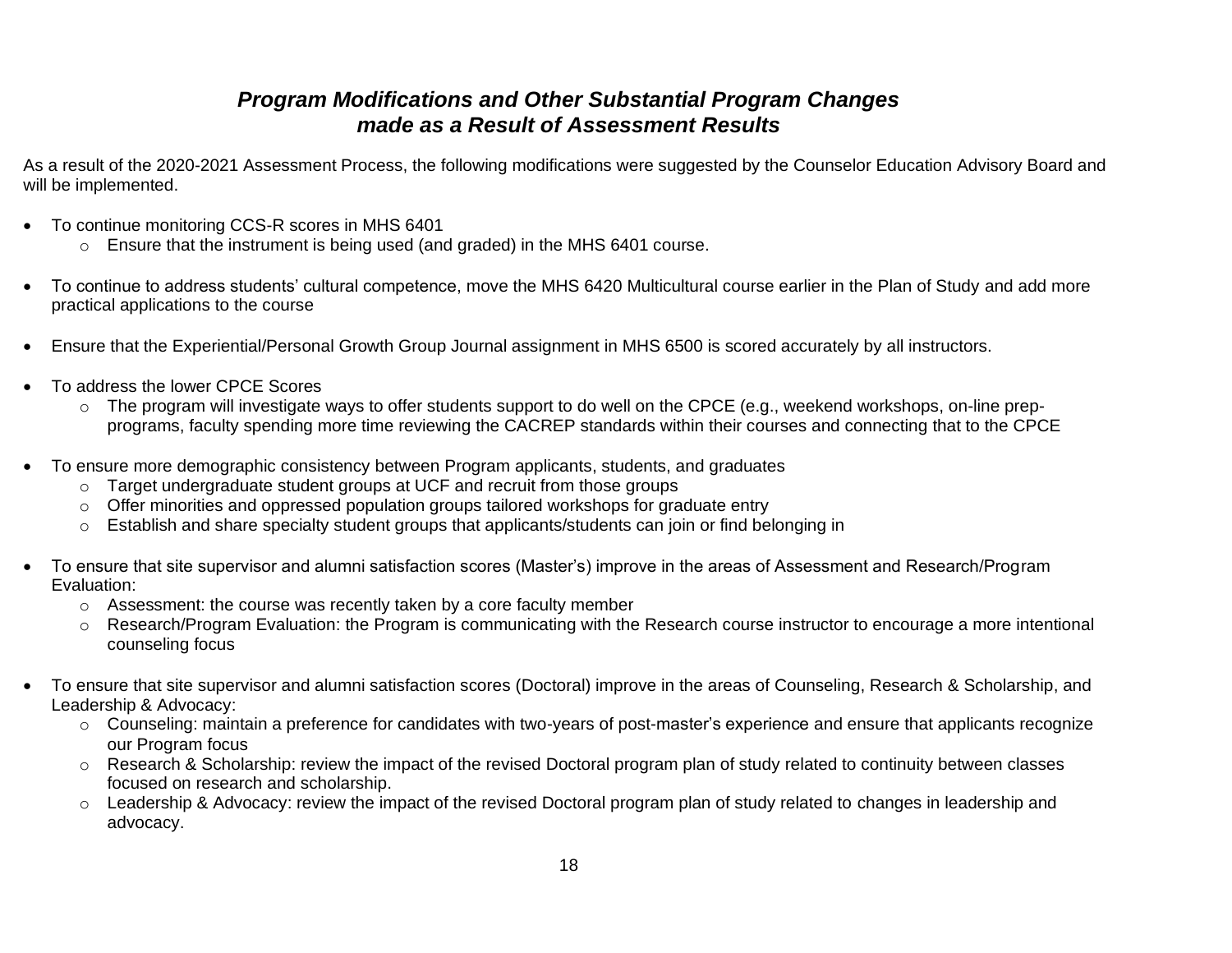- To ensure that alumni satisfaction scores improve in the area of Clinician Self-Care
	- o The Program is investigating ways to more intentionally emphasize clinician self-care, both in and outside the curriculum
- To improve student Time to Employment, a seminar for graduating students will be implemented
- To address a traditionally lower pass rate on the Marriage & Family licensure exam:
	- o The instructor of the Family Counseling 2 class has been allotting time to go over some LMFT exam questions. The questions are presented it in different formats (e.g., kahoot, short answer, etc.). Each question is explored in depth/deconstructed and each possible response is explored.
- To address desires for increased training/opportunities
	- o Trauma/crisis counseling: the Program is considering making the MHS 6466 course a required course. For now, the Program offers three electives with a trauma emphasis:
		- **MHS 6466 Foundations of Trauma & Crisis (offered in the Fall and Summer)** 
			- Second section was added to Fall
		- MHS 6465 Counsel Victims & Perpetrators of Family Violence (offered in the Summer)
		- MHS 6938 Trauma, Grief, and Loss (offered in the Summer)
	- o Theory-specific training: the Program is considering offering mini-classes/sessions/symposiums focused on theory-specific trainings (current offerings include TF-CBT, MI, and Play Therapy)
	- o How to start a small business: a seminar for graduating students will be implemented to include this content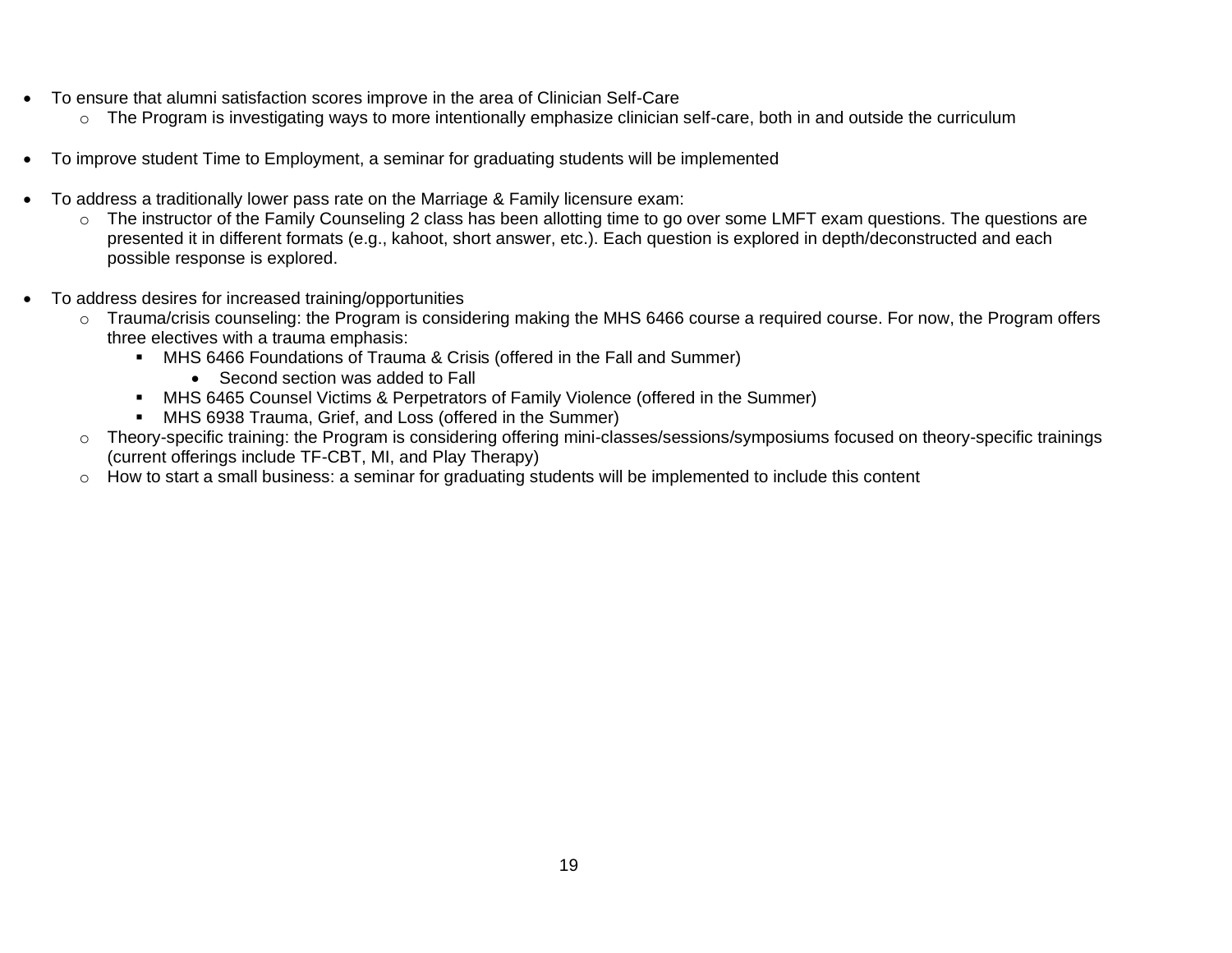# *Assessment Results*

The following pages present the results of the Annual Assessment Plan. These include the following:

# • **Assessment Results of Students' Knowledge and Skills**

- o *Core Curricular Standards (Master's Students)*
	- **Professional Counseling Orientation and Ethical Practice**
	- Social And Cultural Diversity
	- **■** Human Growth and Development
	- Career Development
	- Counseling and Helping Relationships
	- Group Counseling and Group Work
	- Assessment and Testing
	- Research and Program Evaluation
- o *Specialty Area Standards (Master's Students)*
	- Clinical Mental Health Counseling
	- **■** Marriage, Couple, and Family Counseling
	- School Counseling
- o *Core Professional Identity Standards (Doctoral Students)*
	- Counseling
	- **■** Supervision
	- Teaching
	- **Research and Scholarship**
	- **E** Leadership and Advocacy
- **Assessment Results of Students' Professional Dispositions**
- **Demographics and other Characteristics of Program Applicants, Students, and Graduates**
- **Results of Follow-Up Studies of Employers, Site Supervisors, and Alumni**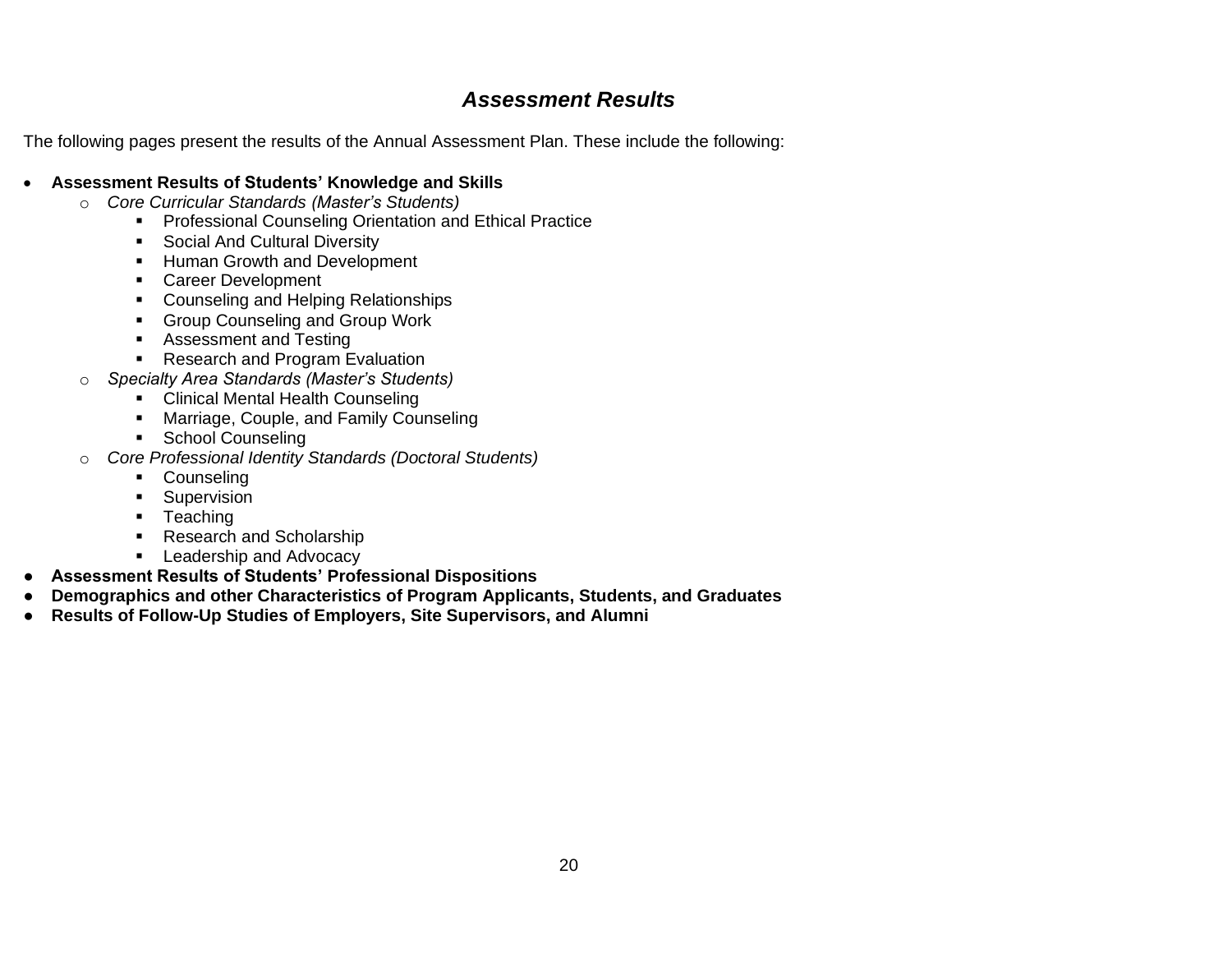- PROFESSIONAL COUNSELING ORIENTATION AND ETHICAL PRACTICE
	- o Core Value #5 Clinician Self-Care: Holistic and optimal clinician health guided by intentional and meaningful self-care strategies.
	- $\circ$  Program Objective #4a: To practice according to the codes of ethics, legal precedence, and other appropriate standards relevant to the counseling profession
	- o CACREP Standard 2.F.1.l: Apply self-care strategies appropriate to the counselor role.

### **Measure 1: Wellness Plan**

- Target: 100% of students will score 80% or above on their Personal Wellness Plan at three points in the Program.
	- o MHS 5005
		- Data: 83.1%
		- **Outcome: No intervention necessary**
	- o MHS 6803
		- Data: 99.2%
		- Outcome: No intervention necessary
	- o MHS 6830/SDS 6947
		- **•** Data: 97.7% (CMHC & MCFT) /  $\frac{71.4\%}{1.4\%}$  (SC)
		- Outcome: For CMHC & MCFT, no intervention necessary. For SC, there were two students on remediation plans who needed additional guidance on the assignment (which they eventually passed).

# **Measure 2: CCS-R**

- Target: 100% of students will score 4 or above on 2.C. (Professional & Personal Boundaries) and 2.G. (Emotional Stability & Self-control) of the CCS-R at three points in the Program.
	- o MHS 5005
		- Data: 100%
		- Outcome: No intervention necessary
	- o MHS 6401
		- Data: 100%
		- **•** Outcome: No intervention necessary
	- o MHS 6803
		- Data: 100%
		- Outcome: No intervention necessary

# **Measure 3: ISSEF**

- Target: 100% of students will score 1 or above on the Professionalism Part I (Personal Behaviors) Domain of the ISSEF by the end of MHS 6830/SDS 6947
- Data: 100% (CMHC), 100% (MCFT), 100% (SC)
- Outcome: No intervention necessary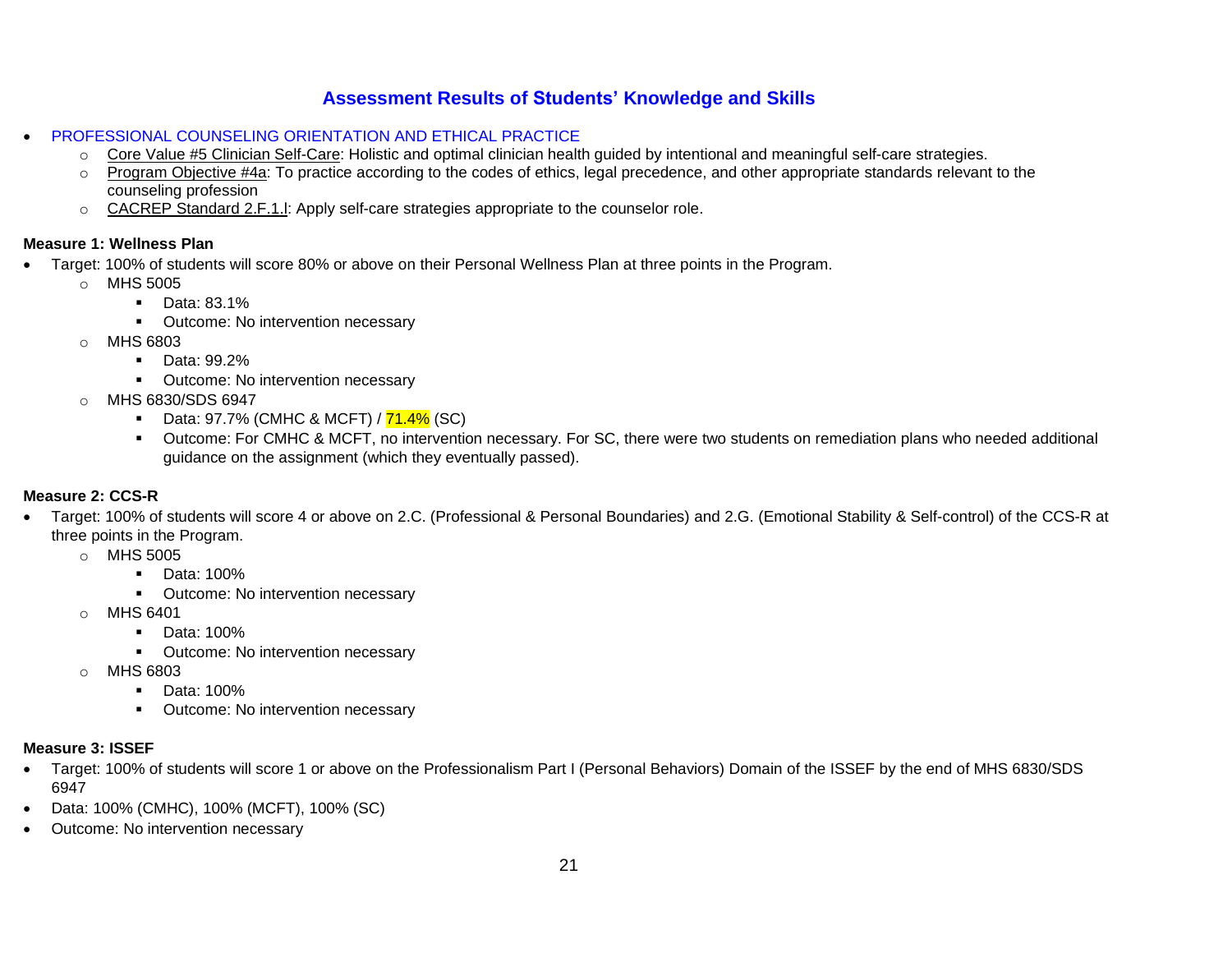- Target: 90% of students will match or exceed the national mean for the Professional Counseling Orientation and Ethical Practice subscale of the CPCE prior to graduation.
- Data: 83.3% (Fall 20), 97.9% (Spring 21), 100% (Summer 21)
- Outcome: No intervention necessary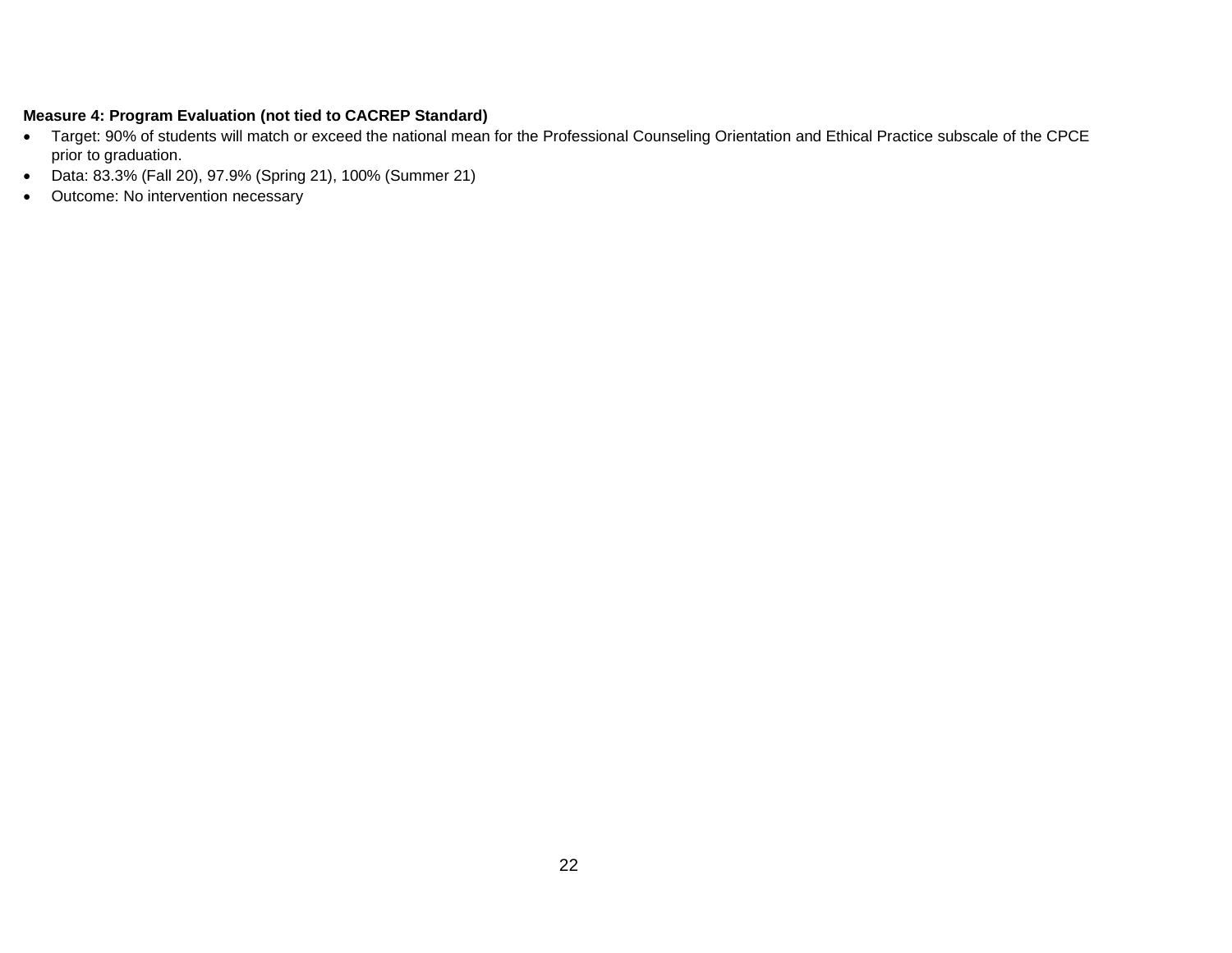- SOCIAL AND CULTURAL DIVERSITY
	- o Core Value #1 Diversity: A commitment to diversity that ensures that each individual, couple, and family is treated with compassion and respect.
	- $\circ$  Program Objective #4b: To work with an increasingly diverse and multicultural society
	- o CACREP Standard 2.F.2.c: Understand and apply multicultural counseling competencies.

### **Measure 1: Case Study**

- Target: 100% of students will score 5 or above on understanding how the MCC apply to their Ethical Case Study assignment in one of two places in the Program
	- o MHS 6702
		- Data: 100%
		- Outcome: No intervention necessary
	- o SPS 6815
		- Data: 100%
		- Outcome: No intervention necessary

# **Measure 2: Group Presentation**

- Target: 100% of students will score 4 or above on understanding how the MCC apply to their Group Presentation assignment by the end of MHS 6420
- Data: 100%
- Outcome: No intervention necessary

# **Measure 3: CCS-R**

- Target: 100% of students will score 4 or above on 2.F. (Multicultural Competence in Counseling Relationship) of the CCS-R at three points in the Program. o MHS 5005
	- Data: 100%
	- Outcome: No intervention necessary
	- o MHS 6401
		- Data: 100%
		- Outcome: No intervention necessary
	- o MHS 6803
		- **■** Data: 100%
		- Outcome: No intervention necessary

# **Measure 4: ISSEF**

- Target: 100% of students will score 1 or above on the Multicultural Competency Domain of the ISSEF by the end of MHS 6830/SDS 6947
- Data: 100% (CMHC), 100% (MCFT), 100% (SC)
- Outcome: No intervention necessary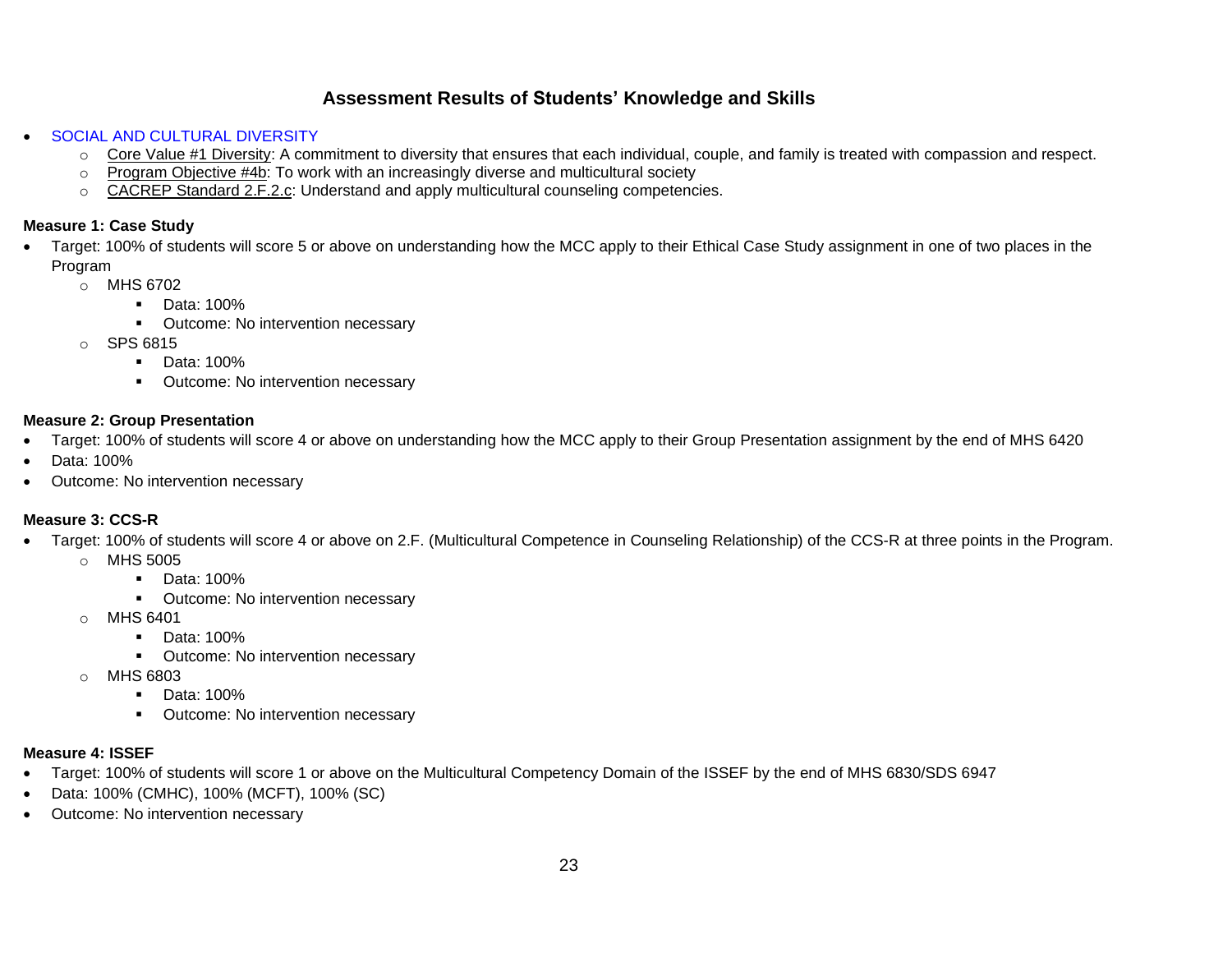- Target: 90% of students will match or exceed the national mean for the Social and Cultural Diversity subscale of the CPCE prior to graduation.
- Data: 70.8% (Fall 20), 81.3% (Spring 21), 75.0% (Summer 21)
- Outcome: Intervention needed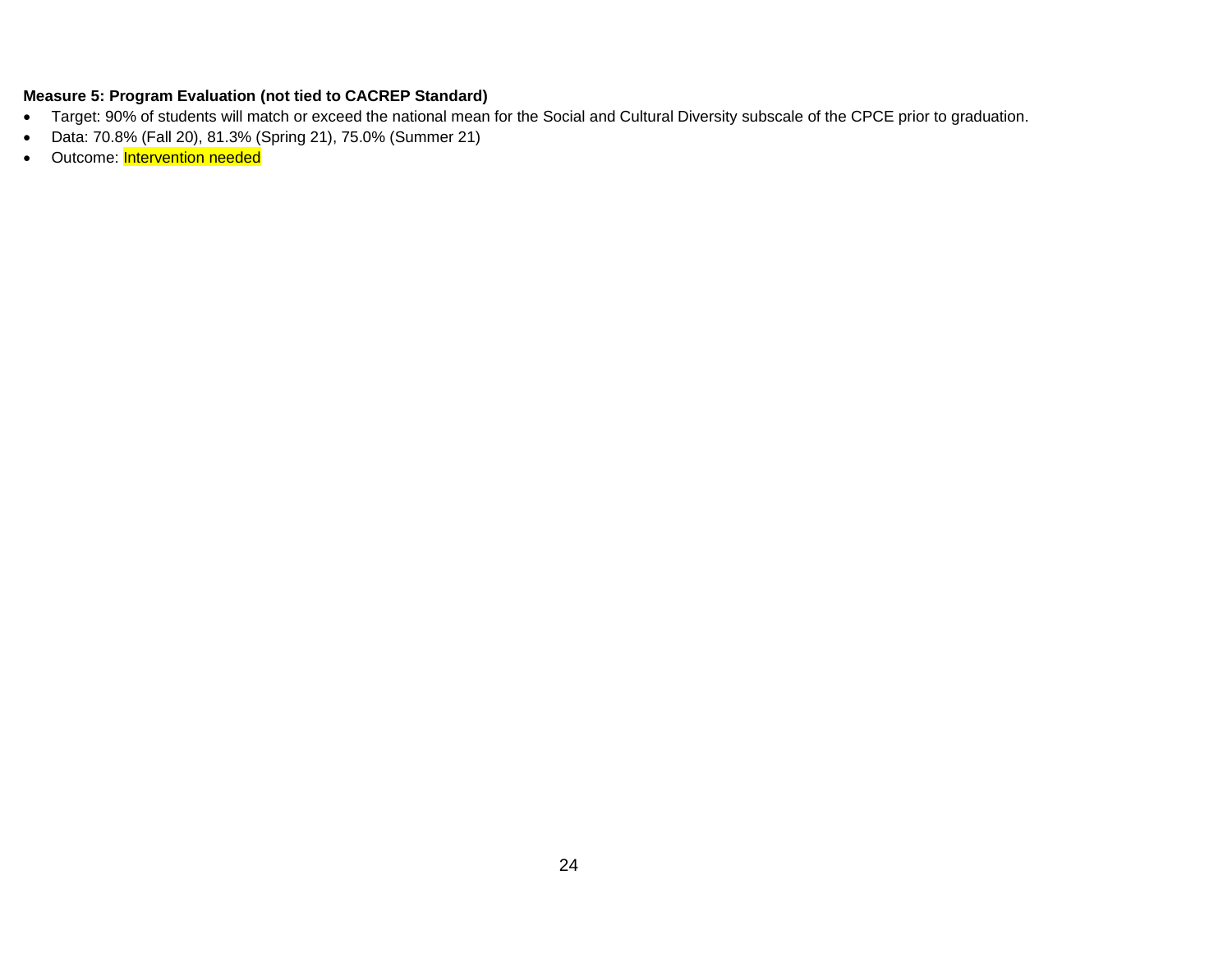- HUMAN GROWTH AND DEVELOPMENT
	- o Core Value #3 Ethical & Competent Practice: Professional and competent practice guided by ethical standards and best practices
	- o Program Objective #4c: To work with the spectrum of behaviors found in individuals, couples, families, and groups across the lifespan
	- o CACREP Standard 2.F.3.c: Understand and apply theories of normal and abnormal personality development.

# **Measure 1: Theory Paper**

- Target: 100% of students will score 10 or above on understanding how the theories of normal and abnormal personality development apply to their Personal Theory Paper assignment by the end of MHS 6400
- Data: 100%
- Outcome: No intervention necessary

# **Measure 2: Case Presentation**

- Target: 100% of students will score 1 or above on the application of normal and abnormal personality development in their Case Presentation assignment at two points in the Program.
	- o MHS 6803
		- Data: 100%
		- Outcome: No intervention necessary
	- o MHS 6830/SDS 6947
		- Data: 100% (CMHC & MCFT), 100% (SC)
		- Outcome: No intervention necessary

- Target: 90% of students will match or exceed the national mean for the Human Growth and Development subscale of the CPCE prior to graduation.
- Data: 70.8% (Fall 20), 8.33% (Spring 21), 0.00% (Summer 21)
- Outcome: Intervention needed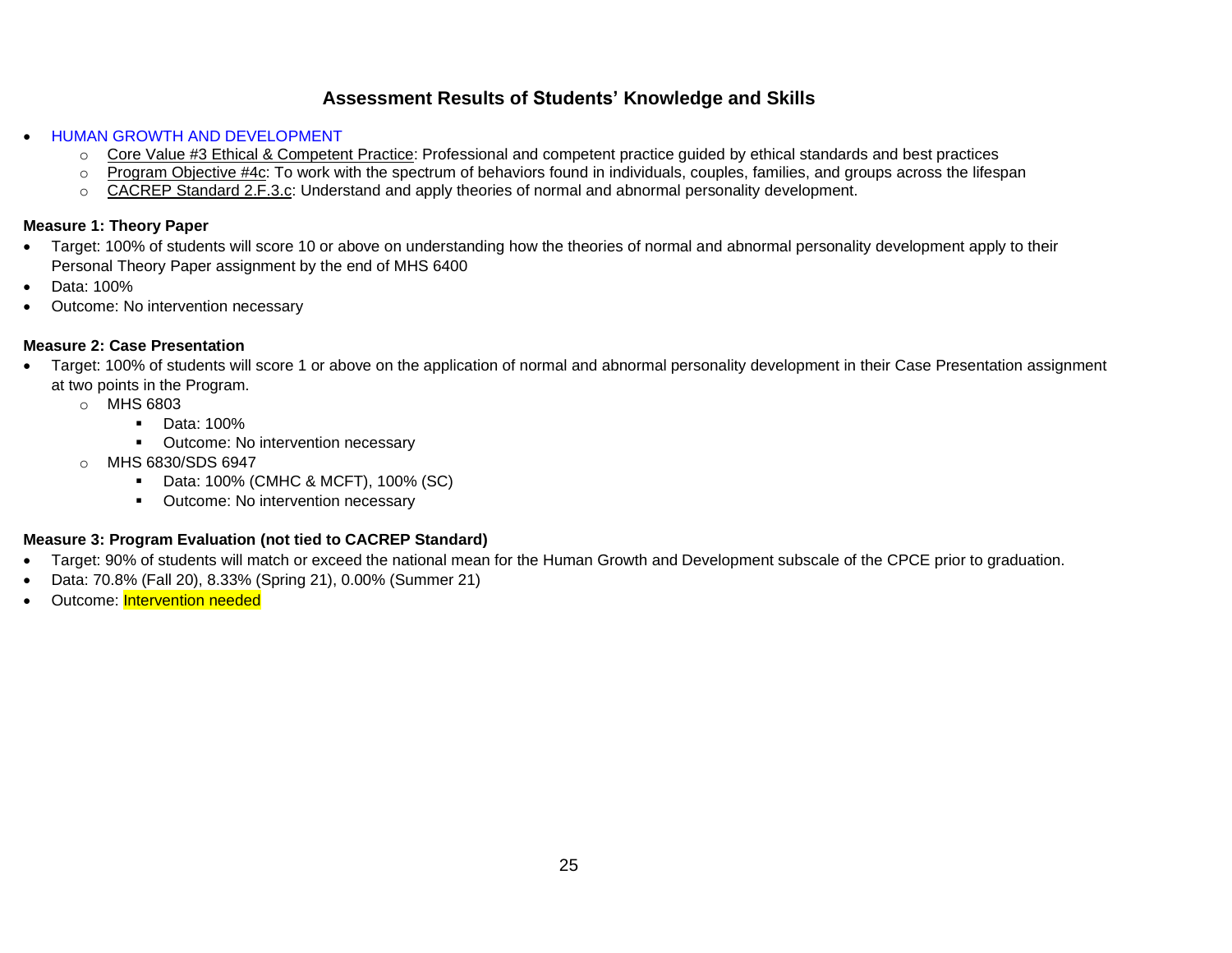### • CAREER DEVELOPMENT

- $\circ$  Core Value #3 Ethical & Competent Practice: Professional and competent practice guided by ethical standards and best practices.
- Program Objective #4d: To use technology in treatment planning, learning and career exploration, personal growth, research, and other appropriate applications
- o CACREP Standard 2.F.4.b: Understand and implement approaches for conceptual-izing the interrelation-ships among and between work, mental well-being, relationships, and other life roles and factors.

# **Measure 1: Career Presentation**

- Target: 100% of students will score 5 or above on understanding how the interrelationships among and between work, mental well-being, relationships, and other life roles and factors apply to their Theory & Practice Presentation assignment by the end of SDS 6347.
- Data: 100%
- Outcome: No intervention necessary

# **Measure 2: Case Presentation**

- Target: 100% of students will score 1 or above on the application of the interrelationships among and between work, mental well-being, relationships, and other life roles and factors in their Case Presentation assignment at two points in the Program.
	- o MHS 6803
		- Data: 100%
		- Outcome: No intervention necessary
	- o MHS 6830/SDS 6947
		- Data: 100% (CMHC), 100% (SC)
		- Outcome: No intervention necessary

- Target: 90% of students will match or exceed the national mean for the Career Development subscale of the CPCE prior to graduation.
- Data: 66.7% (Fall 20), 87.5% (Spring 21), 100% (Summer 21)
- Outcome: Intervention needed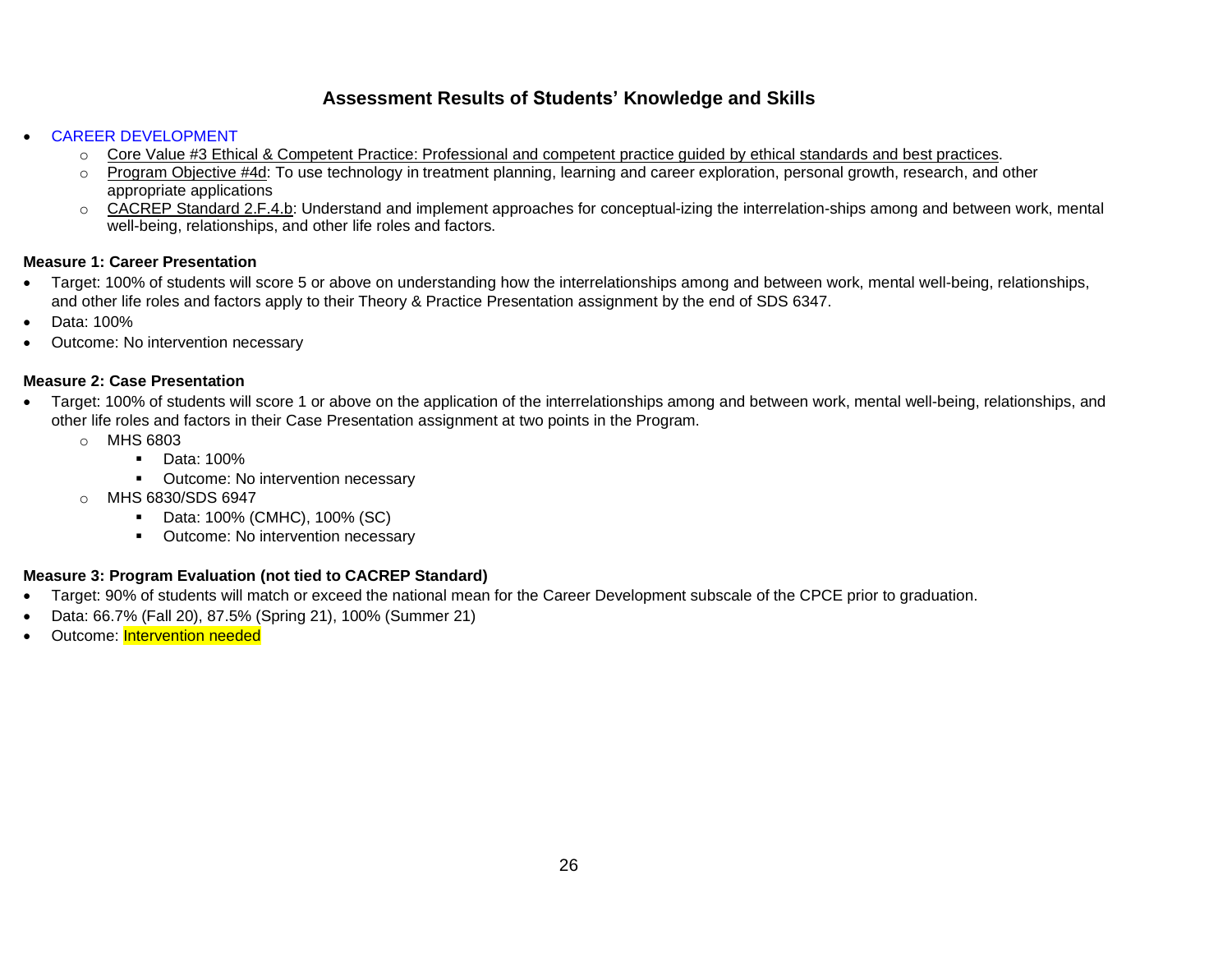- COUNSELING AND HELPING RELATIONSHIPS
	- o Core Value #3 Ethical & Competent Practice: Professional and competent practice guided by ethical standards and best practices.
	- Program Objective #4e: To demonstrate excellent helping, communication, problem solving, conflict resolution, consultation, and other intrapersonal and interpersonal skills
	- o CACREP Standard 2.F.5.g: Understand and conduct the essential interviewing, counseling, and case conceptualization skills.

# **Measure 1: CCS-R**

- Target: 100% of students will score 4 or above on all items in Part I of the CCS-R (Counseling Skills & Therapeutic Conditions) at two points in the Program.
	- o MHS 6401
		- Data: <mark>84.3%</mark>
		- Outcome: Three errors were discovered. First, there was an error on the database rubric related to the CCS-R assessment. Next, the CCS-R was not being used as a graded assignment in the MHS 6401 classes. And third, adjunct instructors were not holding students to the requirement of "meeting expectations" on every counseling skill. This has been rectified.
	- o MHS 6803
		- Data: **97.6%**
		- Outcome: 1 student was remediated (retook Practicum and demonstrated competency the following semester)

# **Measure 2: ISSEF**

- Target: 100% of students will score 1 or above on all items in the Intervention & Treatment Planning Domain of the ISSEF by the end of MHS 6830/SDS 6947
- Data: 100% (CMHC),  $97.4\%$  (MCFT), 100% (SC)
- Outcome: 1 student was remediated (retook internship and demonstrated competency the following semester) (MCFT)

- Target: 90% of students will match or exceed the national mean for the Counseling and Helping Relationships subscale of the CPCE prior to graduation.
- Data: 75.0% (Fall 20), 95.8% (Spring 21), 87.5% (Summer 21)
- Outcome: Intervention needed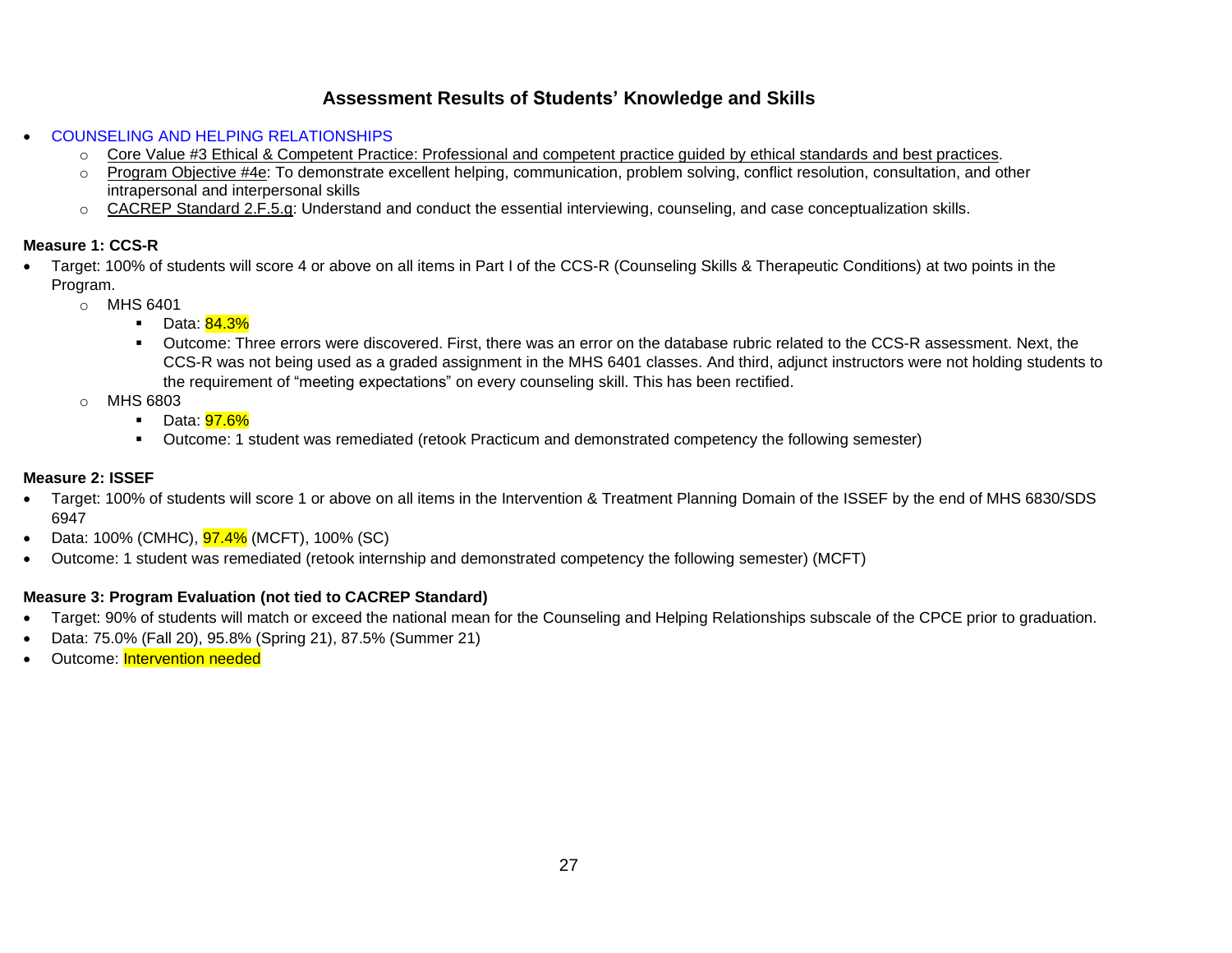**GROUP COUNSELING AND GROUP WORK** 

- o Core Value #3 Ethical & Competent Practice: Professional and competent practice guided by ethical standards and best practices.
- o Program Objective #4f: To design and facilitate group interventions to serve clients in various settings
- o CACREP Standard 2.F.6.b: Understand and apply the dynamics associated with group process and development.

# **Measure 1: Group Journal**

- Target: 100% of students will score 24 or above on understanding the dynamics associated with group process and development within their Experiential/Personal Growth Group Journal assignment by the end of MHS 6500.
- Data:  $74.1\%$
- Outcome: The Experiential/Personal Growth Group Journal assignment was new in the Summer 2021 and thus was not scored accurately by all instructors. This has been rectified.

# **Measure 2: Group Evaluation**

- Target: 100% of students will score 1 or above on demonstrating the importance of group dynamics, group process, and group development within their Practicum group assignment by the end of MHS 6803
- Data: 100%
- Outcome: No intervention necessary

- Target: 90% of students will match or exceed the national mean for the Group Counseling and Group Work subscale of the CPCE prior to graduation.
- Data: 70.8% (Fall 20), 83.3% (Spring 21), 87.5% (Summer 21)
- Outcome: Intervention needed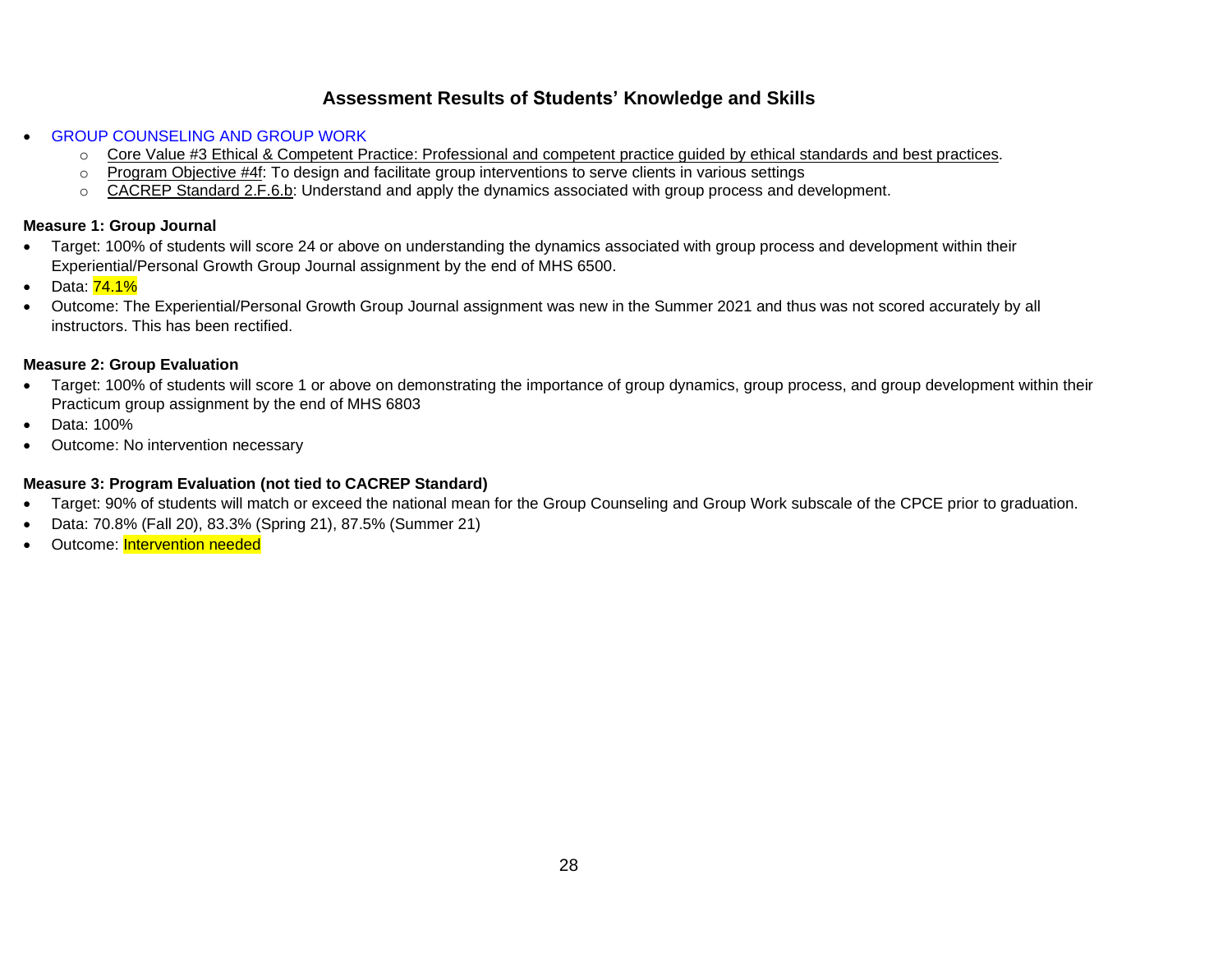### • ASSESSMENT AND TESTING

- o Core Value #3 Ethical & Competent Practice: Professional and competent practice guided by ethical standards and best practices.
- o Program Objective #4g: To select, administer, and interpret assessment tools
- o CACREP Standard 2.F.7.c: Understand and demonstrate procedures for assessing risk of aggression or danger to others, self-inflicted harm, or suicide.

# **Measure 1: Case Study**

- Target: 100% of students will score 5 or above on understanding the procedures for assessing risk of aggression or danger to others, self-inflicted harm, or suicide within the Case Study in one of two places in the Program
	- o MHS 6070 (CMHC and MCFT)
		- Data: 100%
		- Outcome: No intervention necessary
	- o SDS 6411 (SC)
		- Data: 100%
		- **•** Outcome: No intervention necessary

# **Measure 2: Case Presentation**

- Target: 100% of students will score 1 or above on demonstrating the procedures for assessing risk of aggression or danger to others, self-inflicted harm, or suicide within their Case Presentation assignment at two points in the Program.
	- o MHS 6803
		- Data: 100%
		- Outcome: No intervention necessary
	- o MHS 6830/SDS 6947
		- Data: 100% (CMHC & MCFT), 100% (SC)
		- Outcome: No intervention necessary

- Target: 90% of students will match or exceed the national mean for the Assessment and Testing subscale of the CPCE prior to graduation.
- Data: 83.3% (Fall 20), 31.3% (Spring 21), 12.5% (Summer 21)
- Outcome: Intervention needed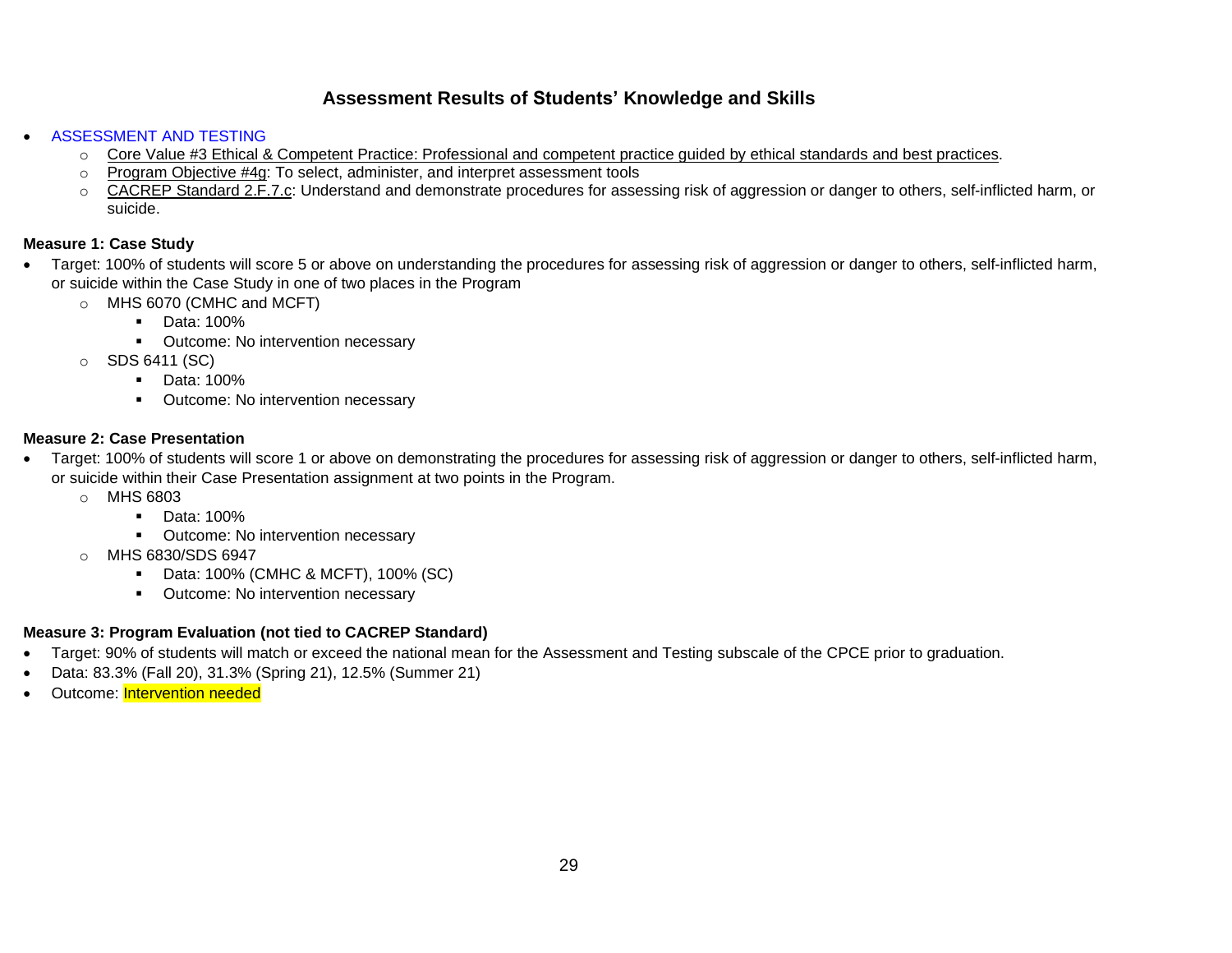# • RESEARCH AND PROGRAM EVALUATION

- $\circ$  Core Value #4 Professional Scholarship: Effective helping/teaching strategies informed by the critical evaluation of, and contributions to, the professional counseling literature.
- Program Objective #4h: To utilize a variety of research methods, statistical procedures, needs assessments, and program evaluations designed to improve counselor effectiveness
- o CACREP Standard 2.F.8.a: Understand the importance of research in advancing the counseling profession, including how to critique research to inform counseling practice.

# **Measure 1: Research Paper**

- Target: 100% of students will score 15 or above on understanding the importance of research in advancing the counseling profession, including how to critique research to inform counseling practice, within the Research Paper assignment by the end of MHS 5005
- Data: 100%
- Outcome: No intervention necessary

### **Measure 2: Case Presentation**

- Target: 100% of students will score 1 or above on understanding the importance of research in advancing the counseling profession, including how to critique research to inform counseling practice within their Case Presentation assignment at two points in the Program
	- o MHS 6803
		- Data: 100%
		- Outcome: No intervention necessary
	- o MHS 6830/SDS 6947
		- Data: 100% (CMHC & MCFT), 100% (SC)
		- Outcome: No intervention necessary

- Target: 90% of students will match or exceed the national mean for the Research and Program Evaluation subscale of the CPCE prior to graduation.
- Data: 83.3% (Fall 20), 90% (Spring 21), 87.5% (Summer 21)
- Outcome: Intervention needed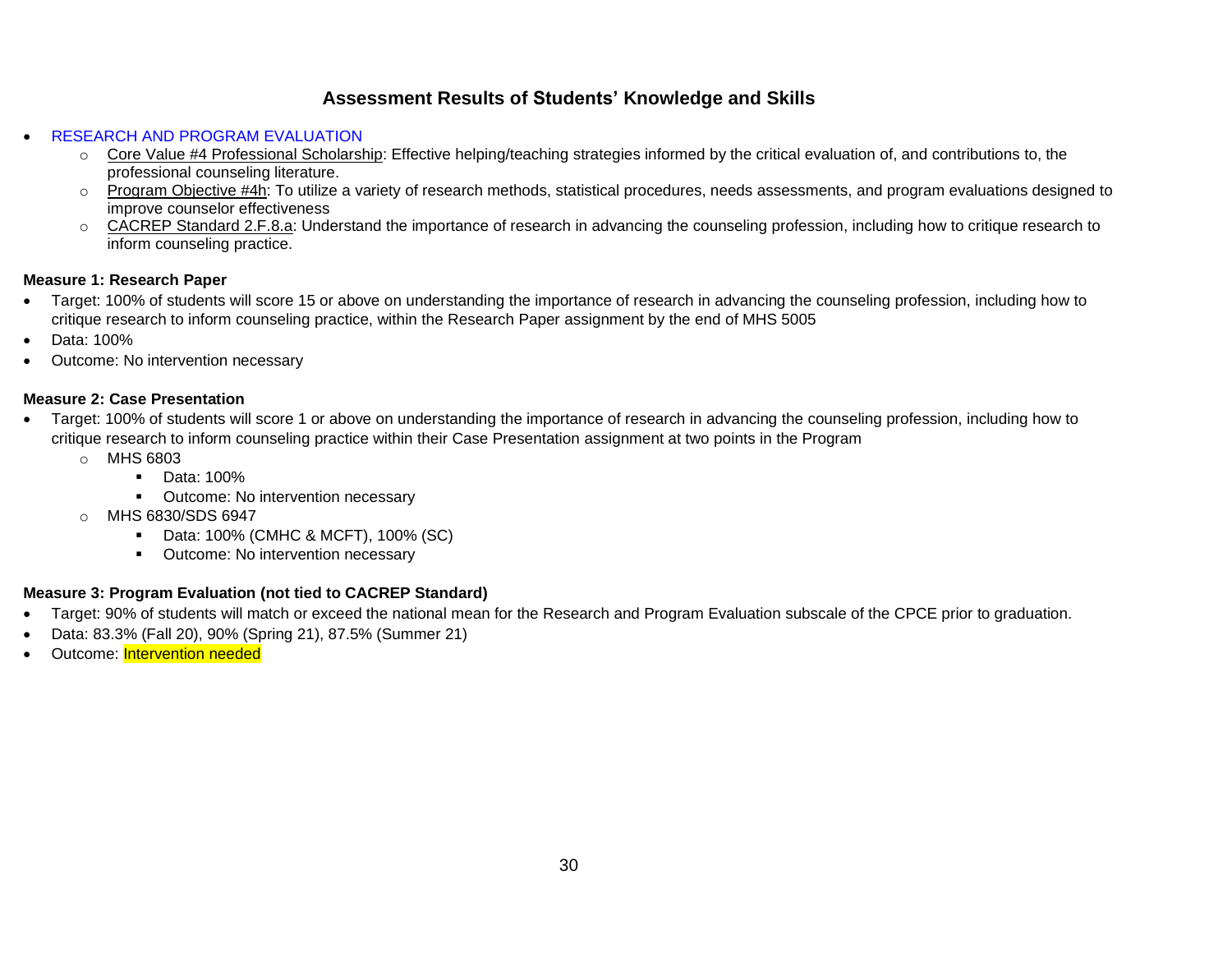# • CLINICAL MENTAL HEALTH COUNSELING

- o Core Values
	- **EXECT 2** Core Value #1 Diversity: A commitment to diversity that ensures that each individual, couple, and family is treated with compassion and respect.
	- Core Value #2 Advocacy & Leadership: Advocacy for individuals, couples, families, and the counseling profession; leading and serving the counseling profession.
	- Core Value #3 Ethical & Competent Practice: Professional and competent practice guided by ethical standards and best practices.
	- Core Value #5 Clinician Self-Care: Holistic and optimal clinician health guided by intentional and meaningful self-care strategies.
- o Program Objectives
	- **Program Objective #4a: Practice according to the codes of ethics, legal precedence, and other appropriate standards relevant to the** counseling profession
	- **Program Objective #4b: Work with an increasingly diverse and multicultural society**
	- Program Objective #4c: Work with the spectrum of behaviors found in individuals, couples, families, and groups across the lifespan
	- Program Objective #4d: Use technology in treatment planning, learning and career exploration, personal growth, research, and other appropriate applications
	- Program Objective #4e: Demonstrate excellent helping, communication, problem solving, conflict resolution, consultation, and other intrapersonal and interpersonal skills
	- **Program Objective #4f: Design and facilitate group interventions to serve clients in various settings**
	- **Program Objective #4g: Select, administer, and interpret assessment tools**
	- Program Objective #4i: Develop a professional identity appropriate to their chosen career path.
- o CACREP Standard 5.C.3.b: Demonstrate techniques and interventions for the prevention and treatment of a broad range of mental health issues.

# **Measure 1: CCS-R**

- Target: 100% of students will score 4 or above on every item of the CCS-R at three points in the Program.
	- o MHS 6401
		- Data: 86.2%
		- Outcome: Three errors were discovered. First, there was an error on the database rubric related to the CCS-R assessment. Next, the CCS-R was not being used as a graded assignment in the MHS 6401 classes. And third, adjunct instructors were not holding students to the requirement of "meeting expectations" on every counseling skill. This has been rectified.
	- MHS 6803 (1)
		- Data: 95.9%
		- Outcome: 1 student was remediated (retook Practicum and demonstrated competency the following semester)
	- $O$  MHS 6803 (2)
		- Data: 100%
		- Outcome: No intervention necessary

# **Measure 2: ISSEF**

- Target: 100% of students will score 1 or above on every item of the ISSEF (CMHC version) at two points in the Program
	- o MHS 6830 (1)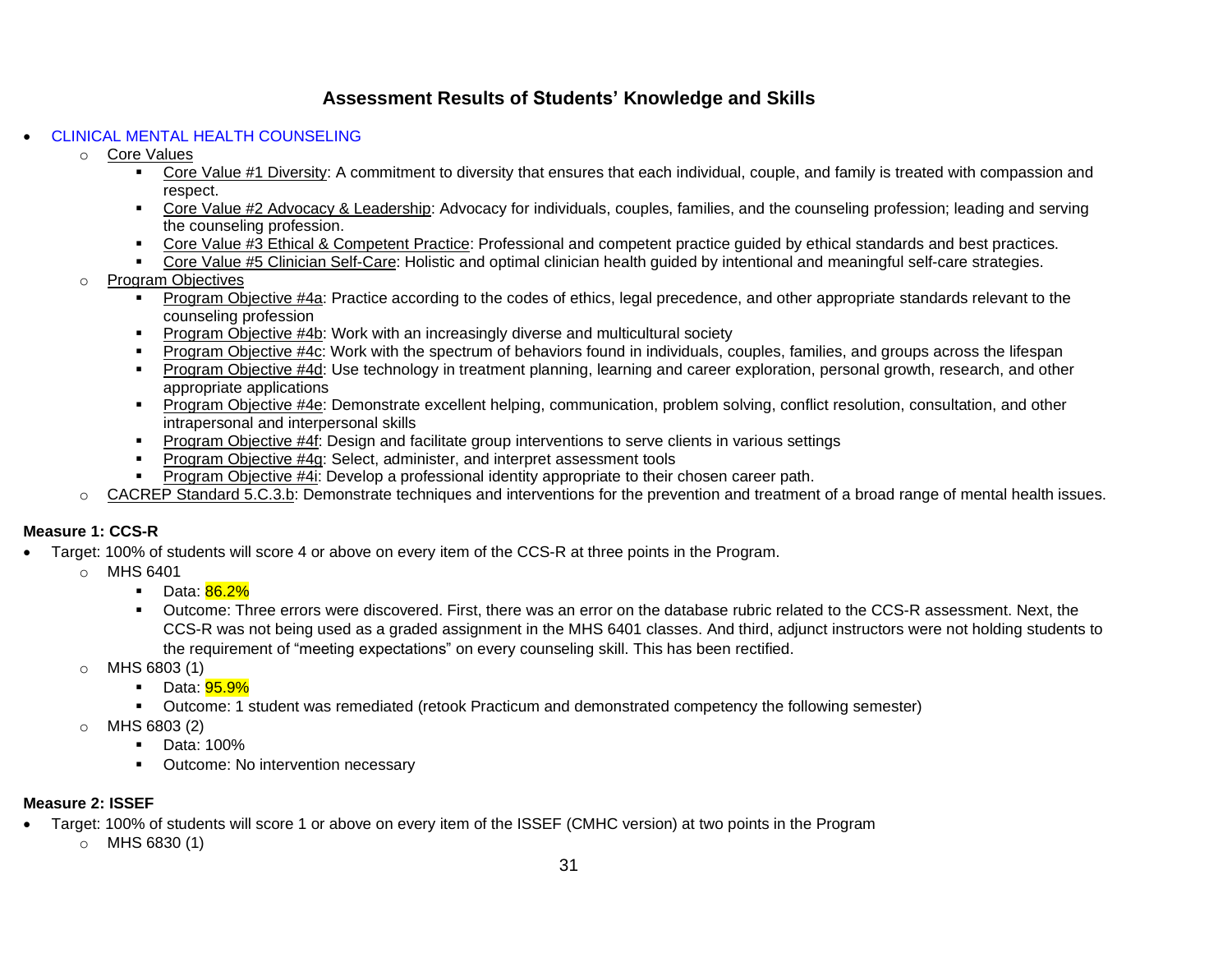- **•** Data: **98.4%**
- Outcome: 1 student was remediated (retook Internship and demonstrated competency the following semester)
- o MHS 6830 (2)
	- Data: 100%
	- Outcome: No intervention necessary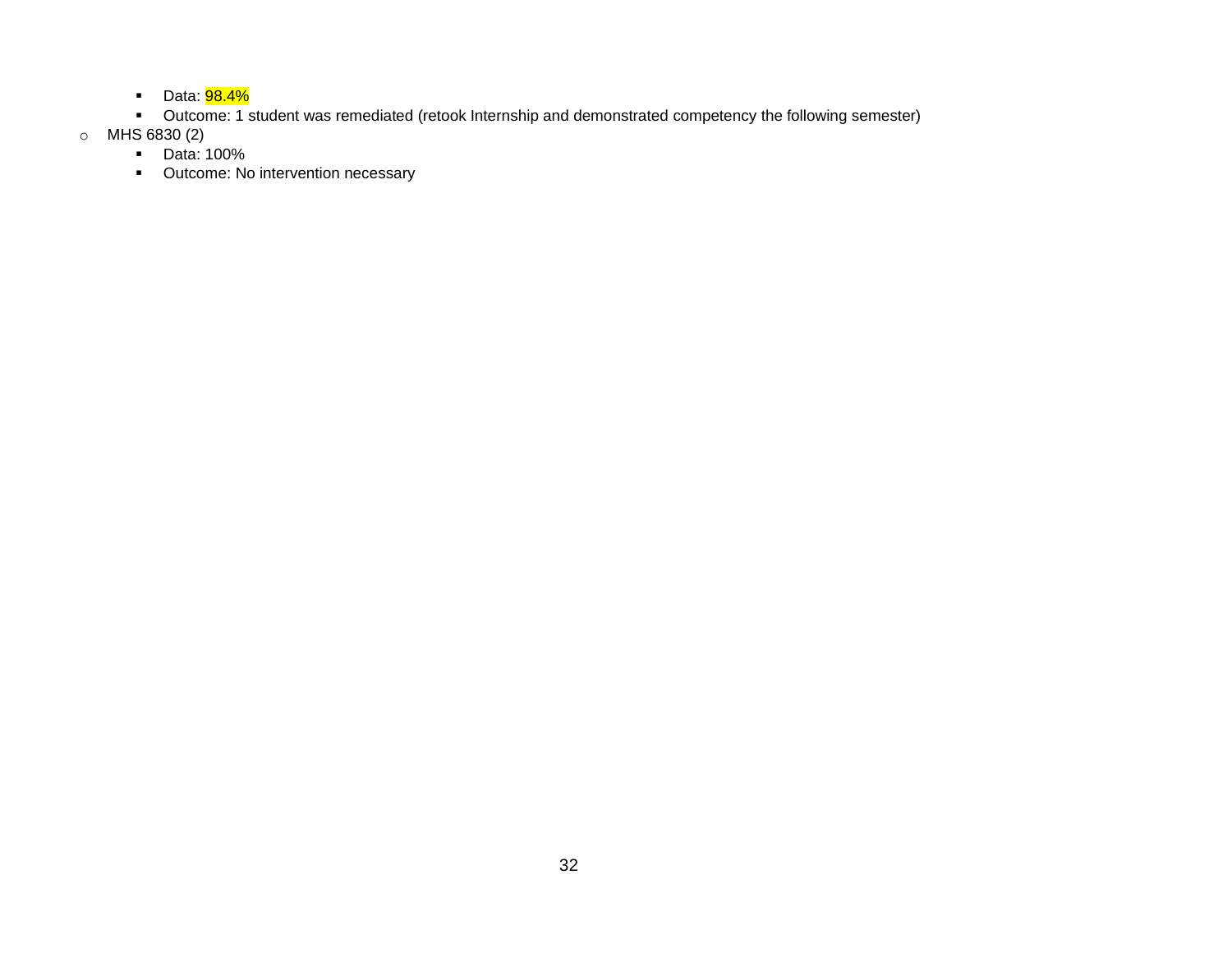# • MARRIAGE, COUPLE, AND FAMILY COUNSELING

- o Core Values
	- **EXECT 2** Core Value #1 Diversity: A commitment to diversity that ensures that each individual, couple, and family is treated with compassion and respect.
	- Core Value #2 Advocacy & Leadership: Advocacy for individuals, couples, families, and the counseling profession; leading and serving the counseling profession.
	- Core Value #3 Ethical & Competent Practice: Professional and competent practice guided by ethical standards and best practices.
	- Core Value #5 Clinician Self-Care: Holistic and optimal clinician health guided by intentional and meaningful self-care strategies.
- o Program Objectives
	- **Program Objective #4a: Practice according to the codes of ethics, legal precedence, and other appropriate standards relevant to the** counseling profession
	- **Program Objective #4b: Work with an increasingly diverse and multicultural society**
	- Program Objective #4c: Work with the spectrum of behaviors found in individuals, couples, families, and groups across the lifespan
	- Program Objective #4d: Use technology in treatment planning, learning and career exploration, personal growth, research, and other appropriate applications
	- Program Objective #4e: Demonstrate excellent helping, communication, problem solving, conflict resolution, consultation, and other intrapersonal and interpersonal skills
	- **•** Program Objective #4f: Design and facilitate group interventions to serve clients in various settings
	- **Program Objective #4g: Select, administer, and interpret assessment tools**
	- Program Objective #4i: Develop a professional identity appropriate to their chosen career path.
- o CACREP Standard 5.F.3.c: Demonstrate techniques and interventions of marriage, couple, and family counseling.

# **Measure 1: CCS-R**

- Target: 100% of students will score 4 or above on every item of the CCS-R at three points in the Program.
	- o MHS 6401
		- Data: <mark>73.3%</mark>
		- Outcome: Three errors were discovered. First, there was an error on the database rubric related to the CCS-R assessment. Next, the CCS-R was not being used as a graded assignment in the MHS 6401 classes. And third, adjunct instructors were not holding students to the requirement of "meeting expectations" on every counseling skill. This has been rectified.
	- o MHS 6803 (1)
		- Data: <mark>94.1%</mark>
		- Outcome: 1 student was remediated (retook Practicum and demonstrated competency the following semester)
	- $O$  MHS 6803 (2)
		- Data: 100%
		- Outcome: No intervention necessary

# **Measure 2: ISSEF**

- Target: 100% of students will score 1 or above on every item of the ISSEF (MCFT version) at two points in the Program
	- $\circ$  MHS 6830 (1)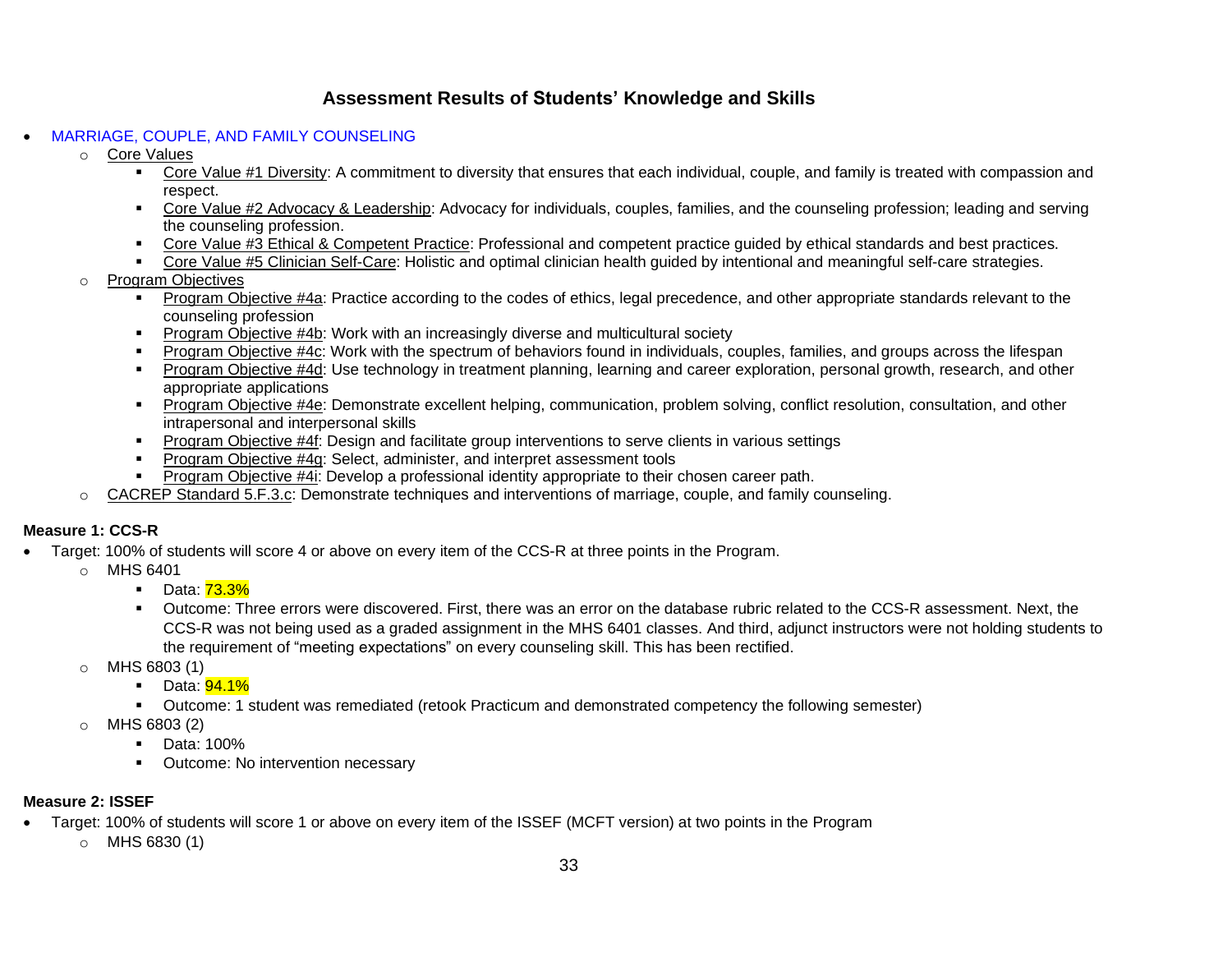- Data: 100%
- Outcome: No intervention necessary
- o MHS 6830 (2)
	- Data: 90%
	- Outcome: 1 student was remediated (retook Internship and demonstrated competency the following semester)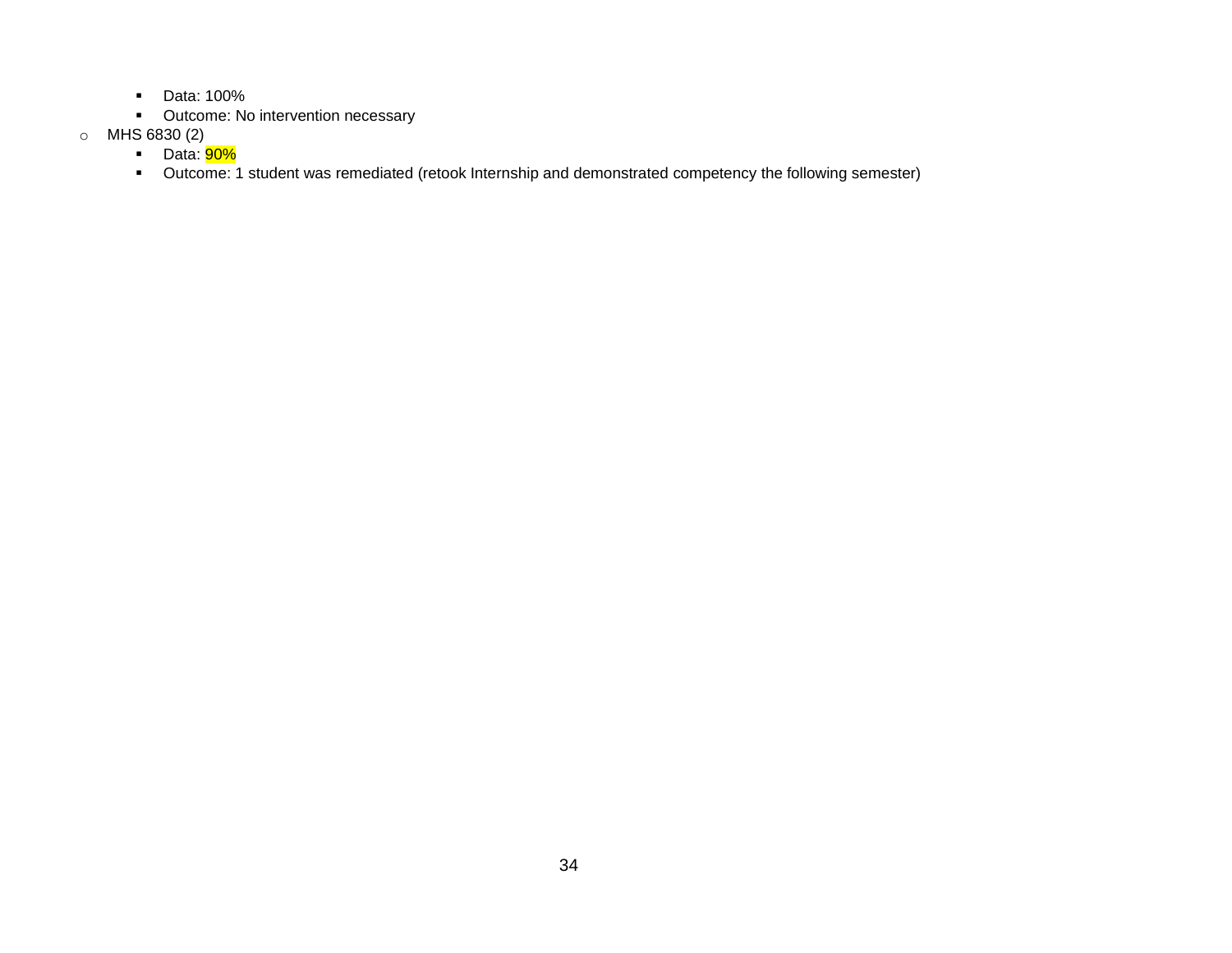### **SCHOOL COUNSELING**

o Core Values

- **EXECT 2** Core Value #1 Diversity: A commitment to diversity that ensures that each individual, couple, and family is treated with compassion and respect.
- Core Value #2 Advocacy & Leadership: Advocacy for individuals, couples, families, and the counseling profession; leading and serving the counseling profession.
- Core Value #3 Ethical & Competent Practice: Professional and competent practice guided by ethical standards and best practices.
- Core Value #5 Clinician Self-Care: Holistic and optimal clinician health guided by intentional and meaningful self-care strategies.
- o Program Objectives
	- **Program Objective #4a: Practice according to the codes of ethics, legal precedence, and other appropriate standards relevant to the** counseling profession
	- **Program Objective #4b: Work with an increasingly diverse and multicultural society**
	- Program Objective #4c: Work with the spectrum of behaviors found in individuals, couples, families, and groups across the lifespan
	- Program Objective #4d: Use technology in treatment planning, learning and career exploration, personal growth, research, and other appropriate applications
	- Program Objective #4e: Demonstrate excellent helping, communication, problem solving, conflict resolution, consultation, and other intrapersonal and interpersonal skills
	- **•** Program Objective #4f: Design and facilitate group interventions to serve clients in various settings
	- **Program Objective #4g: Select, administer, and interpret assessment tools**
	- Program Objective #4i: Develop a professional identity appropriate to their chosen career path.
- o CACREP Standard 5.G.3.f: Demonstrate techniques of personal/social counseling in school settings.

# **Measure 1: CCS-R**

- Target: 100% of students will score 4 or above on every item of the CCS-R at two points in the Program.
	- o MHS 6401
		- Data: 86.7%
		- Outcome: Three errors were discovered. First, there was an error on the database rubric related to the CCS-R assessment. Next, the CCS-R was not being used as a graded assignment in the MHS 6401 classes. And third, adjunct instructors were not holding students to the requirement of "meeting expectations" on every counseling skill. This has been rectified.
	- $O$  MHS 6803
		- Data: 100%
		- Outcome: No intervention necessary

# **Measure 2: ISSEF**

- Target: 100% of students will score 1 or above on every item of the ISSEF (SC version) by the end of SDS 6947
- Data: 100%
- Outcome: No intervention necessary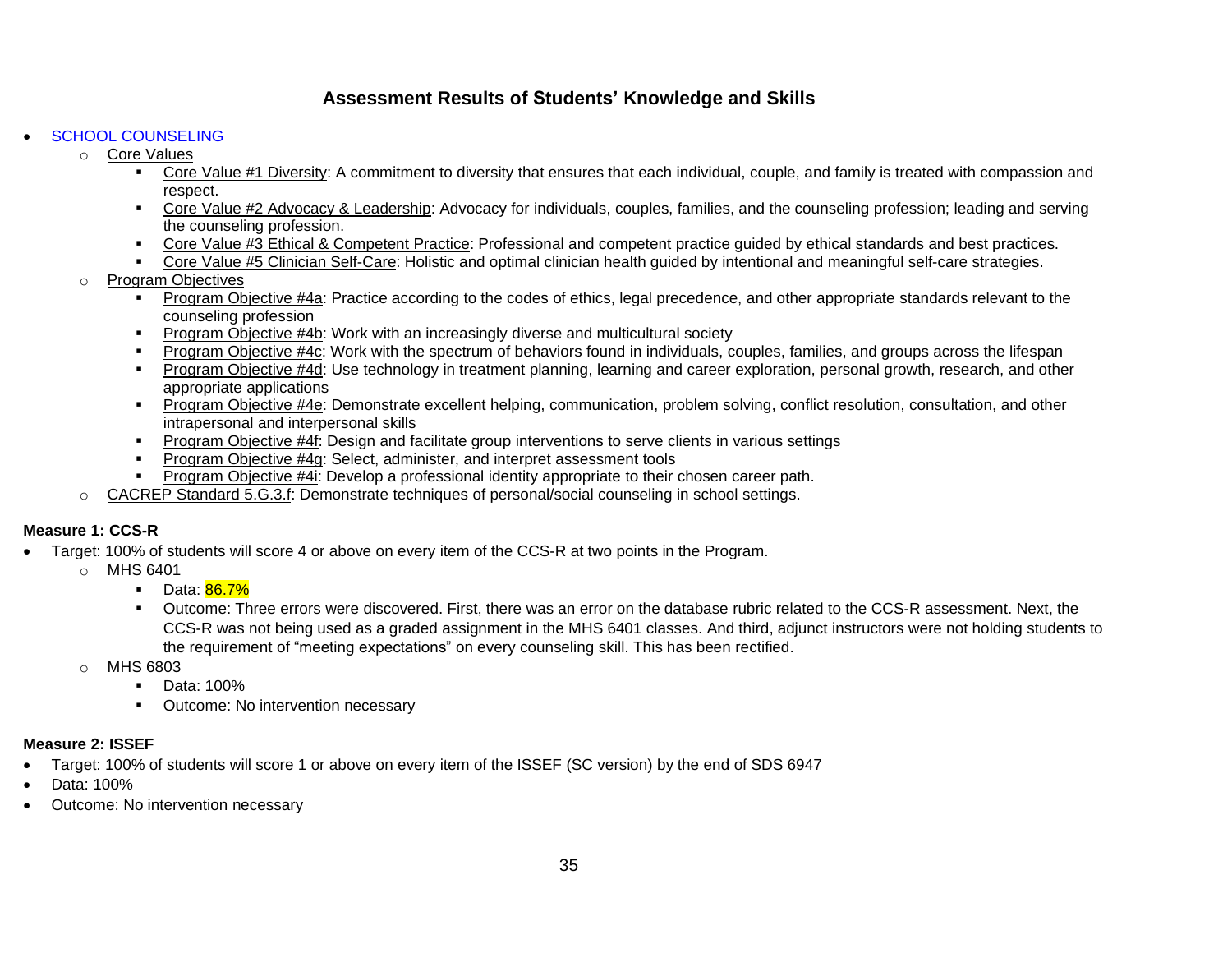### • DOCTORAL PROFESSIONAL IDENTITY: COUNSELING

- o Core Values
	- **EXECT 2** Core Value #1 Diversity: A commitment to diversity that ensures that each individual, couple, and family is treated with compassion and respect.
	- Core Value #3 Ethical & Competent Practice: Professional and competent practice guided by ethical standards and best practices.
	- Core Value #5 Clinician Self-Care: Holistic and optimal clinician health guided by intentional and meaningful self-care strategies.
- o Program Objectives
	- Program Objective #4a: Practice according to the codes of ethics, legal precedence, and other appropriate standards relevant to the counseling profession
	- Program Objective #4b: Work with an increasingly diverse and multicultural society
	- Program Objective #4c: Work with the spectrum of behaviors found in individuals, couples, families, and groups across the lifespan
	- **Program Objective #4d: Use technology in treatment planning, learning and career exploration, personal growth, research, and other** appropriate applications
	- Program Objective #4e: Demonstrate excellent helping, communication, problem solving, conflict resolution, consultation, and other intrapersonal and interpersonal skills
	- Program Objective #4f: Design and facilitate group interventions to serve clients in various settings
	- **Program Objective #4g: Select, administer, and interpret assessment tools**
	- **Program Objective #4i: Develop a professional identity appropriate to their chosen career path.**
	- CACREP Standard 6.B.1.c: Conceptualize clients from multiple theoretical perspectives.

# **Measure 1: Counseling Theory Presentation**

- Target: 100% of students will score 7 or above on conceptualizing clients from multiple theoretical perspectives within the Counseling Theory Presentation assignment by the end of MHS 7406.
- Data: 83.3%
- Outcome: One student neglected to include this element in their presentation. Even though the element is clearly indicated in the syllabus and grading rubric, the instructor has indicated that future assignment discussions will include additional explanations related to this element.

# **Measure 2: Case Presentation**

- Target: 100% of students will score 4 or above on conceptualizing clients from multiple theoretical perspectives within the Case Presentation assignment by the end of MHS 7801.
- Data: 100% of students scored 4 or above on this domain.
- Outcome: No intervention necessary

# **Measure 3: Comprehensive Exam**

- Target: 100% of students will score 1 or above on conceptualizing clients from multiple theoretical perspectives within the Counseling Theory Comp Question before entering candidacy.
- Data: 100% of students scored 1 or above on this domain.
- Outcome: No intervention necessary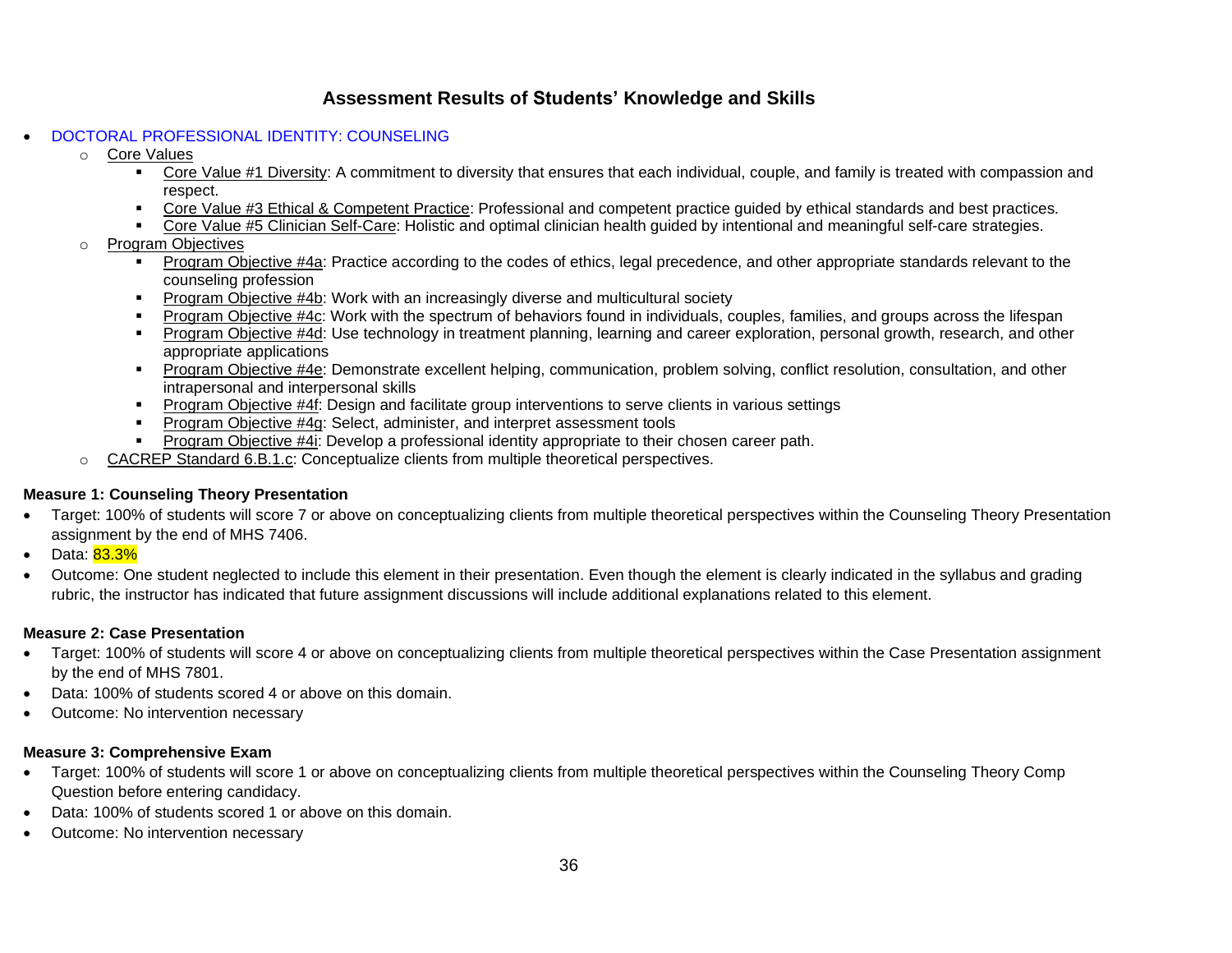# • DOCTORAL PROFESSIONAL IDENTITY: SUPERVISION

- o Core Values
	- Core Value #2 Advocacy & Leadership: Advocacy for individuals, couples, families, and the counseling profession; leading and serving the counseling profession.
	- Core Value #3 Ethical & Competent Practice: Professional and competent practice guided by ethical standards and best practices.
- o Program Objectives
	- Program Objective #4a: Practice according to the codes of ethics, legal precedence, and other appropriate standards relevant to the counseling profession
	- Program Objective #4b: Work with an increasingly diverse and multicultural society
	- Program Objective #4d: Use technology in treatment planning, learning and career exploration, personal growth, research, and other appropriate applications
	- Program Objective #4e: Demonstrate excellent helping, communication, problem solving, conflict resolution, consultation, and other intrapersonal and interpersonal skills
	- Program Objective #4f: Design and facilitate group interventions to serve clients in various settings
	- **Program Objective #4g: Select, administer, and interpret assessment tools**
	- **Program Objective #4i: Develop a professional identity appropriate to their chosen career path.**
- o CACREP Standard 6.B.2.f: Understand and demonstrate an assessment of supervisees' developmental level and other relevant characteristics.

# **Measure 1: Supervision Model Paper**

- Target: 100% of students will score 3 or above on understanding how to assess supervisees' developmental level (and other relevant characteristics) and how this impacts the supervision process within the Personal Counseling Supervision Model Paper assignment by the end of MHS 7611.
- Data: 100% of students scored 3 or above on this domain.
- Outcome: No intervention necessary

# **Measure 2: Student Supervisor Evaluation**

- Target: 100% of students will score 2 or above on demonstrating the ability to assess supervisees' developmental level (and other relevant characteristics) and how this impacts the supervision process) within the Student Supervisor Evaluation by the end of MHS 7808.
- Data: 100% of students scored 2 or above on this domain.
- Outcome: No intervention necessary

# **Measure 3: Comprehensive Exam**

- Target: 100% of students will score 1 or above on assessing supervisees' developmental level (and other relevant characteristics) and how this impacts the supervision process within the Supervision Theory Comp Question before entering candidacy.
- Data: 100% of students scored 1 or above on this domain.
- Outcome: No intervention necessary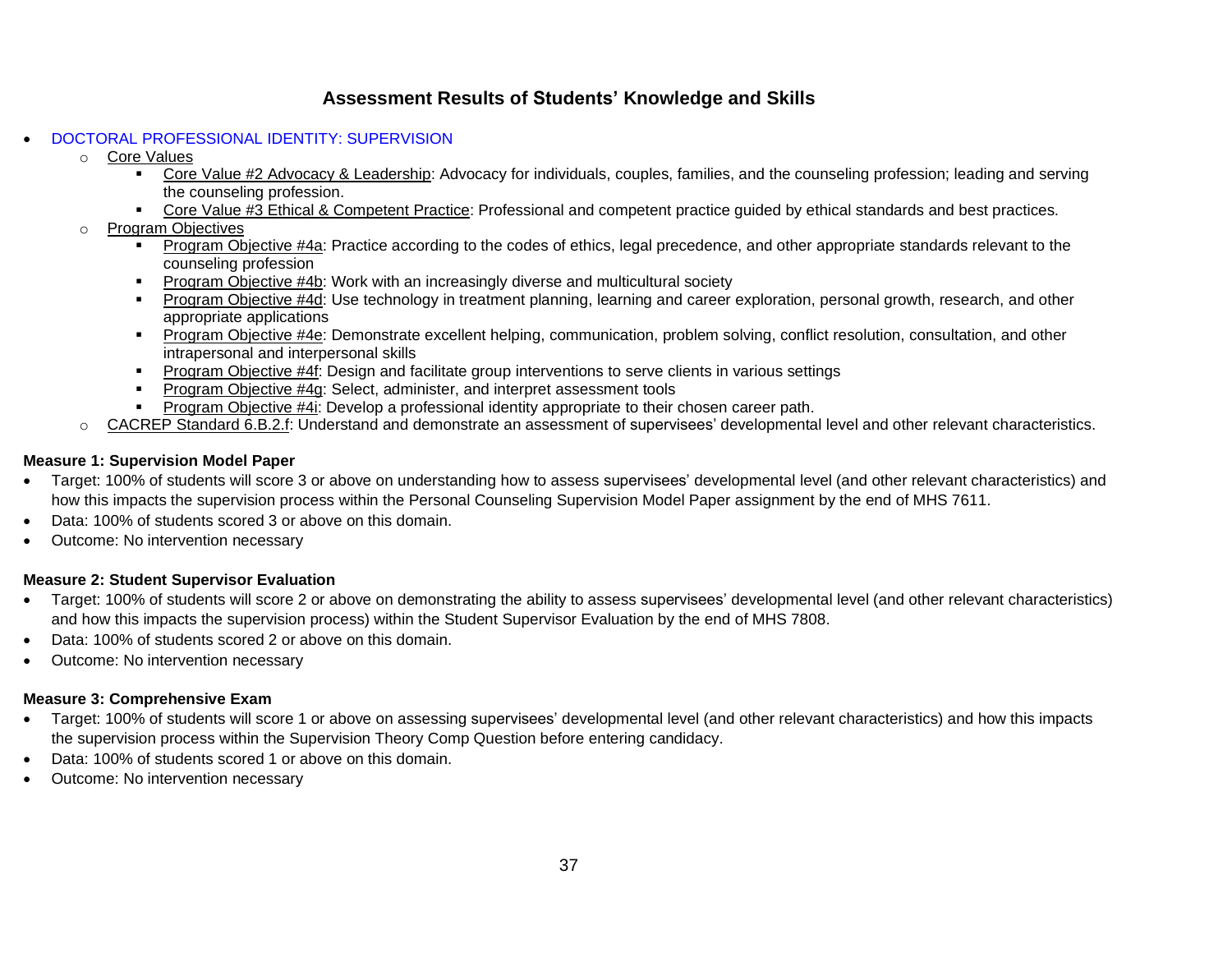### • DOCTORAL PROFESSIONAL IDENTITY: TEACHING

- o Core Values
	- **EXECT ADDER 10 Advocacy & Leadership:** Advocacy for individuals, couples, families, and the counseling profession; leading and serving the counseling profession.
	- Core Value #3 Ethical & Competent Practice: Professional and competent practice guided by ethical standards and best practices.
- o Program Objectives
	- **Program Objective #4a: Practice according to the codes of ethics, legal precedence, and other appropriate standards relevant to the** counseling profession
	- Program Objective #4b: Work with an increasingly diverse and multicultural society
	- Program Objective #4d: Use technology in treatment planning, learning and career exploration, personal growth, research, and other appropriate applications
	- Program Objective #4e: Demonstrate excellent helping, communication, problem solving, conflict resolution, consultation, and other intrapersonal and interpersonal skills
	- Program Objective #4f: Design and facilitate group interventions to serve clients in various settings
	- **Program Objective #4g: Select, administer, and interpret assessment tools**
	- **Program Objective #4i: Develop a professional identity appropriate to their chosen career path.**
	- CACREP Standard 6.B.3.a: Understand the roles and responsibilities related to educating counselors.

# **Measure 1: Interviews of Counselor Educators Paper**

- Target: 100% of students will score 10 or above on understanding the roles and responsibilities related to educating counselors within the Interviews of Counselor Educators Paper assignment by the end of MHS 7700.
- Data: 100% of students scored 10 or above on this domain.
- Outcome: No intervention necessary

# **Measure 2: Theory of Teaching and Learning Paper**

- Target: 100% of students will score 8 or above on understanding the roles and responsibilities related to educating counselors within the Theory of Teaching and Learning Paper assignment by the end of MHS 7840.
- Data: 100% of students scored 8 or above on this domain.
- Outcome: No intervention necessary

# **Measure 3: Teaching Evaluation**

- Target: 100% of students will score "very good" or above on demonstrating the roles and responsibilities related to educating counselors within the Teaching Evaluation by the end of MHS 7840.
- Data: 100% of students scored "very good" or above on this domain.
- Outcome: No intervention necessary

### **Measure 4: Comprehensive Exam**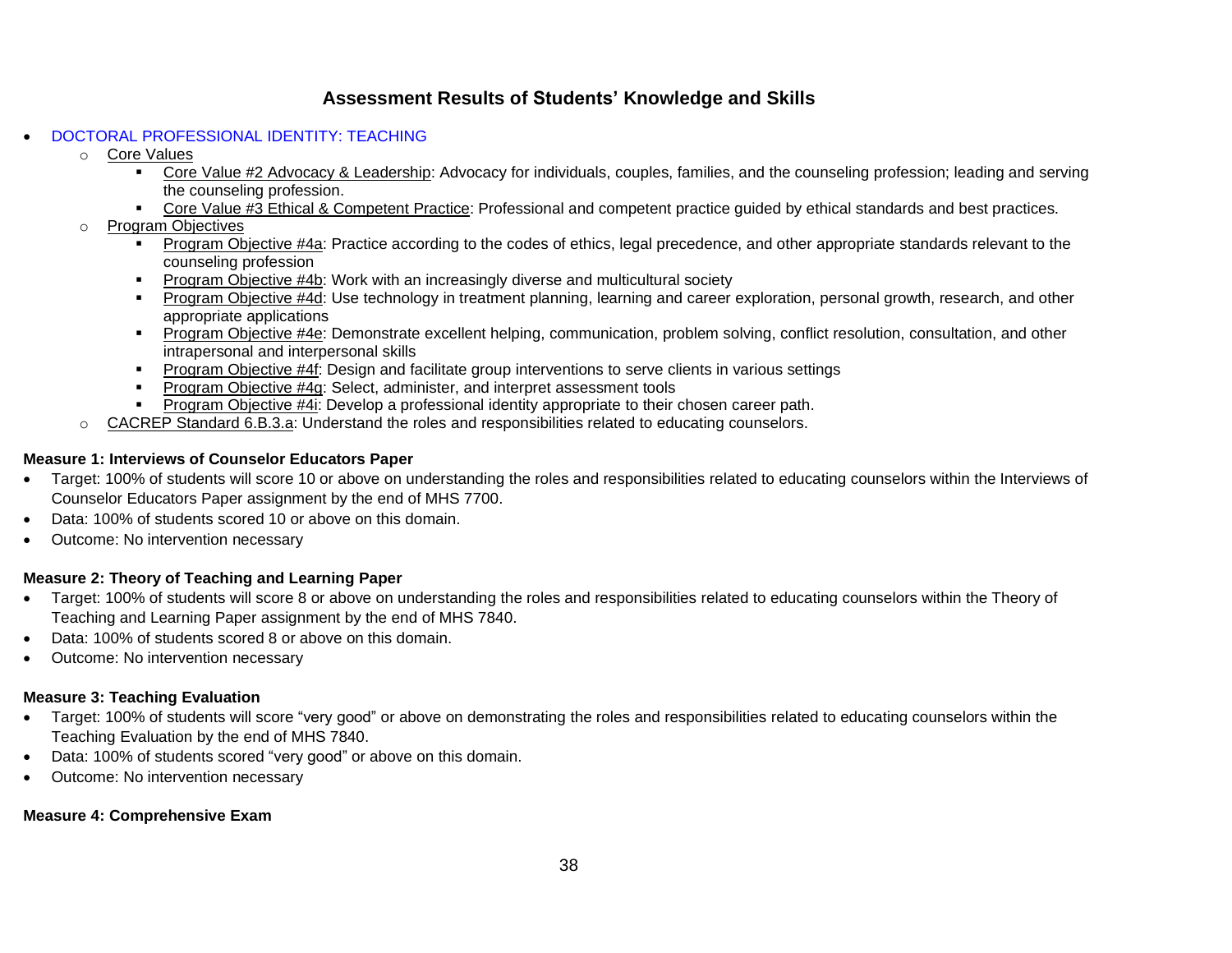- Target: 100% of students will score 1 or above on understanding the roles and responsibilities related to educating counselors (e.g., developmental assessment, multi-modal teaching strategies, use of technology, culturally relevant techniques, gatekeeping) within the Teaching Theory Comp Question before entering candidacy.
- Data: 100% of students scored 1 or above on this domain.
- Outcome: No intervention necessary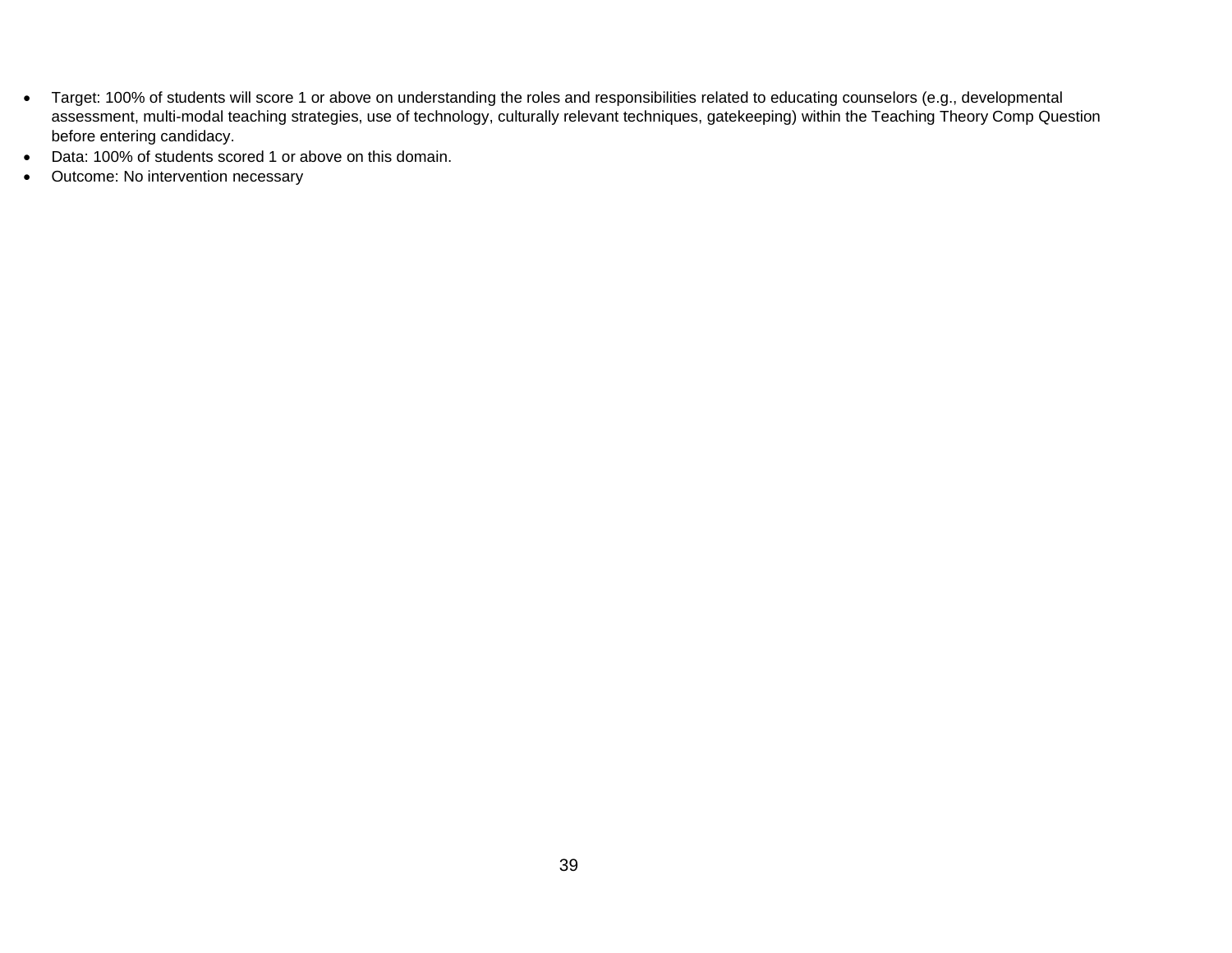# • DOCTORAL PROFESSIONAL IDENTITY: RESEARCH AND SCHOLARSHIP

- o Core Values
	- **EXECT A PROFER 1** Professional Scholarship: Effective helping/teaching strategies informed by the critical evaluation of, and contributions to, the professional counseling literature.
- **Program Objectives** 
	- Program Objective #4d: Use technology in treatment planning, learning and career exploration, personal growth, research, and other appropriate applications
	- Program Objective #4h: Utilize a variety of research methods, statistical procedures, needs assessments, and program evaluations designed to improve counselor effectiveness
	- **Program Objective #4i: Develop a professional identity appropriate to their chosen career path.**
- CACREP Standard 6.B.4.g: Understand and demonstrate the ability to develop research questions appropriate for professional research and publication.

# **Measure 1: Research Questions/Hypotheses Assignment**

- Target: 100% of students will score 3 or above on understanding how to develop research questions appropriate for professional research and publication within the Research Questions/ Hypotheses assignment by the end of IDS 7500.
- Data: 100% of students scored 3 or above on this domain.
- Outcome: No intervention necessary

# **Measure 2: Comprehensive Exam**

- Target: 100% of students will score 1 or above on demonstrating the ability to develop research questions appropriate for professional research and publication within the Research Comp Question before entering candidacy.
- Data: 100% of students scored 1 or above on this domain.
- Outcome: No intervention necessary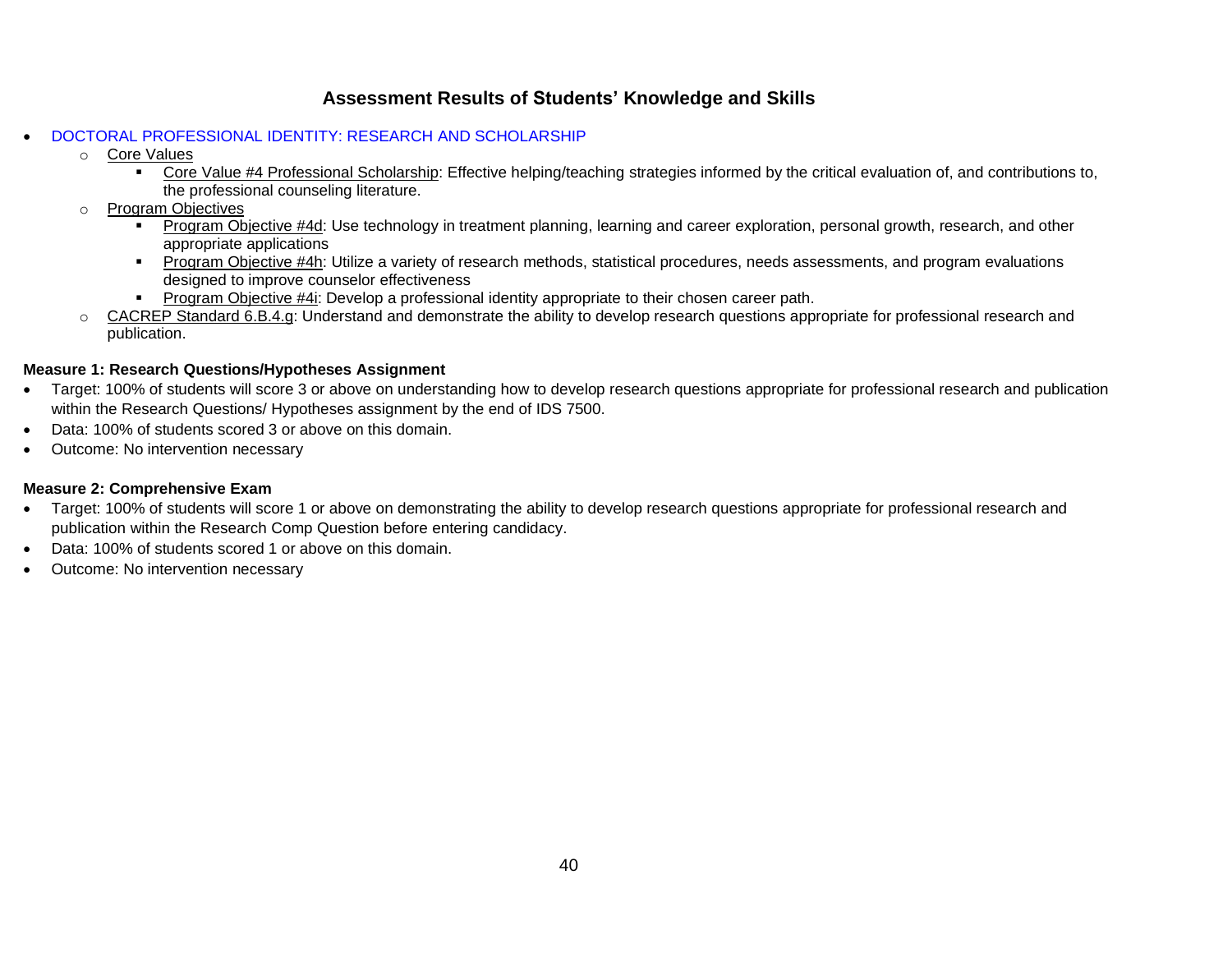# • DOCTORAL PROFESSIONAL IDENTITY: LEADERSHIP AND ADVOCACY

- o Core Values
	- **EXECT ADDER 10 Advocacy & Leadership:** Advocacy for individuals, couples, families, and the counseling profession; leading and serving the counseling.
- **Program Objectives** 
	- Program Objective #4e: Demonstrate excellent helping, communication, problem solving, conflict resolution, consultation, and other intrapersonal and interpersonal skills
	- **Program Objective #4i: Develop a professional identity appropriate to their chosen career path.**
- CACREP Standard 6.B.5.b: Understand and demonstrate leadership and leadership development in professional organizations.

### **Measure 1: Interviews of Counselor Educators Paper**

- Target: 100% of students will score 10 or above on understanding the roles of leaders and leadership development in professional organizations within the Interviews of Counselor Educators Paper assignment by the end of MHS 7700.
- Data: 100% of students scored 10 or above on this domain.
- Outcome: No intervention necessary

# **Measure 2: Immersion and Advocacy Community Engagement Activity**

- Target: 100% of students will score 8 or above on understanding roles of leaders and leadership development in professional organizations within the Immersion and Advocacy Community Engagement Activity Paper assignment by the end of MHS 7497.
- Data: 100% of students scored 8 or above on this domain.
- Outcome: No intervention necessary

# **Measure 3: Comprehensive Exam**

- Target: 100% of students will score 1 or above on demonstrating an understanding of the necessary elements involved with leadership and leadership development as it relates to their role as counselor educators (with an emphasis on service and advocacy) within the Leadership & Advocacy Comp Question before entering candidacy.
- Data: 100% of students scored 1 or above on this domain.
- Outcome: No intervention necessary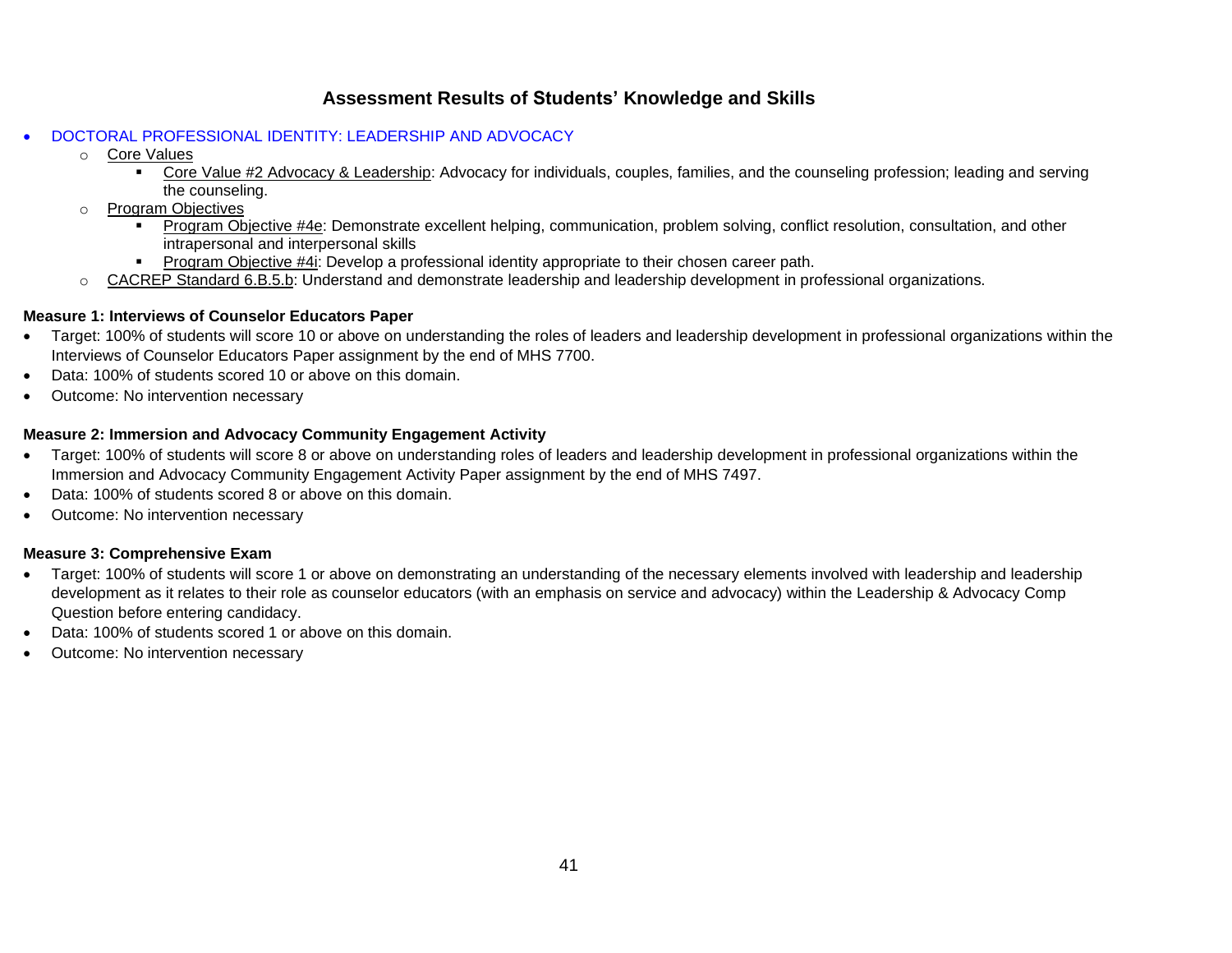# **Assessment Results of Students' Professional Dispositions**

- Core Value #3 Ethical & Competent Practice: Professional and competent practice guided by ethical standards and best practices.
- Core Value #5 Clinician Self-Care: Holistic and optimal clinician health guided by intentional and meaningful self-care strategies.
- Program Objective #2: Provide opportunities that encourage students to grow personally and engage in self-reflection and self-awareness
- CACREP Standard I.O: Counselor education programs have and follow a policy for student retention, remediation, and dismissal from the program consistent with institutional due process policies and with the counseling profession's ethical codes and standards of practice

# **Measure 1: Master's Student Dispositional Assessment**

- Target: 100% of Master's students will score 2 or above on every domain of the Master's Student Dispositional Assessment by the end of the Program (or will have been remediated/dismissed)
- Data:
	- o Fall 2020: All students scored 2 or above on every domain of the Master's Student Dispositional Assessment
	- o Spring 2021: 1 student scored 1 (below expectations) on the following domains: Academic Progress and Knowledge & Adherence to Course Policies. The student received remediation and met all associated requirements.
- Outcome: No intervention necessary

# **Measure 2: Counselor Educator in Training Assessment Scale (CETAS)**

- Target: 100% of Doctoral students will score 3 or above on every domain of the CETAS by the end of the Program (or will have been remediated/ dismissed)
- Data:
	- o Fall 2020:
		- 1 student scored 2 (near expectations) on Attendance and Presence by one evaluator (remediation was not indicated)
		- 1 student scored 2 (near expectations) on Communication by one evaluator (remediation was not indicated)
- Outcome: No intervention necessary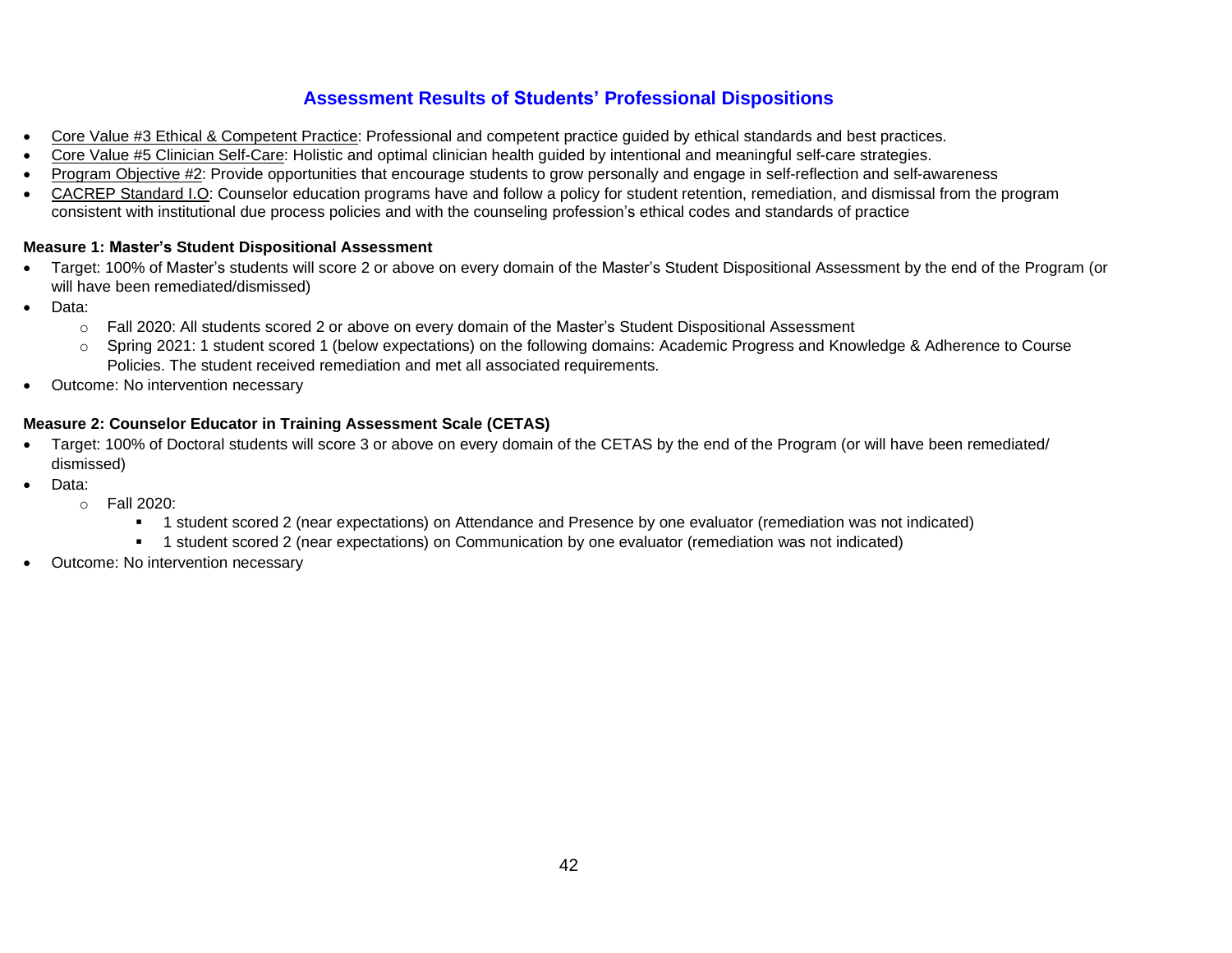# **Demographics and other Characteristics of Program Applicants, Students, and Graduates**

- Core Value #1 Diversity: A commitment to diversity that ensures that each individual, couple, and family is treated with compassion and respect.
- Program Objective #1: Attract, enroll, and retain a diverse group of students and to create and support an inclusive learning community
- CACREP Standard I.K: The academic unit makes continuous and systematic efforts to attract, enroll, and retain a diverse group of students and to create and support an inclusive learning community

# **Measure 1: Applicant Demographics**

- Target: Program Applicant demographics will mirror that of the University applicants.
- Data: We have more female applicants than the University
	- o Gender: University: Males (39.7%), Females (60.2%)
		- Master's: Males (13.2%), Females (86.8%)
		- Doctoral: Males (24.4 %), Females (75.6%)
	- o Age (average): University: 29
		- Master's: 27
		- Doctoral: 31
	- o Ethnicity: University: White (44.8%), Hispanic/Latino (19.9%), Black/African American (12.7%), Asian (14.6%), Hawaiian/PI (0.1%), Native American (0.1%), Other (2.9%), Multiracial (3.9%)
		- Master's: White (45.7%), Hispanic/Latino (23.7%), Black/African American (17.4%), Asian (6.8%), Hawaiian/PI (0.0%), Native American (0.0%), Other (1.4%), Multiracial (5.0%)
		- Doctoral: White (41.5%), Hispanic/Latino (7.3%), Black/African American (14.6%), Asian (22.0%), Hawaiian/PI (0.0%), Native American (0.0%), Other (2.4%), Multiracial (12.2%)
- Outcome: Recruitment efforts of male and diverse candidates will be increased

# **Measure 2: Student Demographics**

- Target: Program Student demographics will mirror that of the University (as well as the Applicant demographics)
- Data: We have more female students than the University
	- o Gender: University: Males (39.2%), Females (60.8%)
		- MA (CMHC, SC): Males (20.0%), Females (80.0%)
		- MEd (SC): Males (0.0 %), Females (100.0%)
		- MA (MCFT): Males (5.9%), Females (94.1%)
		- PhD (CES): Males (15.8%), Females (84.2%)
	- o Age (average): University: Master's: 30.0, Doctoral: 32.4
		- No age-related data available for current students
	- o Ethnicity: University: White (49.8%), Hispanic/Latino (18.8%), Black/African American (11.2%), Asian (5.0%), Hawaiian/PI (0.1%), Native American (0.1%), Other (1.1%), Multiracial (3.1%)
		- MA (CMHC, SC): White (56.6%), Hispanic/Latino (20.5%), Black/African American (10.2%), Asian (3.0%), Hawaiian/PI (0.0%), Native American (0.0%), Other (1.2%), Multiracial (7.2%)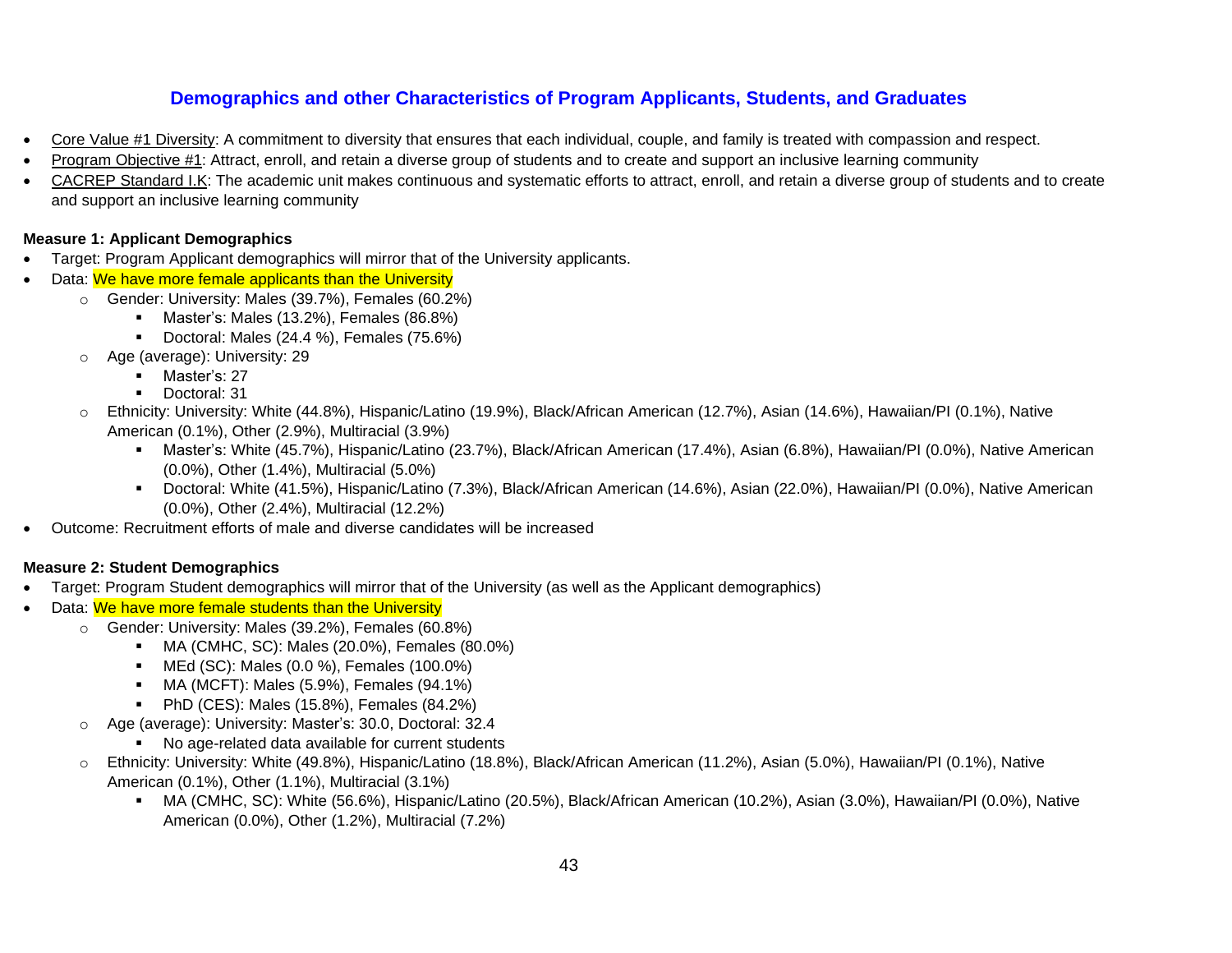- MEd (SC): White (50.0%), Hispanic/Latino (33.3%), Black/African American (16.7%), Asian (0.0%), Hawaiian/PI (0.0%), Native American (0.0%), Other (0.0%), Multiracial (0.0%)
- MA (MCFT): White (47.1%), Hispanic/Latino (21.6%), Black/African American (23.5%), Asian (2.0%), Hawaiian/PI (0.0%), Native American (0.0%), Other (0.0%), Multiracial (2.0%)
- PhD (CES): White (42.1%), Hispanic/Latino (10.1%), Black/African American (42.1%), Asian (5.6%), Hawaiian/PI (0.0%), Native American (0.0%), Other (0.0%), Multiracial (0.0%)
- Outcome: Recruitment efforts of male and diverse candidates will be increased

# **Measure 3: Graduate Demographics**

- Target: Program Graduate demographics will mirror that of the University (as well as the Applicant and Student demographics)
- Data: We have more female graduates than the University
- Data: We have more Asian (MA & PhD) applicants than we do students or graduates
	- o Gender: University: Males (38.2%), Females (61.7%)
		- MA (CMHC, SC): Males (21.3%), Females (78.6%)
		- MEd (SC): Males (0.0 %), Females (100.0%)
		- MA (MCFT): Males (5.5%), Females (94.4%)
		- PhD (CES): Males (16.7%), Females (83.3%)
	- o Age: University: Less than 24 (10.6%), 24-29 (50.3%), 30-39 (27.1%), 40-49 (8.1%), 50+ (3.6%)
		- MA (CMHC, SC): Less than 24 (9.8%), 24-29 (75.4%), 30-39 (13.1%), 40-49 (0.0%), 50+ (1.6%)
		- MEd (SC): Less than 24 (0.0%), 24-29 (0.0%), 30-39 (100.0%), 40-49 (0.0%), 50+ (0.0%)
		- MA (MCFT): Less than 24 (5.5%), 24-29 (77.7%), 30-39 (11.5%), 40-49 (5.5%), 50+ (0.0%)
		- PhD (CES): Less than 24 (0.0%), 24-29 (16.7%), 30-39 (66.7%), 40-49 (16.7%), 50+ (0.0%)
	- o Ethnicity: University: White (50.1%), Hispanic/Latino (18.2%), Black/African American (10.8%), Asian (5.1%), Hawaiian/PI (0.0%), Native American (0.0%), Other (12.8%), Multiracial (2.6%)
		- MA (CMHC, SC): White (60.6%), Hispanic/Latino (21.3%), Black/African American (11.4%), Asian (0.0%), Hawaiian/PI (0.0%), Native American (0.0%), Other (1.6%), Multiracial (4.9%)
		- MEd (SC): White (33.3%), Hispanic/Latino (33.3%), Black/African American (33.3%), Asian (0.0%), Hawaiian/PI (0.0%), Native American (0.0%), Other (0.0%), Multiracial (0.0%)
		- MA (MCFT): White (33.3%), Hispanic/Latino (33.3%), Black/African American (22.2%), Asian (0.0%), Hawaiian/PI (0.0%), Native American (0.0%), Other (5.5%), Multiracial (5.5%)
		- PhD (CES): White (83.3%), Hispanic/Latino (0.0%), Black/African American (16.7%), Asian (0.0%), Hawaiian/PI (0.0%), Native American (0.0%), Other (0.0%), Multiracial (0.0%)
- Outcome: Recruitment efforts of male and diverse candidates will be increased

# **Measure 4: Alumni Survey**

- Target: Program alumni will indicate an average rating of 4.0 (on a 1-5 scale) related to their satisfaction with the Program's creation and support of an inclusive learning community
- Data: Alumni rated this domain as 4.43
- Outcome: No intervention necessary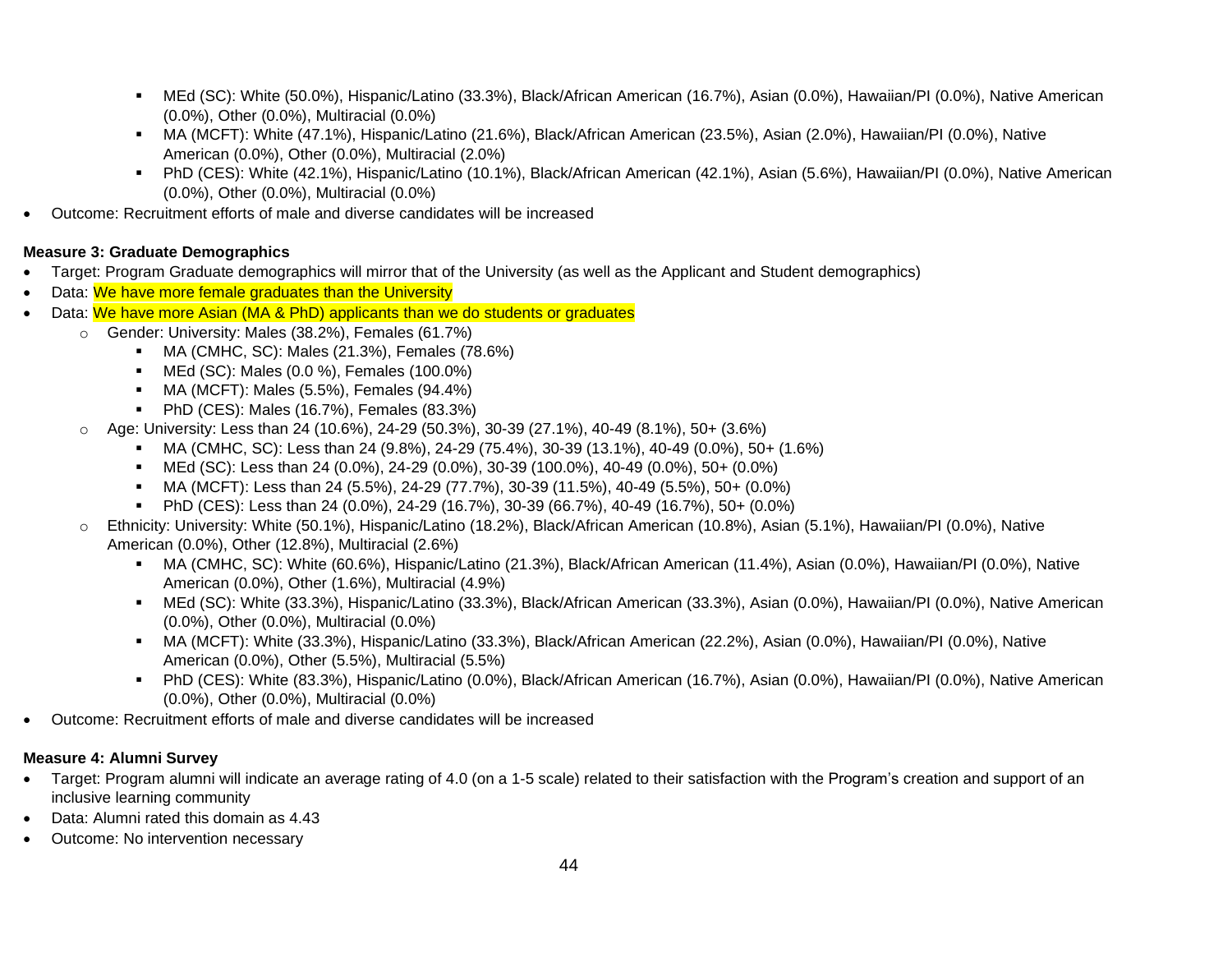# **Results of Follow-Up Studies of Employers, Site Supervisors, and Alumni (+ Graduating Students)**

### **Employers**

# $N = 4$

### **Setting**

Clinical setting: 4 School setting: 0 University setting: 0

### **Professional Identity of Graduates**

CMHC: 4 MCFT: 0 SC: 0 CES PhD: 0

# **Graduating Students**

# N= 76 **Other tidbits:**

### **Site Supervisors**

 $N = 68$ **Setting** Clinical setting: 32 School setting: 23 University setting: 13

### **Professional Identity of Interns**

CMHC: 35 MCFT: 3 SC: 23 CES PhD: 6

# **Alumni**

N = 62 (graduation date: 2018‐2020) **Degree Type** Clinical Mental Health Counseling: 45 Marriage, Couple, & Family Therapy: 7

School Counseling: 5 Doctoral: 5

### **Licensure Pass Rates**

100% passed the exam the first time (self) 76% CMHC: state, down from 84% last year 86% MCFT: state, up from 73% last year

### **Employment**

Employed immediately ‐ 3 months: 80% Employed within 3‐6 months: 4% Employed after 6 months: 6% Didn't enter counseling prof: 10%

**Track** CMHC grads who seek licensure CMHC: 46 MHC: 89% MCFT: 18 MCFT: 18 MCFT: 18 MCFT: 18 MCFT: 18 MCFT: 18 MCFT: 18 MCFT: 18 MCFT: 18 MCFT: 18 MCFT: 18 MCFT: 18 MCFT: 18 MCFT: 18 MCFT: 18 MCFT: 18 MCFT: 18 MCFT: 18 MCFT: 18 MCFT: 18 MCFT: 18 MCFT: 18 MCFT: 18 MM SC (MA, MEd): 12 MFT: 58% MHC: 42% SC grads who seek certification SC: 8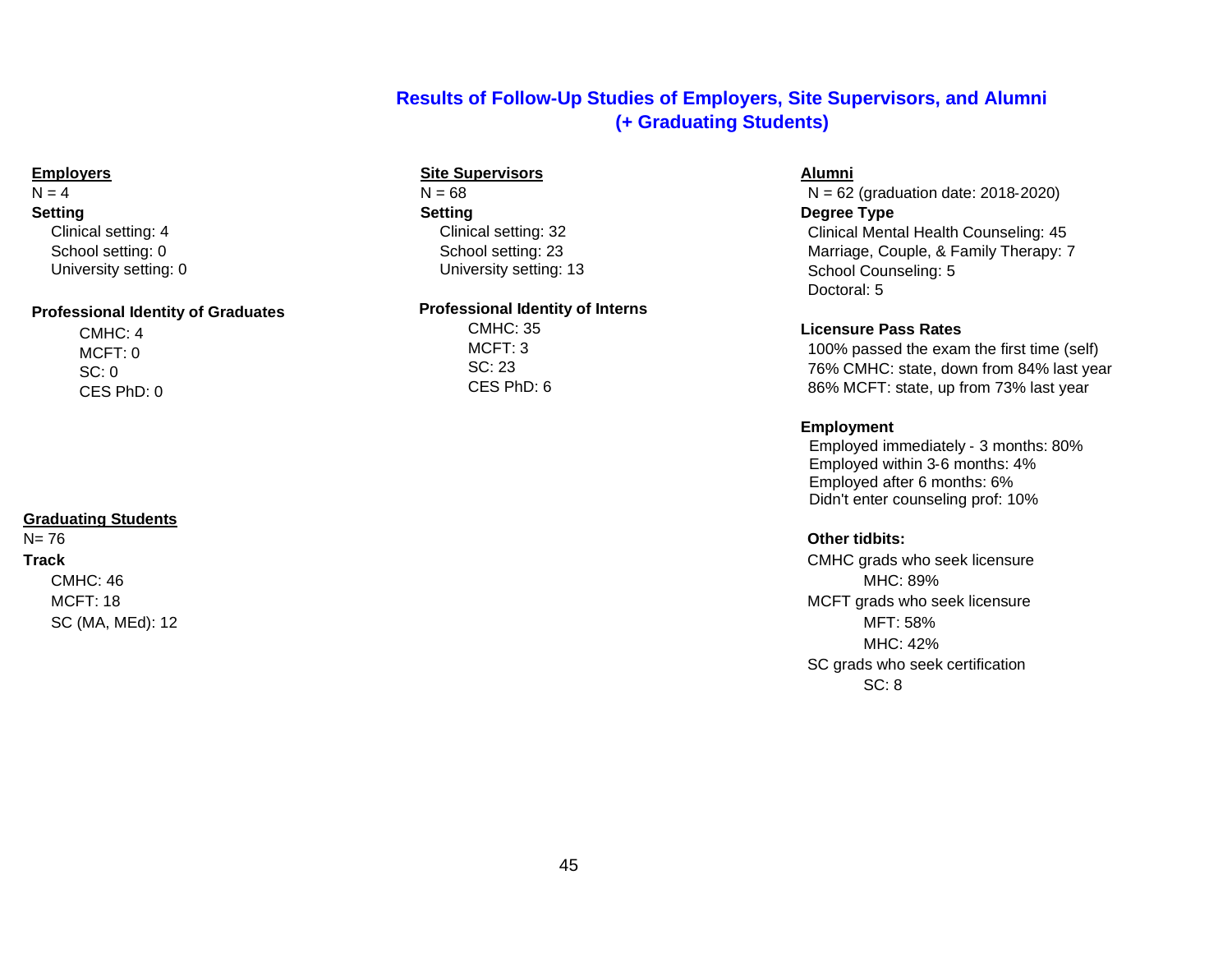### **Satisfaction with Preparation (on a 5**‐**point scale): Alumni, Employers, & Site Supervisors**

(Numbers in parentheses are provided as a comparison of last year's evaluation)

|    | <b>Alumni</b>                                      | <b>Employers</b>                                                                   | <b>Site Supervisors</b>                                                                                                                                                                                                                                 |
|----|----------------------------------------------------|------------------------------------------------------------------------------------|---------------------------------------------------------------------------------------------------------------------------------------------------------------------------------------------------------------------------------------------------------|
| 1. | 4.52(4.41)                                         | 4.75(4.46)                                                                         | Ethics and Standards of Practice: How prepared (were you, are graduates, are interns) to practice according to the codes of<br>ethics, legal precedence, and other appropriate standards relevant to the counseling profession?<br>4.50(4.18)           |
| 2. | 4.23(4.08)                                         | 5.00(4.05)                                                                         | Diversity: How prepared (were you, are graduates, are interns) to work with an increasingly diverse and multicultural society?<br>4.30(4.00)                                                                                                            |
| 3. |                                                    | individuals, couples, families, and/or groups, across the lifespan?                | Human Behavior: How prepared (were you, are graduates, are interns) to work with the spectrum of behaviors found in                                                                                                                                     |
|    | 4.09(4.17)                                         | 4.75 (4.33)                                                                        | 4.20 (3.93)                                                                                                                                                                                                                                             |
| 4. |                                                    | career exploration, personal growth, research, and other appropriate applications? | Technology: How prepared (were you, are graduates, are interns) to use technology for use in treatment planning, learning and                                                                                                                           |
|    | 4.07(3.80)                                         | 4.75(4.14)                                                                         | 4.47(4.21)                                                                                                                                                                                                                                              |
| 5. | 4.61(4.47)                                         | 4.75 (4.32)                                                                        | Engaging Clients/Students: How prepared (were you, are graduates, are interns) to demonstrate excellent helping,<br>communication, problem solving, conflict resolution, consultation, and other intrapersonal and interpersonal skills?<br>4.28 (4.26) |
| 6. | in various settings? (*was not assessed last year) |                                                                                    | Group Facilitation: How prepared (were you, are graduates, are interns) to facilitate group interventions to serve clients/students                                                                                                                     |
|    | 4.00 $(*)$                                         | 4.33 $(*)$                                                                         | 4.04 $(*)$                                                                                                                                                                                                                                              |
| 7. | <mark>3.79</mark> (3.43)                           | 4.5(4.00)                                                                          | Assessment: How prepared (were you, are graduates, are interns) to select, administer, and interpret assessment tools?<br>3.79(3.15)                                                                                                                    |
| 8. |                                                    |                                                                                    | Research & Program Evaluation: How prepared (were you, are graduates, are interns) to utilize a variety of research methods,<br>statistical procedures, needs assessments, and program evaluations in order to improve your/others' effectiveness?      |
|    | 3.36(3.51)                                         | 4.00(3.75)                                                                         | 3.89(3.15)                                                                                                                                                                                                                                              |
|    | counselor/educator?                                |                                                                                    | 9. Professional Identity: How prepared (were you, are graduates, are interns) in exhibiting the identity of a professional                                                                                                                              |
|    | 4.46 (4.32)                                        | 5.00(4.46)                                                                         | 4.34 (4.08)                                                                                                                                                                                                                                             |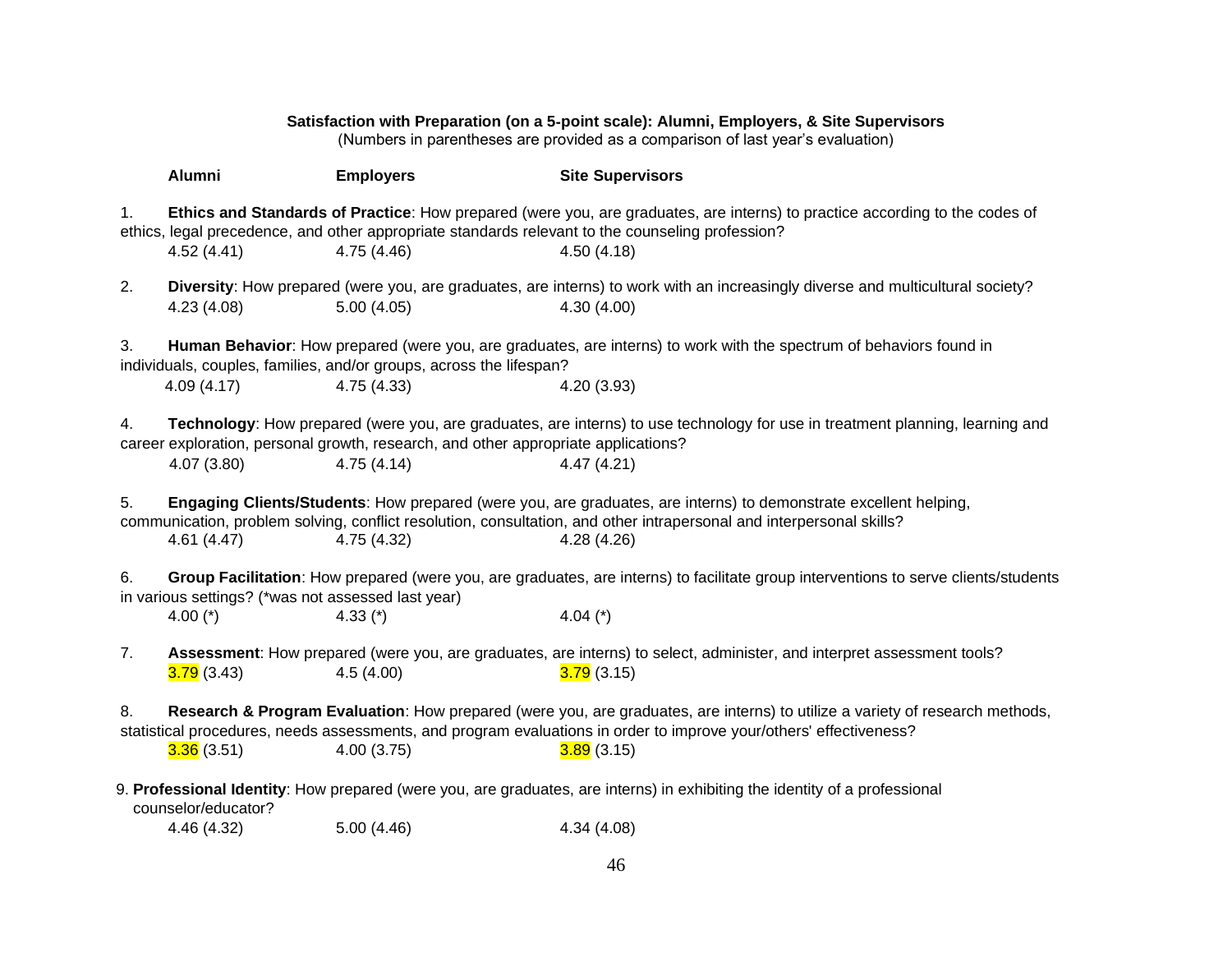# **Doctoral Alumni**

| <b>Alumni</b>                                        | <b>Employers</b> | <b>Site Supervisors</b>                                                                                                                                |
|------------------------------------------------------|------------------|--------------------------------------------------------------------------------------------------------------------------------------------------------|
| 3.80                                                 | (no responses)   | 1. Counseling: How prepared (were you, are graduates, are interns) to conceptualize clients/students from multiple theoretical perspectives?<br>4.00   |
| approaches accordingly?                              |                  | 2. Supervision: How prepared (were you, are graduates, are interns) to assess supervisees' developmental levels and tailor supervisory                 |
| 4.60                                                 | (no responses)   | 4.33                                                                                                                                                   |
| 4.60                                                 | (no responses)   | 3. Teaching: How prepared (were you, are graduates, are interns) to understand the roles and responsibilities related to educating counselors?<br>4.00 |
| research and implement a research study?             |                  | 4. Research & Scholarship: How prepared (were you, are graduates, are interns) to develop research questions appropriate for professional              |
| 5.00                                                 | (no responses)   | 3.33                                                                                                                                                   |
| profession and professional counseling associations? |                  | 5. Leadership & Advocacy: How prepared (were you, are graduates, are interns) to lead and advocate within the counselor education                      |
| 4.80                                                 | (no responses)   | 3.67                                                                                                                                                   |
|                                                      |                  |                                                                                                                                                        |
|                                                      |                  | <b>Core Values</b> - How evident were the following Core Values in the Counselor Education Program?                                                    |
| <b>Alumni</b>                                        | <b>Employers</b> | <b>Site Supervisors</b>                                                                                                                                |
| 4.33                                                 | 5.00             | 1. Diversity: A commitment to diversity that ensures that each individual, couple, and family is treated with compassion and respect.<br>4.58          |
|                                                      |                  | 2. Advocacy & Leadership: Advocacy for individuals, couples, families, and the counseling profession.                                                  |
| 4.35                                                 | 4.75             | 4.41                                                                                                                                                   |
|                                                      |                  | 3. Ethical & Competent Practice: Professional and competent practice guided by ethical standards.                                                      |
| 4.54                                                 | 4.50             | 4.63                                                                                                                                                   |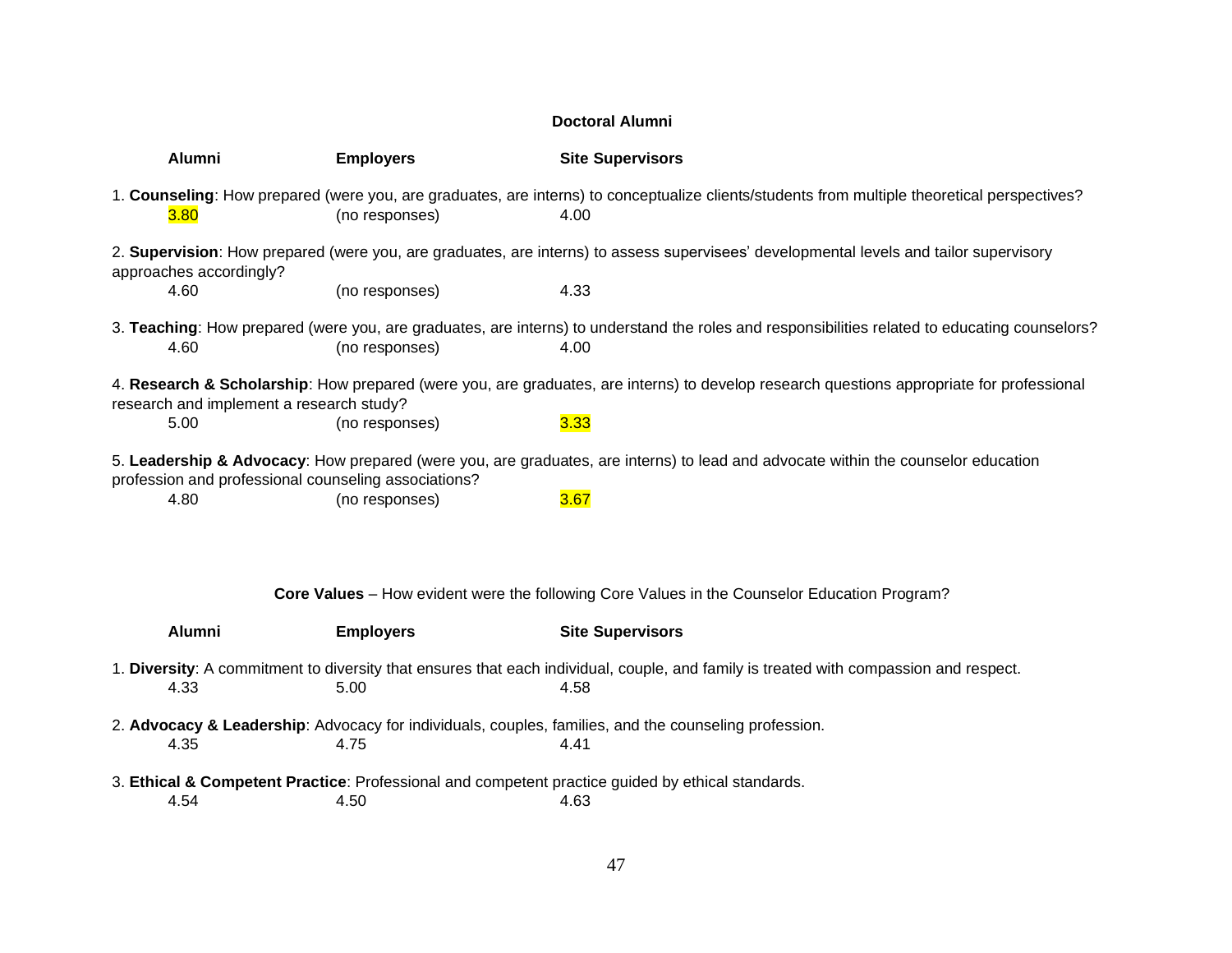4. **Professional Scholarship**: Effective helping/teaching strategies informed by the critical evaluation of, and contributions to, the professional counseling literature.

4.26 4.50 4.23

5. **Clinician Self-Care**: Holistic and optimal clinician health guided by intentional and meaningful self-care strategies. **3.98** 4.75 4.25

- Data: 8 ratings below target
- Outcome: Intervention needed

**Overall**

|                              | Alumni |                                           | <b>Employers</b>                                                                                                                                                                                                                                           | <b>Site Supervisors</b>                                                                                                                                                                                                                   |
|------------------------------|--------|-------------------------------------------|------------------------------------------------------------------------------------------------------------------------------------------------------------------------------------------------------------------------------------------------------------|-------------------------------------------------------------------------------------------------------------------------------------------------------------------------------------------------------------------------------------------|
|                              | 4.43   |                                           | (not assessed)                                                                                                                                                                                                                                             | Overall, the UCF Counselor Education Program aims to create and support an inclusive learning community. How well are we doing?<br>(not assessed)                                                                                         |
|                              |        |                                           | <b>Counselor Education Program?</b>                                                                                                                                                                                                                        | Overall, how satisfied are you (as an alumni, as an employer, as a site supervisor) with (your education, graduates, interns) from the UCF                                                                                                |
|                              |        | 4.53 (4.68)                               | 5.00(4.86)                                                                                                                                                                                                                                                 | 4.49 (4.72)                                                                                                                                                                                                                               |
| 19<br>14<br>9<br>6<br>2<br>2 | 1      | 18<br>13<br>6<br>8<br>$\overline{c}$<br>5 | Trauma/Crisis counseling<br>How to start a small business (i.e. private practice)<br>Counseling clients/students with varying abilities<br>Effective strategies to counsel children<br>College/career planning<br>Effective strategies to counsel families | Magic Wand (Master's): What one thing do you wish that (you, your employee, your intern) would have had additional educational opportunities?<br>Theory-specific interventions (e.g., Motivational Interviewing, Play Therapy, CBT, etc.) |
|                              |        |                                           | Magic Wand (Master's): Suggestions                                                                                                                                                                                                                         |                                                                                                                                                                                                                                           |
|                              |        | 3                                         | Preparing for life post-graduation (realities of the work)                                                                                                                                                                                                 |                                                                                                                                                                                                                                           |
|                              |        | 2                                         | Speaking to parents of child clients                                                                                                                                                                                                                       |                                                                                                                                                                                                                                           |
|                              |        |                                           | Advocacy/skills for marginalized communities<br>Eating disorders                                                                                                                                                                                           |                                                                                                                                                                                                                                           |
|                              |        |                                           | <b>Telehealth</b>                                                                                                                                                                                                                                          |                                                                                                                                                                                                                                           |
|                              |        |                                           | Diversity/LGBTQ+ issues                                                                                                                                                                                                                                    |                                                                                                                                                                                                                                           |
|                              |        | 3                                         | Counseling families                                                                                                                                                                                                                                        |                                                                                                                                                                                                                                           |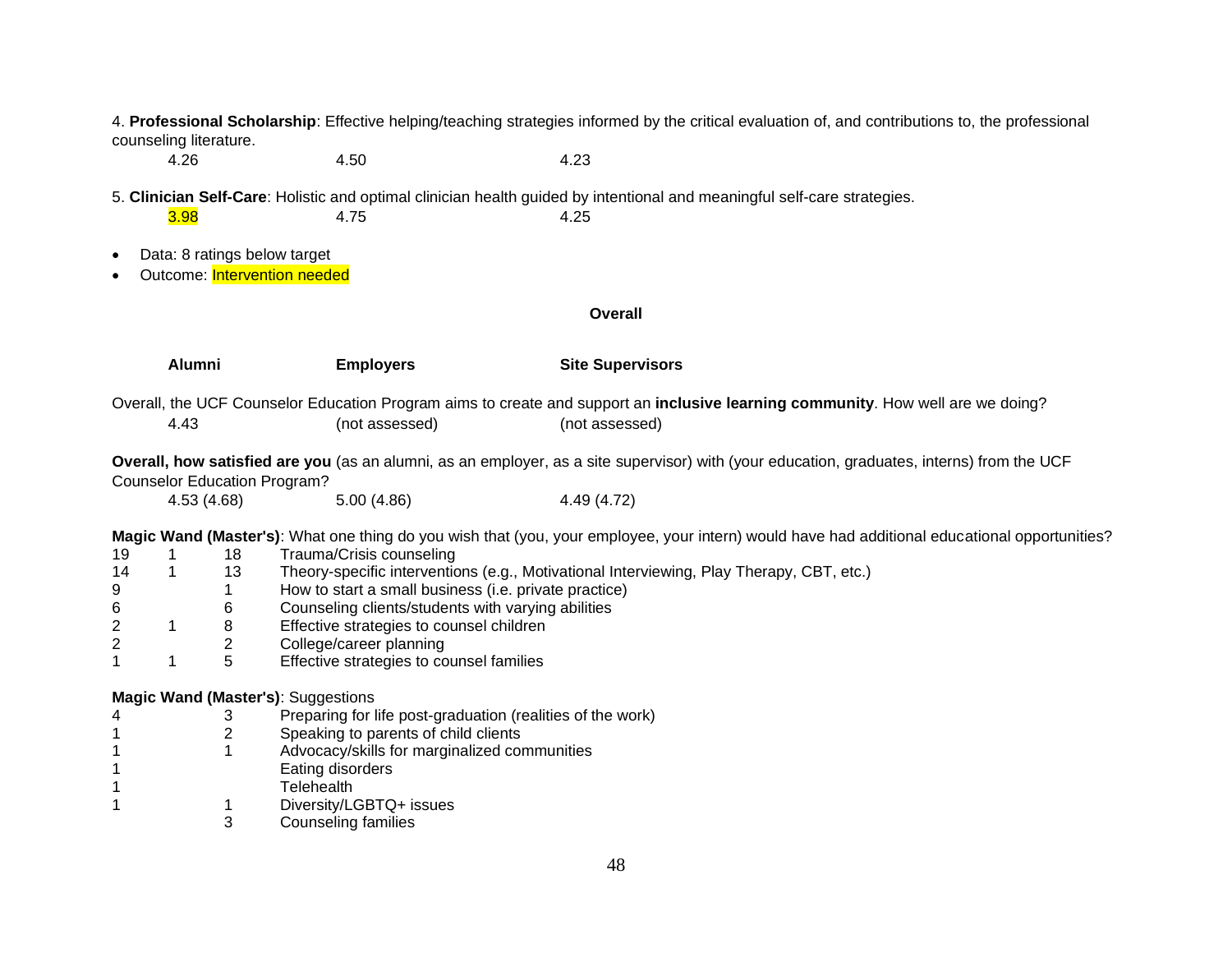- 2 Severe/persistent mental illness<br>1 Suicidal clients
- Suicidal clients

**Magic Wand (Doctoral)**: What one thing do you wish that (you, your employee, your intern) would have had additional educational opportunities?

- 1 **Additional time to sharpen teaching skills**
- 1 1 1 Additional time to sharpen counseling skills
	- 3 Additional training in research<br>1 Additional training in leadership
		- Additional training in leadership/advocacy

# **Magic Wand (Doctoral)**: Suggestions

Advanced clinical training

Additional focus on diversity, inclusion, and social justice-focused pedagogy and supervision practices Extra focus on timeliness (of project completion) and willingness to receive feedback Increased opportunities to collaborate with full and part-time faculty

- Data: Several suggestions for improvement
- Outcome: Intervention needed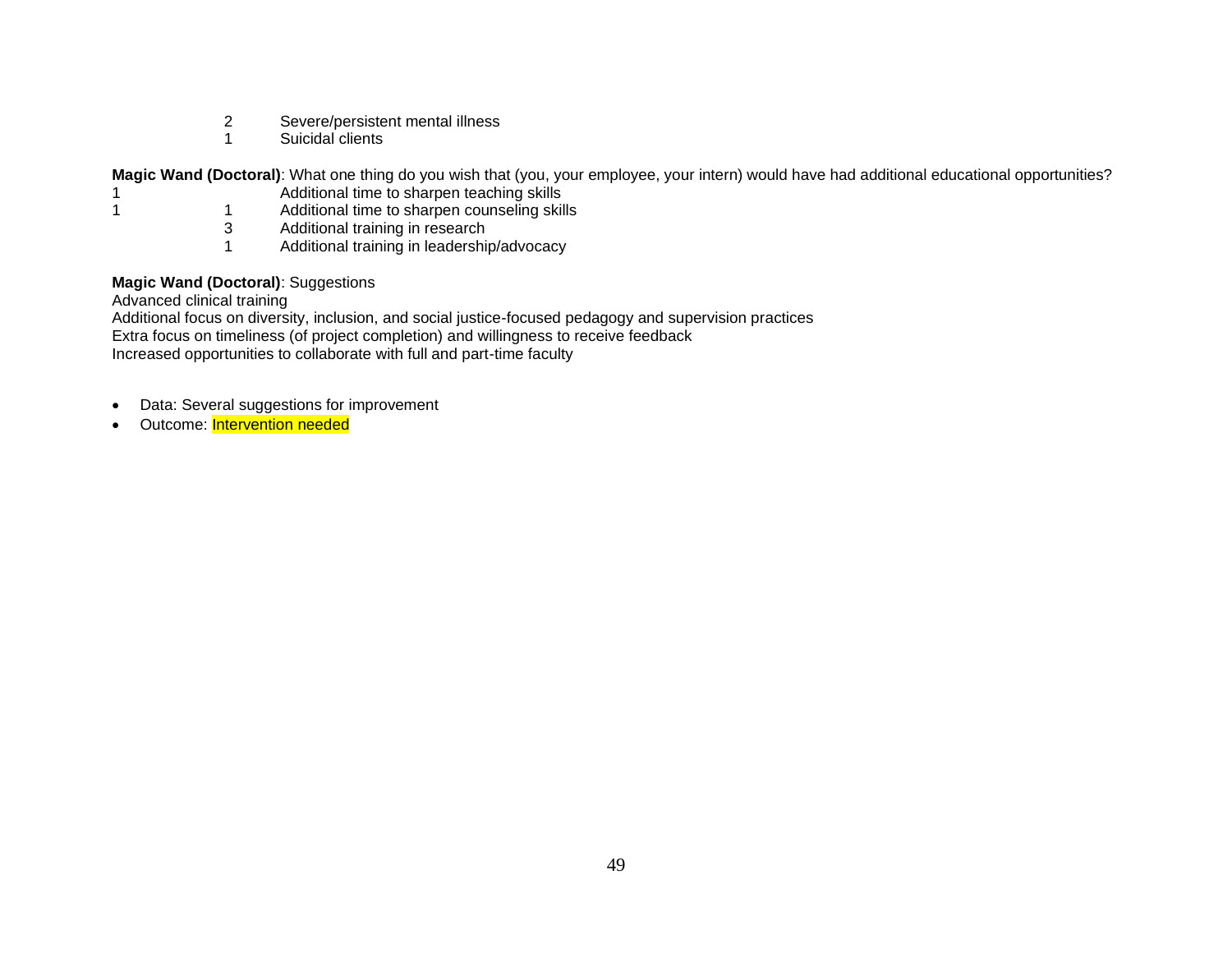### **Satisfaction with Preparation: Current Students (Assessed their last semester)**

(Numbers represent the % of students who indicated their level of agreement with the statement)

|                                                                                                                            | <b>Stronaly Agree</b>                                                                  | Aaree | Neutral | <b>Disagree</b> | <b>Strongly Disagree</b>                                                                                                                |  |
|----------------------------------------------------------------------------------------------------------------------------|----------------------------------------------------------------------------------------|-------|---------|-----------------|-----------------------------------------------------------------------------------------------------------------------------------------|--|
|                                                                                                                            |                                                                                        |       |         |                 | 1. Ethics and Standards of Practice: The program provided you with learning opportunities to acquire the following: to practice         |  |
| according to the codes of ethics, legal precedence, and other appropriate standards relevant to the counseling profession. |                                                                                        |       |         |                 |                                                                                                                                         |  |
|                                                                                                                            |                                                                                        |       |         |                 |                                                                                                                                         |  |
| <b>CMHC</b>                                                                                                                | 80.4                                                                                   | 19.5  |         |                 |                                                                                                                                         |  |
| <b>MCFT</b>                                                                                                                | 61.1                                                                                   | 33.3  |         | 5.5             |                                                                                                                                         |  |
| SC (MA, MEd)                                                                                                               | 66.6                                                                                   | 25.0  | 8.3     |                 |                                                                                                                                         |  |
|                                                                                                                            |                                                                                        |       |         |                 | 2. Diversity: The program provided you with learning opportunities to acquire the following: to work with an increasingly diverse and   |  |
| multicultural society.                                                                                                     |                                                                                        |       |         |                 |                                                                                                                                         |  |
|                                                                                                                            |                                                                                        |       |         |                 |                                                                                                                                         |  |
| <b>CMHC</b>                                                                                                                | 71.7                                                                                   | 23.9  | 2.1     | 2.1             |                                                                                                                                         |  |
| <b>MCFT</b>                                                                                                                | 50.0                                                                                   | 33.3  | 16.6    |                 |                                                                                                                                         |  |
| SC (MA, MEd)                                                                                                               | 58.3                                                                                   | 33.3  | 8.3     |                 |                                                                                                                                         |  |
|                                                                                                                            |                                                                                        |       |         |                 | 3. Human Behavior: The program provided you with learning opportunities to acquire the following: to work with the spectrum of          |  |
|                                                                                                                            | behaviors found in individuals, couples, families, and/or groups, across the lifespan. |       |         |                 |                                                                                                                                         |  |
|                                                                                                                            |                                                                                        |       |         |                 |                                                                                                                                         |  |
| <b>CMHC</b>                                                                                                                | 56.5                                                                                   | 36.9  | 6.5     |                 |                                                                                                                                         |  |
| <b>MCFT</b>                                                                                                                | 38.8                                                                                   | 50.0  | 11.1    |                 |                                                                                                                                         |  |
| SC (MA, MEd)                                                                                                               | 33.3                                                                                   | 58.3  | 8.3     |                 |                                                                                                                                         |  |
|                                                                                                                            |                                                                                        |       |         |                 |                                                                                                                                         |  |
|                                                                                                                            | exploration, personal growth, research, and other appropriate applications.            |       |         |                 | 4. Technology: How prepared (were you, are graduates, are interns) to use technology for use in treatment planning, learning and career |  |
|                                                                                                                            |                                                                                        |       |         |                 |                                                                                                                                         |  |
| <b>CMHC</b>                                                                                                                | 50.0                                                                                   | 32.6  | 13.0    | 4.3             |                                                                                                                                         |  |
| <b>MCFT</b>                                                                                                                | 27.7                                                                                   | 44.4  | 16.6    | 5.5             | 5.5                                                                                                                                     |  |
|                                                                                                                            | 33.3                                                                                   |       | 16.6    |                 |                                                                                                                                         |  |
| SC (MA, MEd)                                                                                                               |                                                                                        | 50.0  |         |                 |                                                                                                                                         |  |
|                                                                                                                            |                                                                                        |       |         |                 | 5. Engaging Clients/Students: The program provided you with learning opportunities to acquire the following: to demonstrate             |  |
|                                                                                                                            |                                                                                        |       |         |                 | excellent helping, communication, problem solving, conflict resolution, consultation, and other intrapersonal and interpersonal skills. |  |
|                                                                                                                            |                                                                                        |       |         |                 |                                                                                                                                         |  |

| <b>CMHC</b>  | 71 7 | 28.2 |     |
|--------------|------|------|-----|
| <b>MCFT</b>  | 38.8 | 55.5 | 5.5 |
| SC (MA, MEd) | 50.0 | 41.6 | 8.3 |